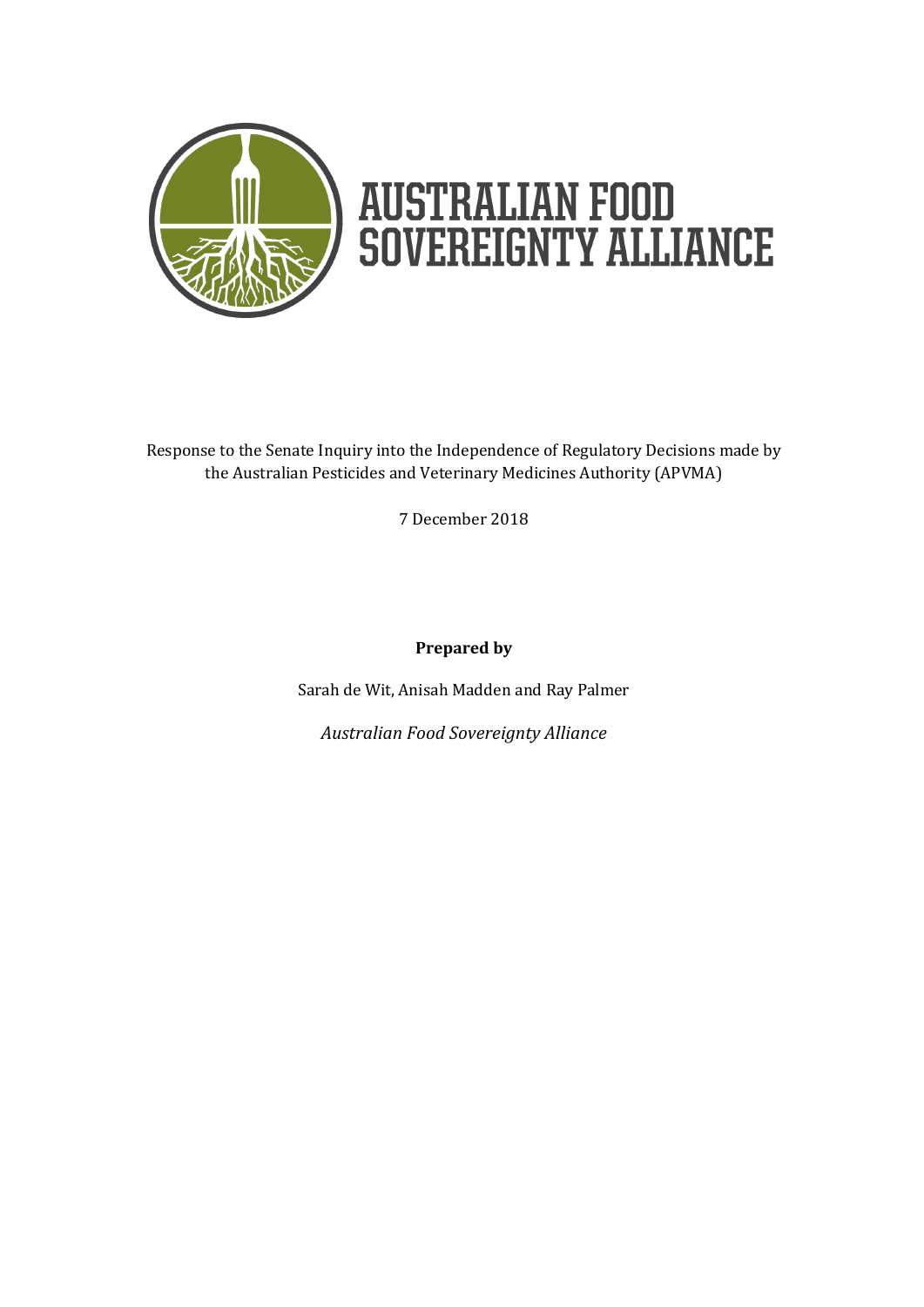# **TABLE OF CONTENTS**

| <b>ABOUT THE AUSTRALIAN FOOD SOVEREIGNTY ALLIANCE (AFSA)</b> | $\overline{3}$ |
|--------------------------------------------------------------|----------------|
| <b>PARTNER ORGANISATIONS</b>                                 | 4              |
| <b>BACKGROUND</b>                                            | 4              |
| <b>EXECUTIVE SUMMARY</b>                                     | 7              |
| <b>KEY RELEVANT POLICIES</b>                                 | 9              |
| <b>RECOMMENDATIONS</b>                                       | <u>10</u>      |
| <b>REGULATORY ENVIRONMENT</b>                                | 11             |
| <b>OUR ASSESSMENT OF APVMA'S INDEPENDENCE</b>                | 13             |
| <b>CONCLUSION</b>                                            | <u>38</u>      |
| <b>APPENDIX</b>                                              | <u>39</u>      |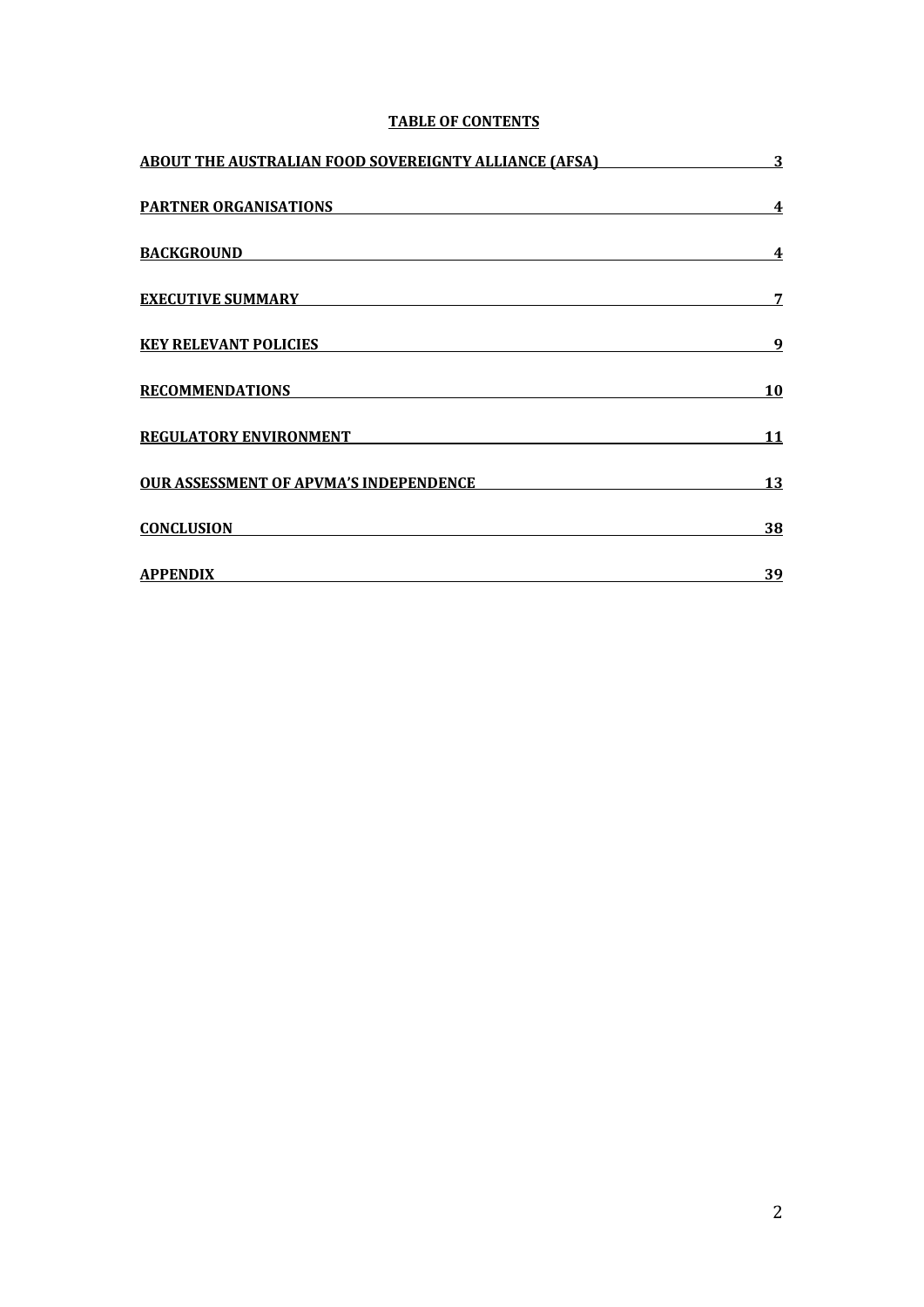# About the Australian Food Sovereignty Alliance (AFSA)

The Australian Food Sovereignty Alliance (**AFSA**) is a farmer-led organisation made up of organisations and individuals working together towards a food system in which people can create, manage, and choose their food system. AFSA is an independent organisation and is not aligned with any political party. We have around 700 individual, organisational, business, and farm members.

As a farmer-led organisation, AFSA provides a balanced voice to represent farmers. We connect Australian farmers for farmer-to-farmer knowledge sharing, work with government for scale-appropriate and consistent regulations and standards for small-scale farming, and advocate for fair pricing for those selling to the domestic market.

We are part of a robust global network of farmer-led organisations involved in food security and food sovereignty policy development and advocacy. We are members of the International Planning Committee for Food Sovereignty (IPC), La Via Campesina – the global movement of peasant farmers, and Urgenci: the International Network for Community-Supported Agriculture, and we have strong relationships with Slow Food International and its Australian chapters. We also provide support for the Australasian representative on the Civil Society Mechanism (CSM), which relates to the Committee on World Food Security (CFS).

We work extensively with primary food producers and consumers across Australia. Our committee has consisted of published academics and lecturers from the University of Melbourne, RMIT, Deakin University, University of Tasmania, University of Sydney, and QUT. We have also had representation from farmers from every state, and local advocates and campaigners such as Open Food Network, Food Connect, Friends of the Earth, Regrarians, Fair Food Brisbane, and the Permaculture Network.

Our vision is to enable regenerative farming businesses to thrive. Australians increasingly care about the way their food is produced, including its social and environmental impacts. They seek out food that is grown locally and without damage to the environment.

Food produced on small regenerative farms is increasingly in demand, and we believe it is critical that government heeds changing community expectations and facilitates, supports and encourages the growth and viability of regenerative agriculture while protecting the environment and human and animal health.

The Australian Food Sovereignty Alliance respectfully presents this submission to the Rural and Regional Affairs and Transport References Committee (the Committee) for its consideration and thanks the Senate and Committee Secretary for providing this opportunity for public consultation.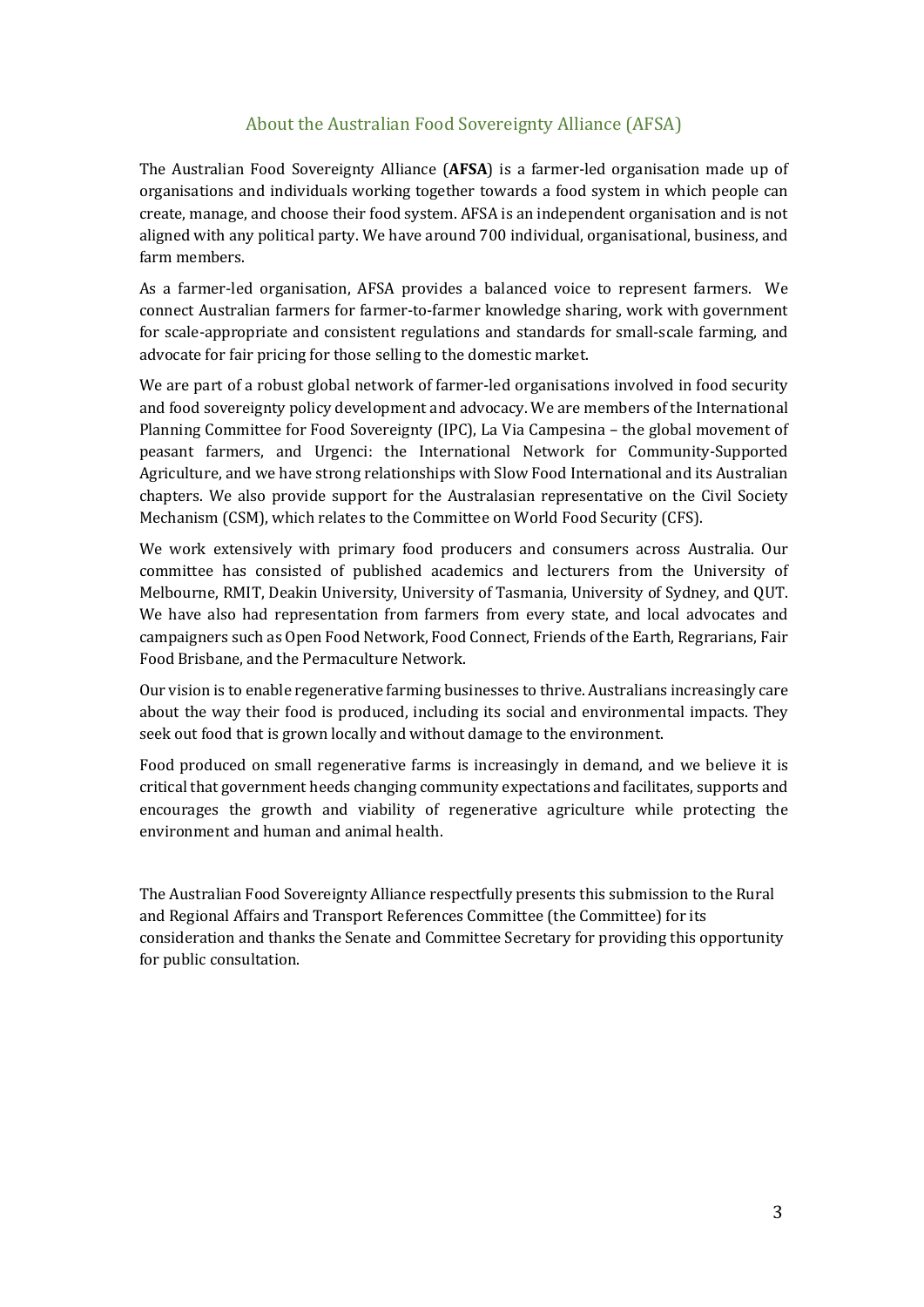# Partner Organisations

These long-term partner affiliates of AFSA support this submission:

- MADGE Inc. (Mothers Are Demystifying Genetic Engineering)
- Slow Food Melbourne

## Background

On 16 October 2018, the Senate moved that the Rural and Regional Affairs and Transport References Committee inquire and report on the independence of the Australian Pesticides and Veterinary Medicines Authority (APVMA or 'the Authority'). The Inquiry is a response to the World Health Organisation's International Agency for Research on Cancer (IARC) classification of glyphosate as probably carcinogenic in March  $2015<sup>1</sup>$  It follows the decision to relocate the Authority to Armidale.

The recent landmark position on glyphosate handed down by the Californian State Court also prompted the inquiry. Dewayne Johnson's historical court victory against chemical giant Monsanto (now Bayer) determined that handling glyphosate substantially caused his non-Hodgkin lymphoma (NHL). This precedent reflects the last three decades of epidemiological research on the relationship between NHL and occupational exposure to agricultural pesticide active ingredients and chemical groups.<sup>2</sup>

Analysts predict a floodgate of lawsuits against Bayer-Monsanto will open as a result of this decision.<sup>3</sup> Already the US decision has made financial impacts on Australian-listed agribusinesses. The decision brings into question the sustainability of the brands producing any of the 500 glyphosate-based herbicides sold in Australia. Potential responding parties to new lawsuits as a result of glyphosate-related health problems range from employees to manufacturers. Maurice Blackburn will take on matters on behalf of several Roundup users who have cancer. The firm's public liability lawyer Dimi Ioannou has spoken out about the likely negligent actions of companies. Ms Ioannou advocated councils and other authorities review and revisit the use of Roundup.

"Workers could potentially sue their employers if they developed a significant injury as a *result of their exposure to Roundup."4* 

The Johnson  $v$  Monsanto case has ramifications for our legal system, including the future burden on our courts, and our regulatory landscape for agricultural chemicals and veterinary medicines (together agvet chemicals). To give an idea of the potential reach of the impact, the Inquiry Committee should refer to the Australian Pesticides Map, a set of data created by Friends of the Earth in the absence of a transparent and accessible dataset from the APVMA.

<sup>1</sup> ABC, <https://www.abc.net.au/news/2018-10-08/cancer-council-calls-for-review-amid-roundup-cancerconcerns/10337806>

<sup>2</sup> Leah Schinasi and Maria E. Leon, Non-Hodgkin Lymphoma and Occupational Exposure to Agricultural Pesticide Chemical Groups and Active Ingredients: A Systematic Review and Meta-Analysis, Int. J. Environ. Res. Public Health 2014, 11, 4449-4527; doi:10.3390/ijerph110404449. This article was used as evidence in the Johnson v Monsanto case, and can be accessed via his lawyer's website: <https://www.baumhedlundlaw.com/pdf/monsanto-documents/johnson-trial/PTX-0861-Schinasi-Leon-Study.pdf >.

<sup>3</sup> ABC, Roundup Monsanto Cancer Ruling prompts farmer fears of ban <https://www.abc.net.au/news/2018-09-07/roundupmonsanto-cancer-ruling-prompts-farmer-fears-of-ban/10210704>.

<sup>4</sup> ABC < https://www.abc.net.au/news/2018-08-11/cancer-council-monsanto-should-come-clean/10109760>.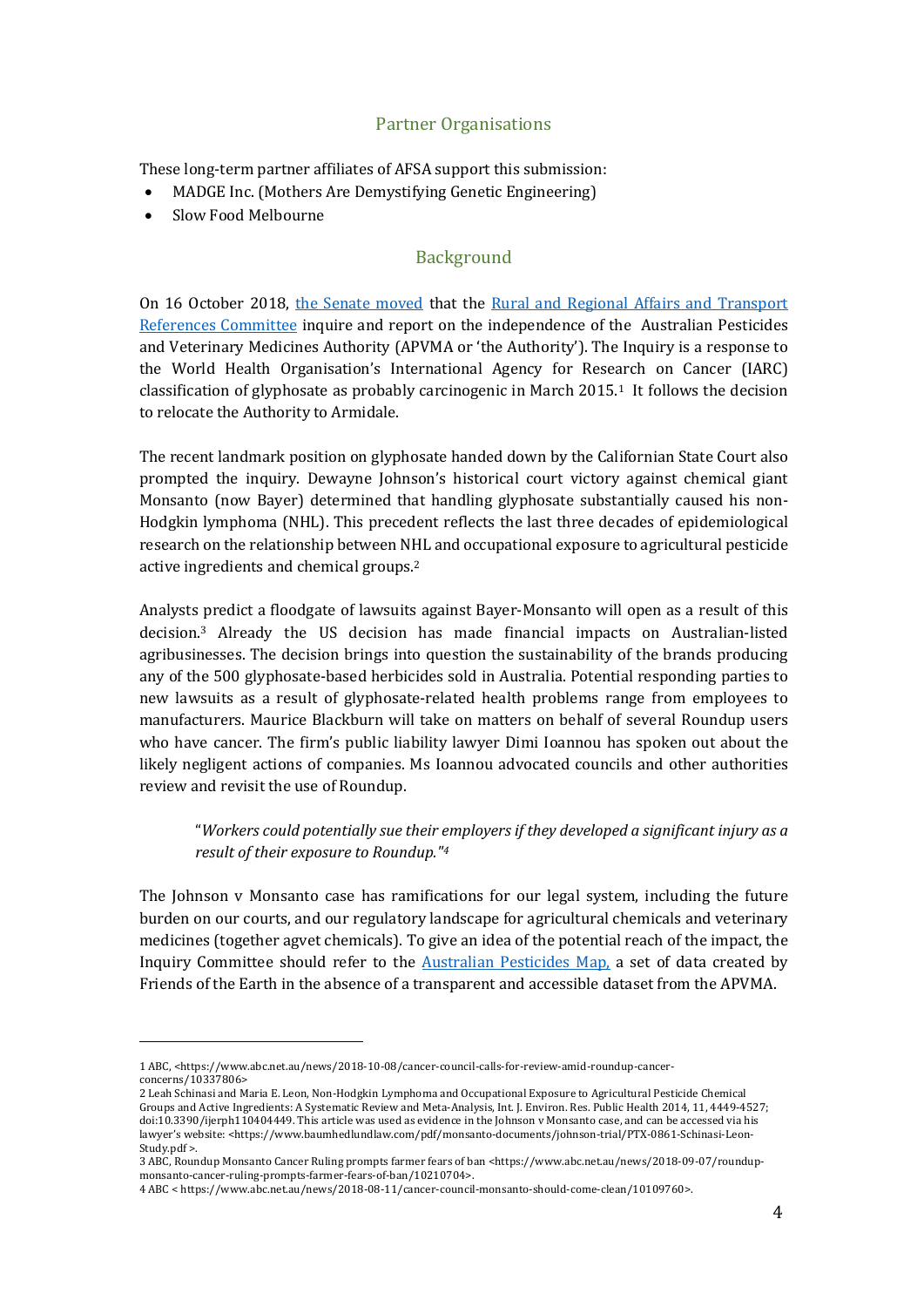IARC's review of many scientific studies shows that glyphosate has a positive association with NHL. Two meta-analyses in 2014 confirmed a statistically significant increase in NHL after occupational exposure to glyphosate.<sup>5</sup>

In the Johnson v Monsanto case, Johnson's attorney Brett Wisner convinced the jury that Roundup was a substantial contributing factor to causing cancer. He showed that IARC's classification of glyphosate relied on epidemiological, toxicological and mechanism studies of Roundup, while Monsanto's evidence was limited in expertise and part of a public relations campaign to continue commercialising their product. The APVMA's response to the case of Johnson v Monsanto heightened concerns for the health and safety of Australian people, animals and the environment.

Carey Gillam, author of *Whitewash: The Story of a Weed Killer, Cancer, and the Corruption of Science*, reported on the connection between glyphosate and NHL in her 2017 book. Gillam supported the IARC's study, saying that it offers an "*authoritative analysis of research* examining correlations between the pesticide and disease."<sup>6</sup>

NHL is one of the 10 most common cancers in Victoria.  $\frac{7}{1000}$  Victorians are diagnosed with NHL every year. $8$  Scientists have been studying the rise of NHL in connection with farmworkers' exposure to pesticides since the 1980s. Many have proven a substantial connection in epidemiology and toxicology. Despite the increased likelihood of NHL and other cancer diagnoses, and three decades of scientific research relating to an increased rate of NHL among farmers, Australia's agvet chemical regulator decided there are "no grounds" to formally reconsider glyphosate.<sup>9</sup>

Australia's dependence on chemical fertilisers and pesticides is a 'chronic stressor' to farm viability and is likely to lead to more frequent disruptions to the global food system.<sup>10</sup> The farming sector is experiencing ongoing and increasing pressure driven particularly by the rising cost of inputs such fertilisers, pesticides and fuels.<sup>11</sup> These pressures put stress on farms and affect their long-term profitability. Many broad-scale farmers rely on pesticides and other products marketed as 'necessary to feed the world'. We now know from an analysis of world agriculture that small-scale agriculture produces 70% of the world's food and by using agroecological farming practices without pesticides.<sup>12</sup> This analysis, *Agriculture at a Crossroads*, a Global Report by the International Assessment of Agricultural Science and

<sup>5</sup> Schinasi L, Leon M, 2014, Non-Hodgkin Lymphoma and Occupational Exposure to Agricultural Pesticide Chemical Groups and Active Ingredients: A Systematic Review and Meta-Analysis. Int J Environ Res Public Health 2014;11:4449-527.doi:10.3390/ijerph110404449

<sup>6</sup> Carey Gillam, 2017, White Wash: The Story of a Weed Killer, Cancer, and the Corruption of Science, Island Press, United States of America, pp.10.

<sup>7</sup> Cancer Council Victoria, 31 July, 2007, reviewed by Assoc. Prof. Jeff Szer, Head, Bone Marrow Transplant Service, Dept of Clinical Haematology & Medical Oncology, Royal Melbourne Hospital

https://www.cancervic.org.au/cancer-information/cancer-

types/cancer\_types/lymphoma?gclid=Cj0KCQiAlIXfBRCpARIsAKvManwrg6yrp8SqTtg62zdDj-

a1YNpGH4dLZyNm8JCQCvYEZyzabQ0HhuAaAkRWEALw\_wcB

<sup>8</sup> Ibid.

<sup>9</sup> APVMA Regulatory Position: consideration of the evidence for a formal consideration of glyphosate,

<sup>&</sup>lt;https://apvma.gov.au/sites/default/files/publication/20701-glyphosate-regulatory-position-report-final.pdf>. 10 Carey, R., Larsen, K., Sheridan, J. and Candy, S. (2016) Melbourne's food future: Planning a resilient city foodbowl. Victorian Eco-Innovation Lab, The University of Melbourne, p. 14

<sup>11</sup> Ibid.

<sup>12</sup> Pesticide Action Network, Agroecology: Resilient and Productive, <http://www.panna.org/agroecology-farmingsolutions/agroecology-resilient-productive>

http://www.fao.org/fileadmin/templates/est/Investment/Agriculture\_at\_a\_Crossroads\_Global\_Report\_IAASTD.pdf and 

https://www.researchgate.net/post/Smallholder\_farmers\_produce\_70\_per\_cent\_of\_the\_worlds\_food\_Whats\_the\_source\_for\_this \_number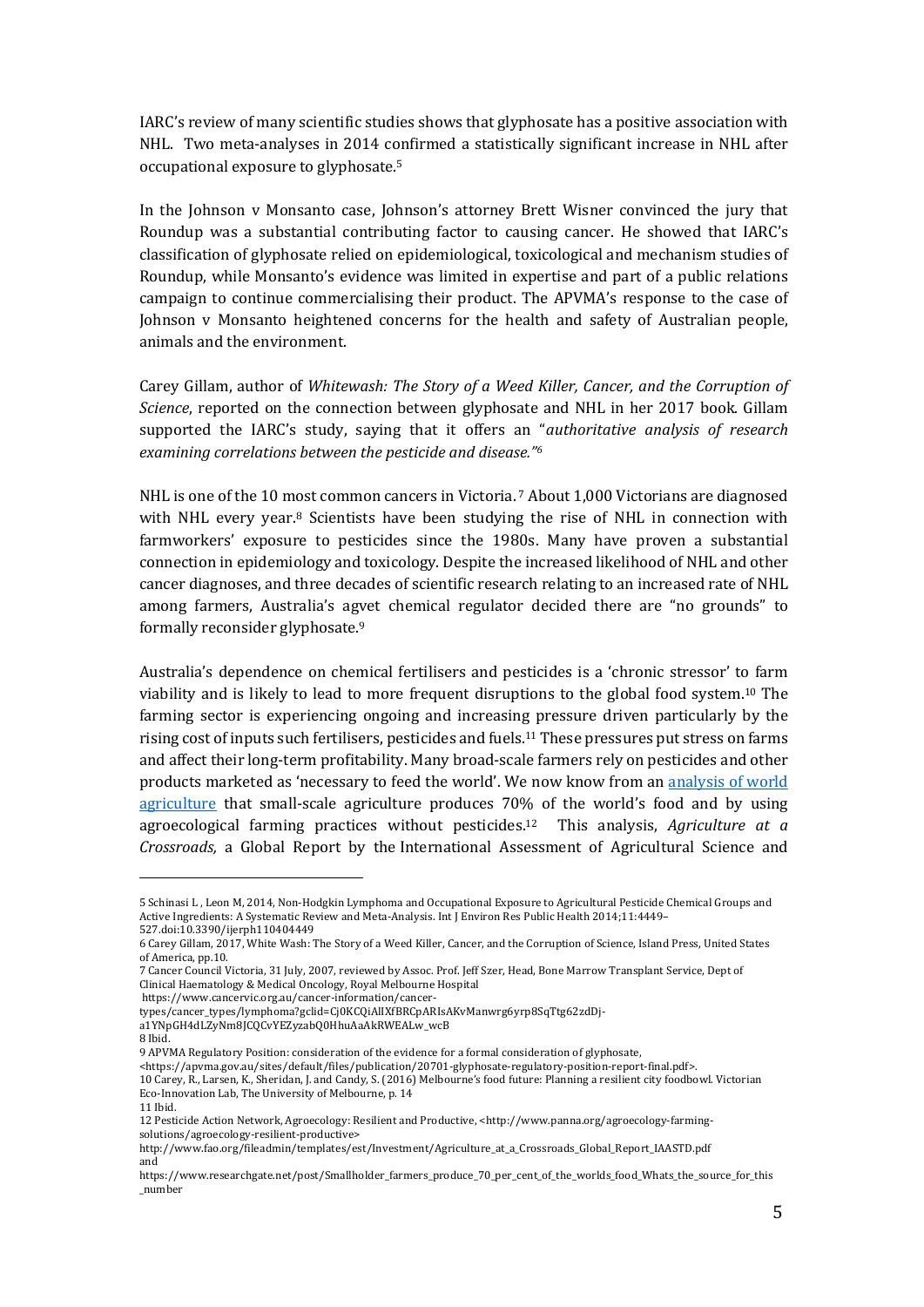Technology for Development, is considered the most comprehensive analysis of world agriculture to date. AFSA advocates for small-scale farmers and rejects the application of 'chronic stressors' (agrochemicals strongly associated with industrial systems) to agriculture.

Despite the glaring need for a transition to ecological agriculture, agvet chemical use is increasing. Governments and regulators continue to facilitate pesticide industry claims to dictate the future of our food system. The number of small farms in Australia is decreasing, with only 10% of farms producing over half of our agricultural output, and more large farms consolidating to respond to pressures on the agribusiness industry. <sup>13</sup> Industrial agriculture puts our food sovereignty at risk and disproportionately affects important stakeholders who have not been consulted in this Inquiry. Among those stakeholders are small-scale farmers, farmworkers, Indigenous Peoples and rural and peri-urban communities.

*"Small farmers, farmworkers, Indigenous Peoples and rural communities disproportionately bear the burdens of our chemical-dependent industrial agricultural system. This can include chronic illnesses, contaminated air, water and soil, inadequate on-the-job protections and unfair laws rooted in racism and oppression."*

Pesticide Action Network

During the Senate sitting on 16 October 2018, Senator Janet Rice stated:

"In light of the California court ruling and the World Health Organisation's finding that *glyphosate is probably carcinogenic, the fact that this inquiry will only touch on the ability of the APVMA to assess chemicals like glyphosate does not abrogate the need for an independent, transparent, science-based inquiry into the safety of glyphosate."* 

For this reason, the Inquiry ought to consider the consumer and public health concerns related to glyphosate, even though the focus of the Inquiry is on the independence of the APVMA. These concerns are valid and have amplified since the ABC Four Corners program, *The Monsanto Papers*, aired in October. The public are now aware of the history of corrupt science and political donations in Australia. The investigation exposed relevant regulatory issues, including CropLife Australia's public relations campaign to influence regulators and politicians to make the Chemical Re-approval and Re-registration Scheme redundant in 2014. In AFSA's view, when APVMA chose to take no regulatory action after considering evidence that convinced a sceptical jury and judge to order damages to Mr Johnson, the regulator's integrity became questionable. AFSA supports journalism that strengthens democracy and promotes transparency.

Annually, over \$3 billion worth of agvet chemicals are sold in Australia.<sup>14</sup> Glyphosate has been registered for use in Australia for over four decades. The APMVA as a regulatory body assesses and registers agvet products up to the point of retail sale, but has failed to operate independently and effectively. As a regulatory body, the APVMA is directed by the Government and thus the only avenue for performance improvement is through self-led or government-led reform. The regulator should respond effectively to audits and recommendations. But since

<sup>13</sup> Carey, R., Larsen, K., Sheridan, J. and Candy, S. (2016) Melbourne's food future: Planning a resilient city foodbowl. Victorian Eco-Innovation Lab, The University of Melbourne, p. 14

<sup>14&</sup>lt;https://portal.apvma.gov.au/pubcris?p\_auth=ObRVUmz0&p\_p\_id=pubcrisportlet\_WAR\_pubcrisportlet&p\_p\_lifecycle=1&p\_p \_state=normal&p\_p\_mode=view&p\_p\_col\_id=column-

<sup>1&</sup>amp;p\_p\_col\_pos=2&p\_p\_col\_count=4&\_pubcrisportlet\_WAR\_pubcrisportlet\_javax.portlet.action=search>.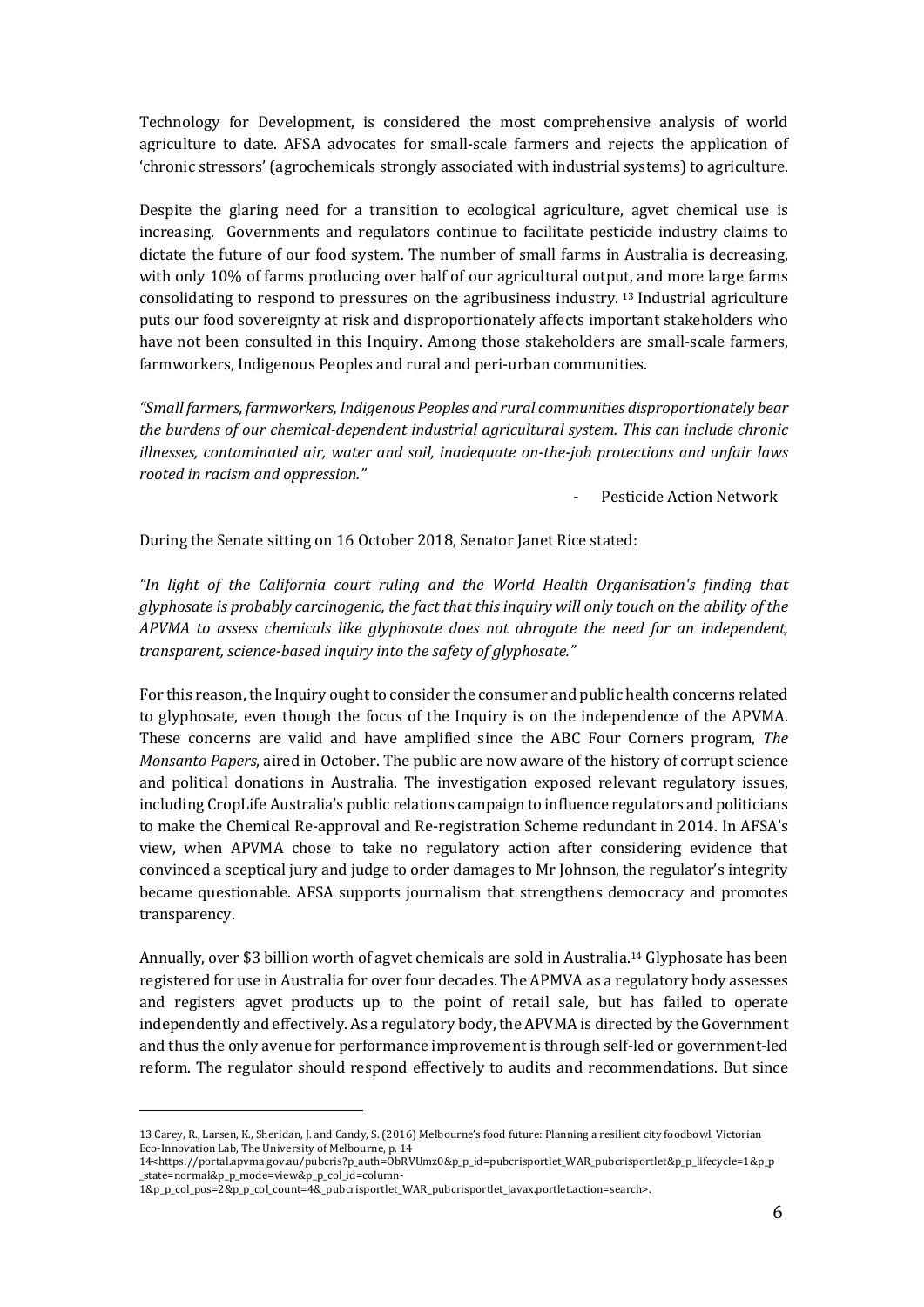July 2014, legislative reforms to improve APVMA's regulatory activities have not been fully legislated. The Australian National Audit Office (ANAO)<sup>15</sup> completed an **Audit** on the reform in 2017. ANAO confirmed that the full scope of the reforms have not been implemented.<sup>16</sup>

The ANAO Audit also revealed that APVMA has not completed a review of its risk-based regulatory framework, failing to support legislative objectives. The APVMA's ongoing assessment of agvet product and chemical applications post-approval were not fit-forpurpose. The Authority was also criticised for its ineffective governance, significant weaknesses and oversight in planning and risk management arrangements. The APVMA's effectiveness was limited by its operational changes and simultaneous engagement with the industry. ANAO made clear that the Authority "*has further work to do as it is yet to implement a risk-based assessment decision framework to target its regulatory activities*."17

It appears that APVMA cannot be considered an independent, reliable controller of agrochemical exposure.

The Senate has commissioned the Rural and Regional Affairs and Transport Reference Committee (the Inquiry Committee) to inquire and report on the independence of regulatory decisions made by the APVMA with particular reference to:

- *a*) the responsiveness and effectiveness of the APVMA's process for reviewing and reassessing *the safety of agricultural chemicals in Australia, including glyphosate, and how this compares with equivalent international regulators;*
- b) the funding arrangements of the APVMA, comparisons with equivalent agricultural *chemical regulators internationally and any impact these arrangements have on* independent evidence-based decision making;
- *c*) the roles and responsibilities of relevant departments and agencies of Commonwealth, state and territory governments in relation to the regulation of pesticides and veterinary *chemicals;*
- *d)* the need to ensure Australia's farmers have timely access to safe, environmentally sustainable and productivity enhancing products;
- *e*) the impact of the APVMA's relocation on its capability to undertake chemical reviews in a *timely manner; and*
- *f*) any other related matters.

 

For convenience, readability and efficiency, this submission is structured to fit these particulars.

## Executive Summary

AFSA's submission reviews the responsiveness and effectiveness of the APVMA's process for reviewing and reassessing the safety of agvet chemicals, including glyphosate. Our recommendations support a transparent and effective agvet chemical regulatory system independent from industry funding. AFSA promotes regional, rural, and remote health among farmers and agricultural workers, and our goal is to secure food sovereignty for all eaters,

<sup>15</sup> The ANAO assists the Auditor-General to carry out duties under the Auditor-General Act 1997 and provides independent reports and advice for the Parliament, the Australian Government and the community. Their aim is to improve Commonwealth public sector administration and accountability. 16 Ibid.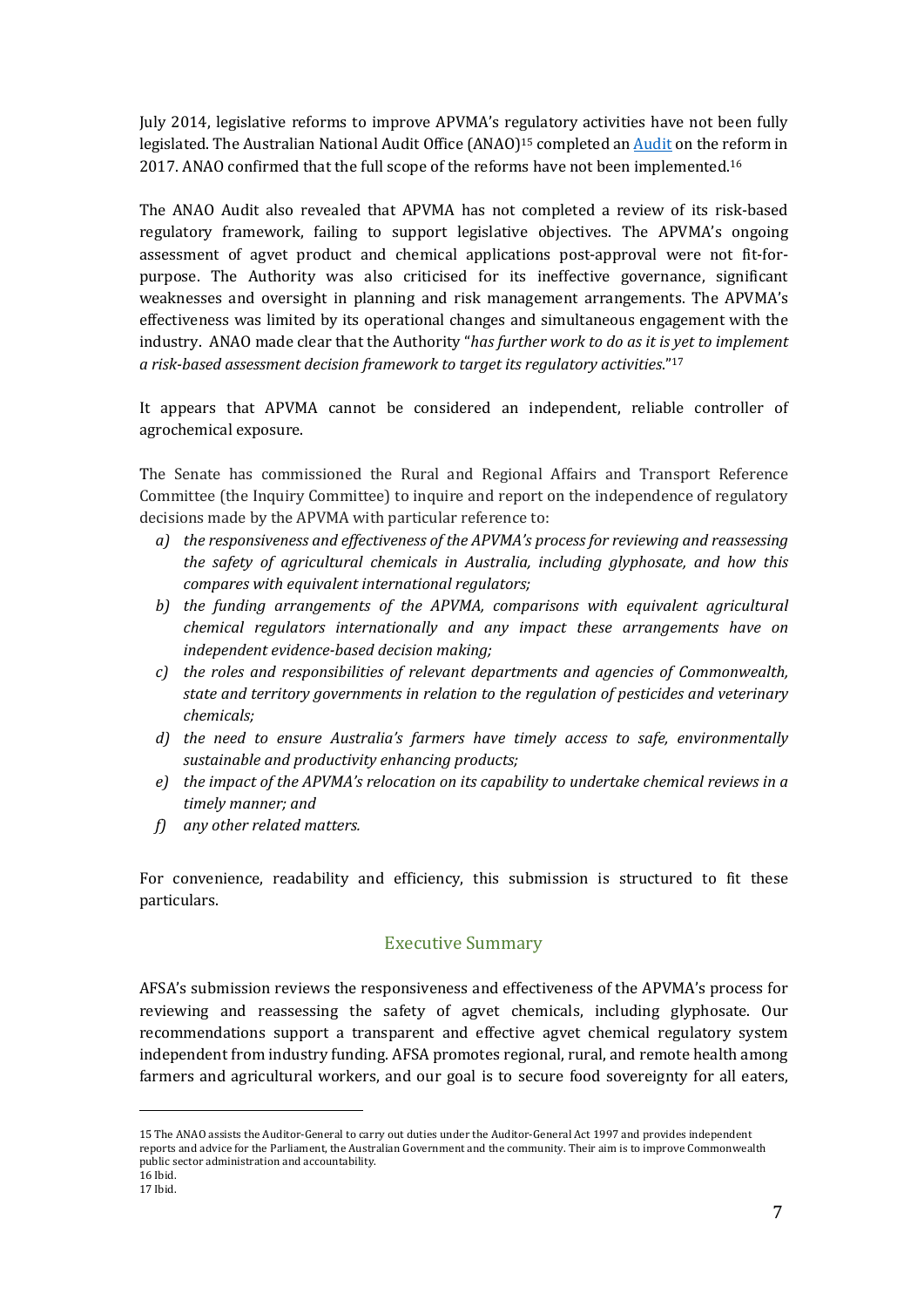which encompasses a right for everyone to access safe, non-toxic food. We stand for democratic governance and best-practice regulatory systems that put people before profits and safeguard our environment.

This Inquiry provides an opportunity to make a detailed assessment of the procedural aspects of the APVMA and whether they are fit for purpose and sufficiently demonstrate regulatory independence from private interests. In order to support the development of quality regulation, the Australian government should assess the level of independence the APVMA has in practice and identify areas where undue influence hinders performance. As an OECD country, Australia should ensure its regulators are checked for potential entry points for undue influence, such as in its financing arrangements, staff behaviour, and from the political cycle.<sup>18</sup>

The APVMA insists that it acts independent of industry.<sup>19</sup> For this statement to have integrity, it must be shown that the Authority frames its purpose and rationale to protect itself from undue influence. The Authority's regulatory performance to date has called into question whether it can maintain confidence in the market and trust in public institutions. There is a clear need to facilitate behavioural and organisational change in the APVMA, so it always acts objectively, impartially and consistently, without conflict of interest or bias. Ultimately, governments are responsible for developing the policies for the regulated sector and should therefore take this opportunity to make a model example out of the APVMA for all of Australia's regulators. There is much at stake in this Inquiry, as the final report will affect public health, animal welfare, the environment, and therefore our food sovereignty.

Based foundationally on our key relevant policies, AFSA's core analysis is a procedural review of the APVMA's independence and regulatory performance. We will provide alternatives to the current regulatory environment and provide evidence in support of our submission.

<sup>18</sup> OECD, 2016, Being an Independent Regulator, < https://read.oecd-ilibrary.org/governance/being-an-independentregulator\_9789264255401-en#page3>.

<sup>19</sup> Four Corners, the Monsanto Papers. <https://www.abc.net.au/4corners/the-monsanto-papers/10352384>.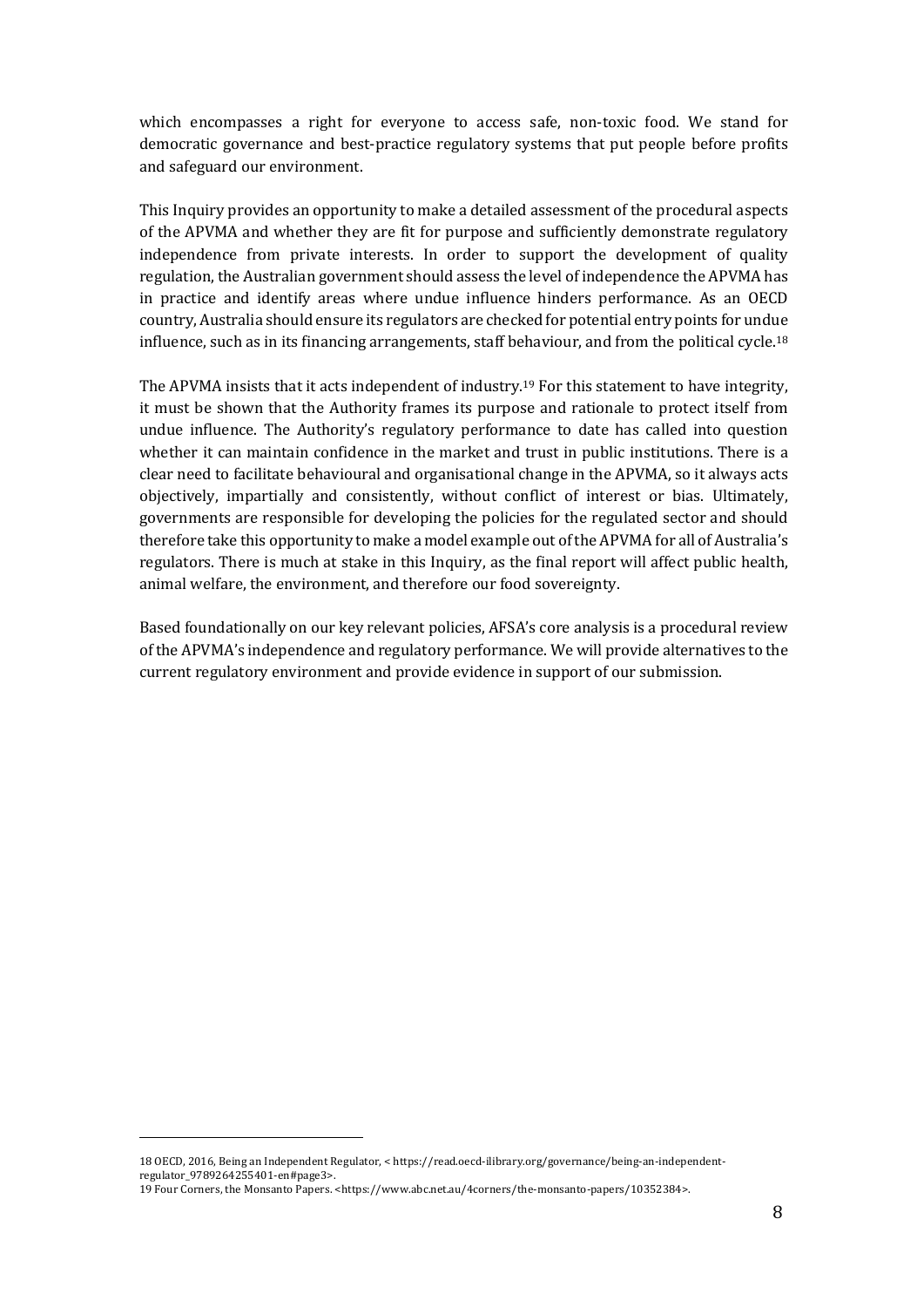## Key Relevant Policies



#### **Food Sovereignty**

Food sovereignty asserts the right of peoples to nourishing and culturally-appropriate food produced and distributed in ecologically sound and ethical ways and their right to collectively determine their own food and agriculture systems.

# **Genetic Modification Technology**



The application of genetic modification technology has been appropriated in the interest of corporate profit and creates further dependencies for farmers, and has delivered a burden of unmanageable pests and weeds. AFSA asserts the need to protect non-GM farms from GM contamination.

In the absence of prohibition of  $GM$ , AFSA supports the requirement of a permit to grow GM crops, administered with a suitable notice and review period, and subsequent creation of a publicly available directory of farms growing GM crops.



#### **Regulation**

.

AFSA supports fair, consistent, transparent and scaleappropriate regulation of food and agriculture, built in democratic consultation with the community, to ensure it is produced and distributed safely.

AFSA does not support regulation that is used to prohibit access to food produced and distributed in ecologically-sound and ethical ways.

We support scale-appropriate regulation that ensures safety, quality and fitness for purpose, and that is protected from malpractice in the industry.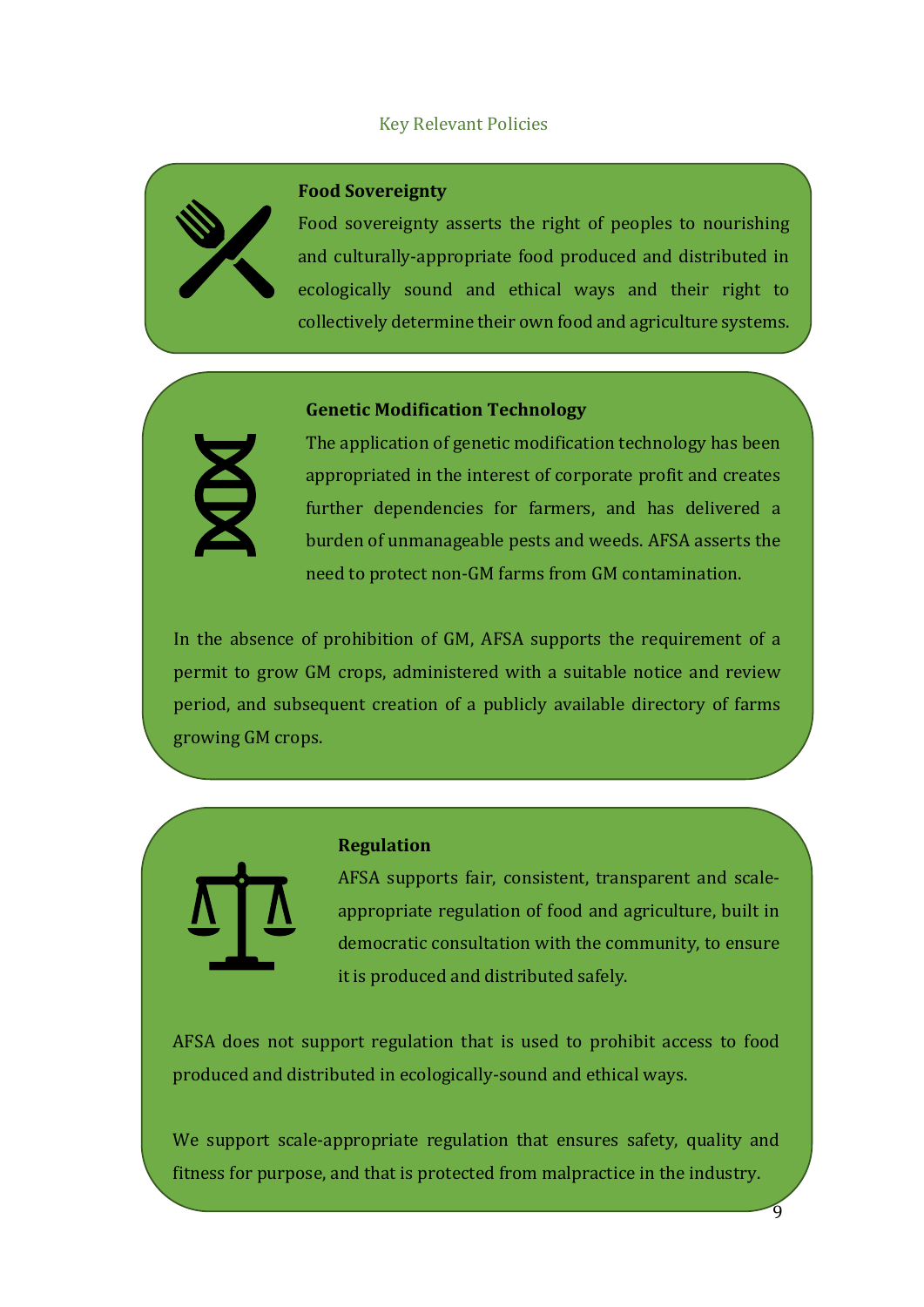# Recommendations

**Recommendation 1:** Where synthetic chemicals are found to cause hazards or risks to human, animal or environmental health, regulatory steps should be taken to remove such chemicals from the market immediately.

A failure to take such measures, for example in the case of glyphosate, would require intervention by government as necessary to ensure that best regulatory measures are in practice. The Commonwealth should guarantee all approved and registered products are regularly re-assessed. This ought to include imported products for sale and use.

**Recommendation 2:** Reinstate the Chemical Re-approval and Re-registration Scheme in order to implement a rigorous and precautionary process for reviewing latest scientific data on the safety of all agvet chemicals, every 15 years (as is required in the US and EU).

This scheme was introduced by the Gillard government, but was repealed by the *Agricultural and Veterinary Chemicals Legislation Amendment (Removing Re-approval and Re-registration) Bill* 2014. We oppose APVMA's government-funded business project to fast-track or streamline APVMA's assessment process for selected applications.  $20$ 

**Recommendation 3:** Set up a chemical regulation strategy that promotes the precautionary principle to ensure chemical regulation genuinely prioritises public health, animal welfare, food safety and environmental protection ahead of markets and trade.

**Recommendation 4:** Conduct an independent assessment of the appropriateness of the cost recovery model for the APVMA and the alternative funding models available such as federal budget appropriation.

**Recommendation 5:** All approved and registered agvet chemicals should be subject to independent review, and those reviews should be prioritised where new evidence is found about the dangers of such products, especially where it leads to bans or restrictions in overseas jurisdictions. 

**Recommendation 6:** Fund independent research bodies to assess the health and environmental impacts of pending and approved agvet chemicals. Chemicals subject to review should be prioritised objectively and independent of the APVMA's prioritised chemicals list.

**Recommendation** 7: Ensure the industry's specific research responsibilities are observed by updating *the Australian Code for the Responsible Conduct of Research* to better reflect good research practices with appropriate violations provisions.

<sup>20</sup> Self-pack applications may be eligible for fast-tracking, as supported and funded by the Australian Government's Agricultural Competitiveness White Paper .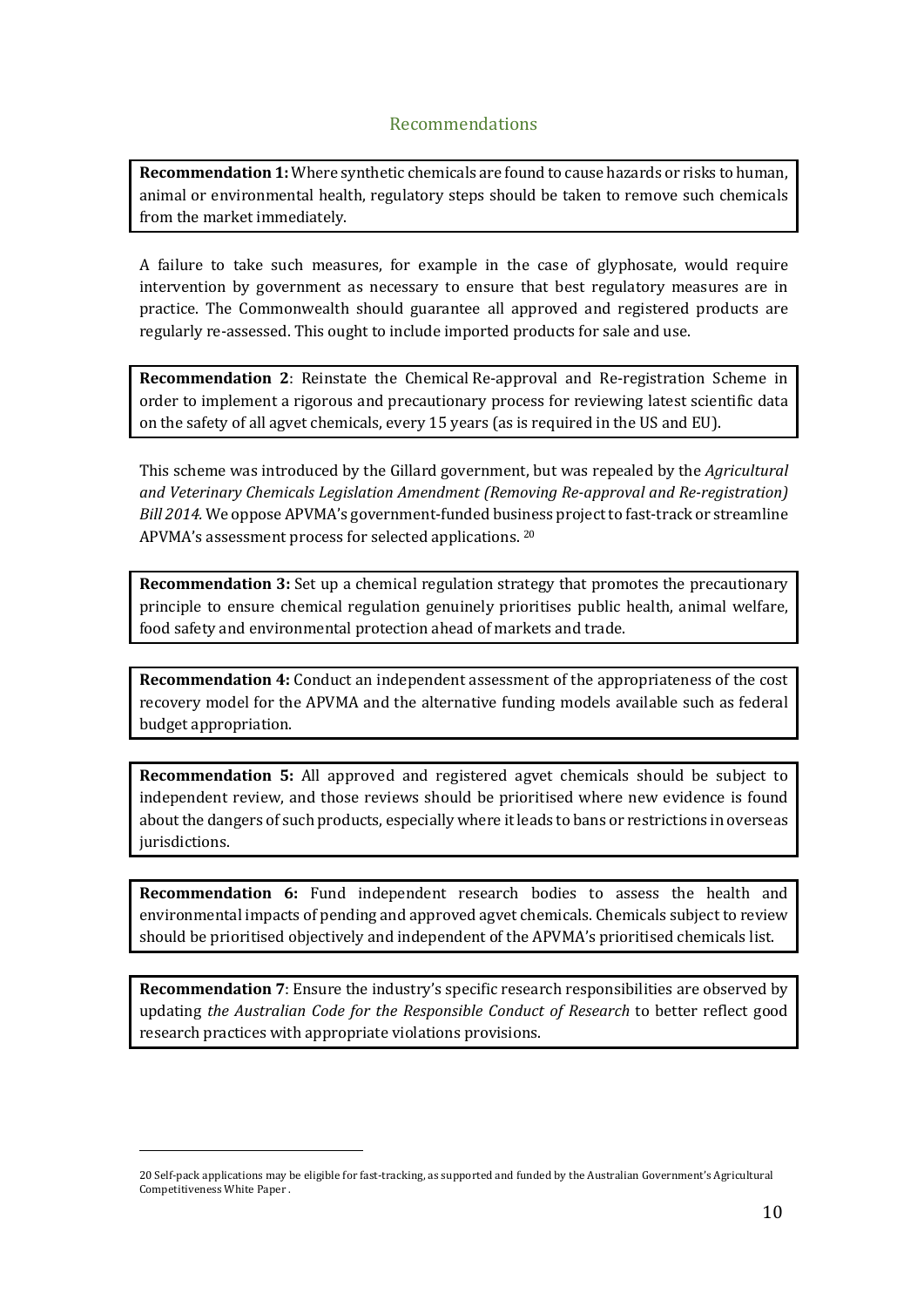**Recommendation 8:** Endorse an environment and culture of independence within the APVMA. 

**Recommendation 9:** The Commonwealth Government should work with local and state governments to collect evidence about the significant human and environmental risks and hazards that glyphosate causes, including human hair tests and epidemiological studies.

**Recommendation 10:** Enhance the role of the Department of Health to protect public health and safety. This could involve assisting state and local governments to control use of agvet chemicals.

**Recommendation 11:** Support the development of businesses that create, sell and use sustainable alternatives to agvet chemicals, including agroecology and regenerative agriculture, organic alternatives to weed and pest management, and traditional agricultural pesticides, herbicides, insecticides, fungicides and veterinary medicines.

**Recommendation 12:** Implement codes in Australia based on the FAO/WHO's Codex Alimentarius' good animal feeding practice guidance for governments. The government should ensure food safety in relation to contaminants and residues of agvet chemicals.

**Recommendation 13:** Enable broader public and civil society participation in the chemical regulatory process and open-access knowledge about agvet chemicals.

#### Regulatory Environment

Regulation ought to ensure fairness, openness and equality. The role of regulation in the Australian agricultural context is to ensure people, our flora, fauna and environment are protected from unsafe, harmful products. The APVMA has been subject to criticism for their lack of transparency and an ad hoc, one-size-fits all approach to regulation.<sup>21</sup> APVMA has created a regulatory environment that has been criticised by both large-scale applicators of the chemicals it regulates and the non-users in the organic, small-scale sectors.<sup>22</sup> While the federal government has endeavoured to improve this environment by establishing commissioners and investigating regulatory behaviour, both the process and outcomes of our current regulatory environment have failed to serve their purpose.

APVMA is responsible for administering regulatory controls of agvet chemicals for their impact on human health, the environment, trade, and for monitoring their efficacy. <sup>23</sup> The 2016 *Productivity Commission Inquiry Report on the Regulation of Agriculture* reviewed APVMA's regulatory responsibilities and found that progress towards reviewing chemicals has been disappointing. The submissions to that Commission identified major concerns regarding the

<sup>21</sup> Jeggo Martyn. (2014) 9 (Suppl 1):S19–S23, Science delivering to regulators, citing Anon (2013) Regulators show no compassion for our farmers. Editorial comment. Countryman, Perth 31st October

<sup>22</sup> National Farmers Foundation (2012) Farmers hamstrung by regulation, at home and abroad. http://www.nff.org.au/ read/3127/farmers-hamstrung-regulation-at-home-abroad.html. 

<sup>23 2016</sup> Productivity Commission Inquiry Report on the Regulation of Agriculture,

<sup>&</sup>lt;https://www.pc.gov.au/inquiries/completed/agriculture/report/agriculture.pdf>.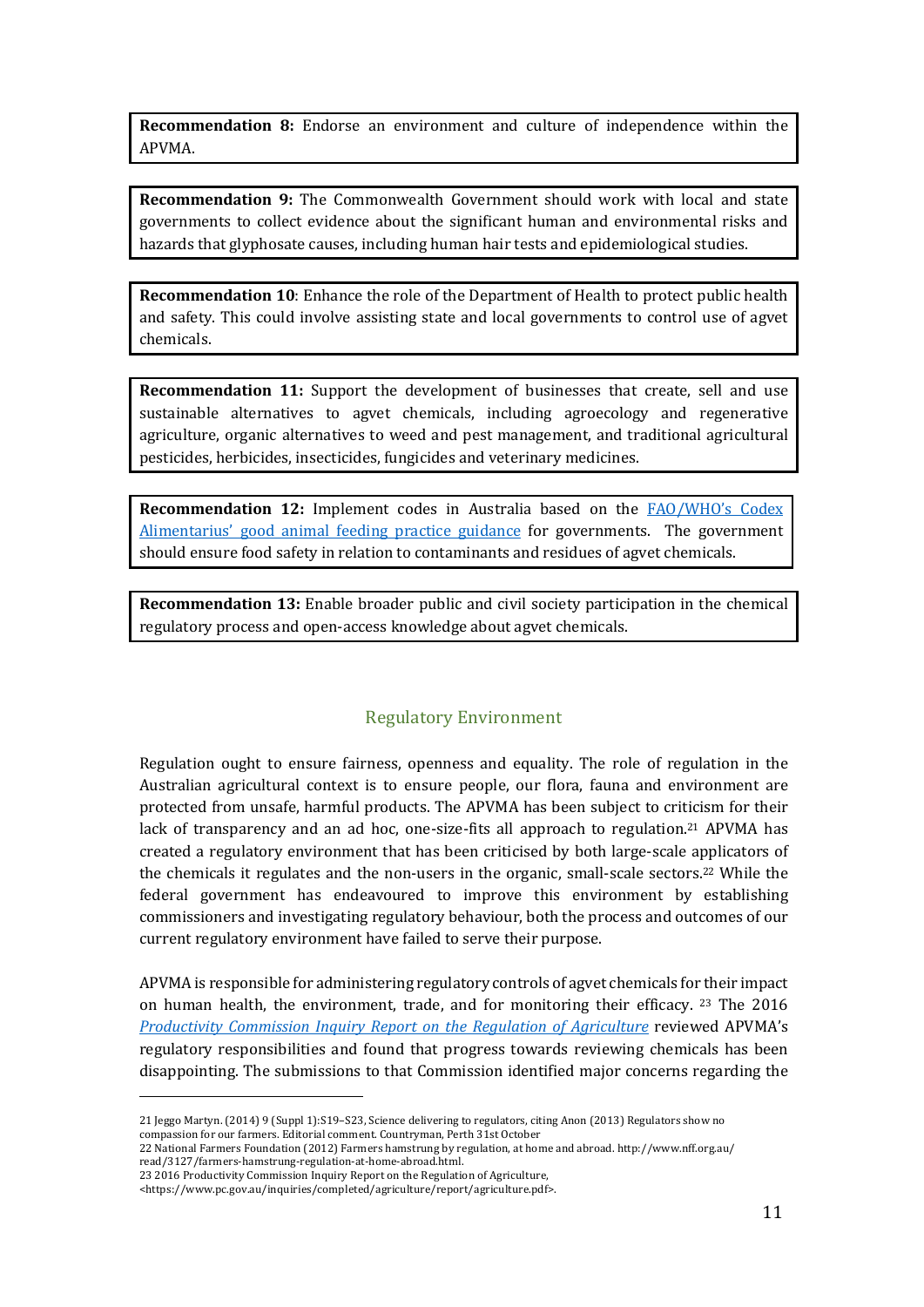increased use of glyphosate as a result of the introduction of genetically-modified (GM) cotton and canola. The Commission Report confirms that APVMA's operations are ineffective and inefficient, and that their processes are inflexible and lack clarity. The Commission concluded that the regime for regulating access to agvet chemicals should be monitored to ensure that it continues to be proportionate to the risks associated with agvet chemicals and reflects advances in scientific knowledge. This should include regular reviews of the APVMA and compulsory re-assessments of chemicals.

The reforms proposed had the potential to improve outcomes for farmers and the broader community, but the success of those efforts continues to hinge on implementation. Governments have identified issues and provided steps to improve the regulatory system for agvet chemicals. The slow implementation of reforms calls into question the manner in which APVMA conducts its regulatory role.

By law, the functions of the Authority must remain independent. The *Agricultural and Veterinary Chemicals (Administration) Act 1992* established the National Registration Authority for Agricultural and Veterinary Chemicals (NRA) which subsequently became the APVMA. That Act sets out the legislative intention for independence at the core of the APVMA's role. It defines the APVMA's role as an independent statutory authority undertaking the Commonwealth's responsibilities.

The need to review regulatory functions of the APVMA is required by two pieces of legislation. The *Agricultural and Veterinary Chemicals Legislation Amendment Act 2013* requires a review of the agvet regulatory reforms by July 2019. The *Agricultural and Veterinary Chemicals (Administration) Act 1992* requires a comprehensive review of agvet legislation by July 2024.<sup>24</sup> In addition to legal necessity for reform, inquiries such as these provide opportunity for the government to improve standards of best regulatory practice in response known public health risks caused by glyphosate and other agvet chemicals.

There are many more reasons why reform is necessary, but in essence, our regulatory system is clearly not doing its job. APVMA is not the only regulator subject to criticism. As UN Special Rapporteurs Hilal Elver and Baskut Tuncak pointed out to the UN Human Rights Council, "the pesticide industry's efforts to influence policymakers and regulators have obstructed reforms and *paralysed global pesticide restrictions*".<sup>25</sup> According to a report by PAN Asia Pacific (PANAP) published this year, efforts to enforce accountability for pesticide problems in the Asia Pacific have not been successful.<sup>26</sup> While regulatory systems in other countries fail to effectively regulate, as a major agricultural producer, Australia should welcome the opportunity to ensure our agvet chemical regulator leads by example.

Australians have been left confused about whether to trust the specialised cancer agency IARC or to rely on the APVMA. Based on the APVMA's refusal to review and the direct contribution

<sup>24</sup> Also note that the Agricultural and Veterinary Chemicals Legislation Amendment (Streamlining Regulation) Bill 2018 repeals the Agricultural and Veterinary Chemicals Legislation Amendment (Removing Re-approval and Re-registration) Act 2014. http://www.agriculture.gov.au/ag-farm-food/ag-vet-chemicals/better-regulation-of-ag-vet-chemicals/streamlining/publicconsultation

<sup>25</sup> Human Rights Council, Report of the Special Rapporteur on the right to food (Effects of pesticides on the right to food), 24 January 2017, A/HRC/34/48, available at https://www.ohchr.org/EN/Issues/Food/Pages/Annual.aspx

<sup>26</sup> PAN Asia Pacific, 2018, Of Rights and Poisons: Accountability of the agrochemical industry, accessed at <

http://files.panap.net/resources/Of-Rights-and-Poisons-Accountability-of-the-Agrochemical-Industry.pdf>.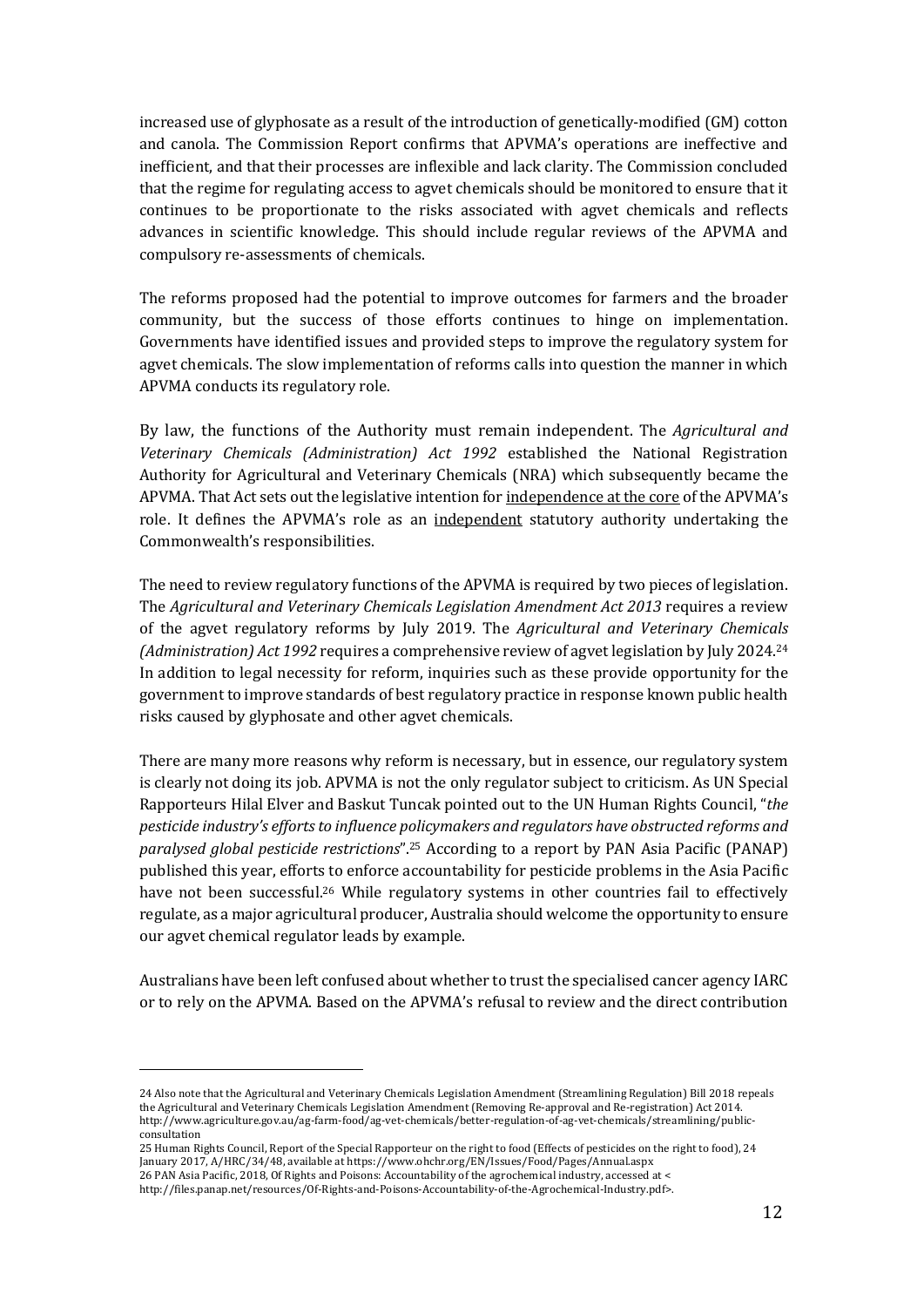of industry money to their functions, the logical response for the government would be to assess alternatives that put public health, animal welfare, and agroecological<sup>27</sup> objectives first.

This Inquiry ought to be a comprehensive review process. It should provide the Australian community with clear guarantees that the chemicals registered for use are safe and do not pose undue risks. To achieve this, the APVMA needs to take a systematic approach to identifying and reviewing all chemicals that enables greater scrutiny of existing registrations and approvals. The onus of proof for reregistration should also rest on the registrants.

### Our Assessment of APVMA's Independence

*Particular matter #1: The responsiveness and effectiveness of the APVMA's process for reviewing and reassessing the safety of agricultural chemicals in Australia, including glyphosate, and how this compares with equivalent international regulators*

Compared to Europe and the US, Australia's regulator has no requirement for agvet chemicals to be regularly reviewed. <sup>28</sup> Australia's approach has been described as a "relatively ad hoc risk-based system". Our existing review arrangements are not satisfactory and should be brought into line with overseas regulators.<sup>29</sup> Concerns about the safety of agvet chemicals are usually brought to APVMA's attention by the community, registrants themselves, or the regulator's own initiative. The onus is therefore on the Authority to build a case to initiate reviews, and then to analyse information from its own investigation. Registrants are not responsible for ensuring the safety of their products.

There have been a number of opportunities for the APVMA to review its Chemical Review Process. The government committed at least \$8 million to reform APVMA's process for review.

The *Agricultural and Veterinary Chemicals Legislation Amendment (Streamlining Regulation) Bill* 2018 amended the review process. Its primary goal is to streamline and fast track APVMA's assessment process. This might satisfy Australia's Deregulation Agenda to remove regulatory burden on industry<sup>30</sup>, but AFSA opposes streamlining of chemical assessment and review processes because the core of such assessments should concern public health and the safety and sovereignty of our food system rather than timeliness.

On the surface, APVMA's Reconsideration process appears to enable reconsideration of approved active constituents, registrations of chemical products and approved or registered labels. Contrary to its intention, this process has failed to recognise credible new information about the ongoing safety, environmental impact or effects on trade of glyphosate. Despite there

<sup>&</sup>lt;sup>27</sup> Agroecology is a scientific discipline, a set of practices and a social movement. As a science, it studies how different components of the agroecosystem interact. As a set of practices, it seeks sustainable farming systems that optimize and stabilize yields. As a social movement, it pursues multifunctional roles for agriculture, promotes social justice, nurtures identity and culture, and strengthens the economic viability of rural areas. Family farmers are the people who hold the tools for practising Agroecology. They are the real keepers of the knowledge and wisdom needed for this agenda. Therefore, family farmers around the world are the keys elements for producing food in an agroecological way.  $(FAO)$ 

<sup>28</sup> Better regulation of agricultural and veterinary chemicals - Regulation impact statement, November 2011, accessed at <https://ris.pmc.gov.au/2011/11/29/better-regulation-agricultural-and-veterinary-chemicals-%E2%80%93-regulationimpact-statement-%E2%80%93>. 

<sup>29</sup> Better regulation of agricultural and veterinary chemicals - Regulation impact statement, November 2011, accessed at <https://ris.pmc.gov.au/2011/11/29/better-regulation-agricultural-and-veterinary-chemicals-%E2%80%93-regulationimpact-statement-%E2%80%93>. 

<sup>30</sup> Australian Government Department of Jobs and Small Business, < https://www.jobs.gov.au/deregulation-agenda>.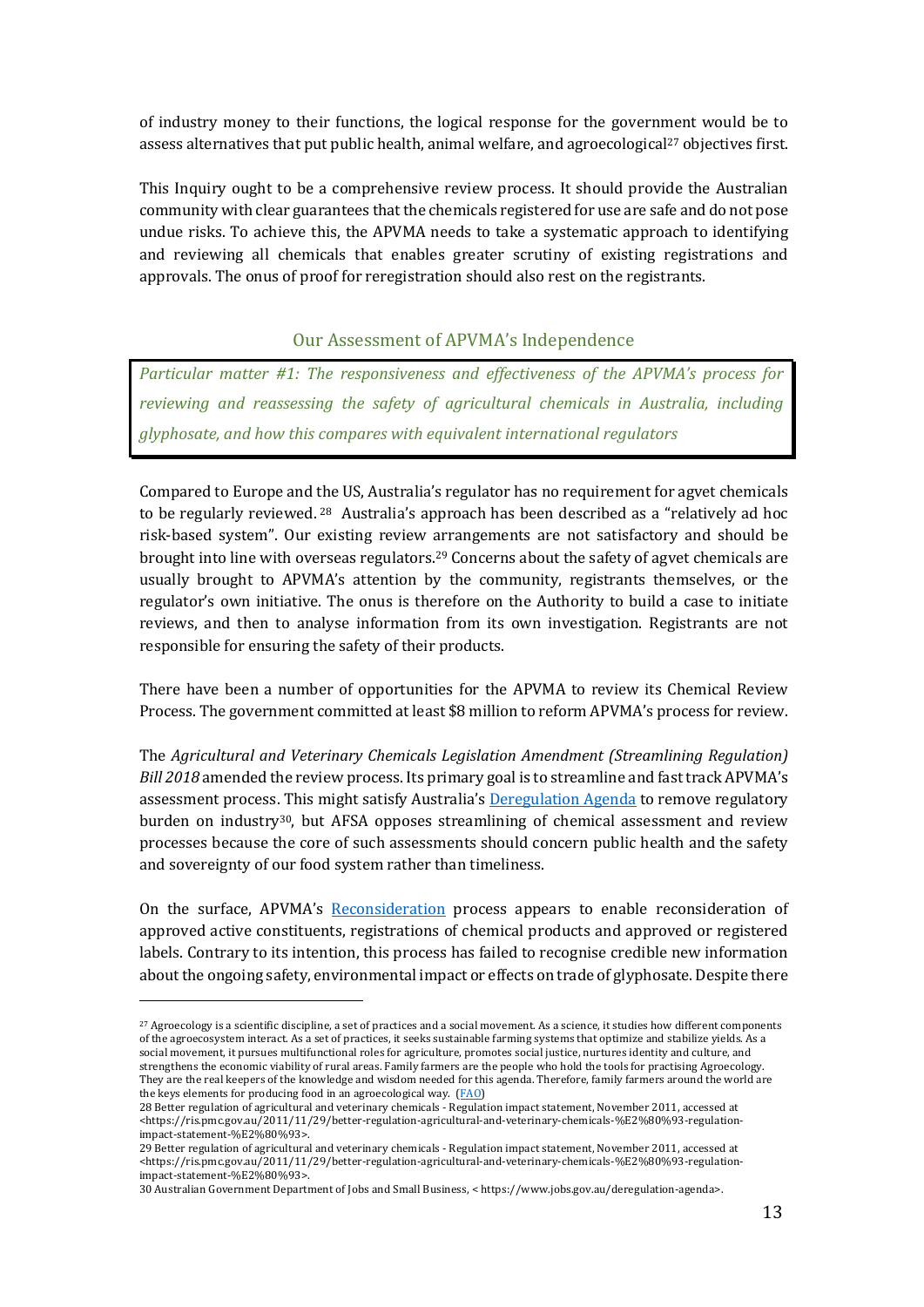being hundreds of chemicals on the market<sup>31</sup>, the APVMA has only prioritised five chemicals for reconsideration in the next 5 years.<sup>32</sup> And of the 11,700 toxic pesticides registered, only 13 are being reviewed. In terms of timeliness, APVMA have failed to complete a review of glyphosate (registered in 1974). APVMA has actively denied the hazards of glyphosate and glyphosate is not listed on APVMA's priority candidate review list. A review of Chlorpyrifos began in 2009, Diazinon in 2003, and Paraquat 1997, but all are incomplete.<sup>33</sup> By contrast, APVMA has completed assessment of 757 new chemical applications since September 2018.  $34$ 

Industry stakeholders such as the NSW Farmers' Association submitted to this Inquiry that: "A formal reconsideration process should only be initiated when new scientific information raises *concerns relating to the safety or effectiveness of the pesticide or veterinary medicine, rather* than being based on the sentiment of the public or decision-makers."

In our view, public concerns should not be ignored as they are valid and not baseless. Any good regulator would be expected to make an appropriate response. Public concerns are an important part of the civil, political, economic, social and cultural life of societies. In the past, protests against the glyphosate in America prompted a debate and altered the agenda of the US Food and Drug Administration (US FDA), despite USDA and US EPA inaction. Public outcry was supported by the US government accountability office.  $35$ 

**Recommendation 13:** Enable broader public and civil society participation in the chemical regulatory process and open-access knowledge about agvet chemicals.

### *APVMA and international regulators*

The Authority has made little attempt to make full use of independent international evidence. APVMA has participated in forums and international meetings to discuss policy issues<sup>36</sup> and to assess the currency of Australia's assessment and registration of agvet chemicals. As part of the "harmonisation" of its regulatory system, the APVMA uses international risk assessments to make decisions. But the Authority uses data packages produced and "harmonised" by a collaboration of chemical manufacturers.<sup>37</sup> The 2016 *Productivity Commission Inquiry Report on the Requlation of Agriculture* found that APVMA does not make use of international evidence in its decisions and that there is scope to do more and improve processes.

The CEO of APVMA has stated that the APVMA will accept international approvals but only on a case by case basis, requiring registrants to provide data to rely on, rather than the regulator sourcing trusted research from overseas. The APVMA is not willing to re-assess because it would "entrench the duplications of assessments" and increase costs.<sup>38</sup>

 

1&p\_p\_col\_pos=2&p\_p\_col\_count=4&\_pubcrisportlet\_WAR\_pubcrisportlet\_javax.portlet.action=search>.

<sup>31</sup> See APVMA chemicals database. <

https://portal.apvma.gov.au/pubcris?p\_auth=AZRq0gu6&p\_p\_id=pubcrisportlet\_WAR\_pubcrisportlet&p\_p\_lifecycle=1&p\_p\_state =normal&p\_p\_mode=view&p\_p\_col\_id=column-

<sup>32</sup> APVMA, <https://apvma.gov.au/node/10876>.

<sup>&</sup>lt;sup>33</sup> Gene Ethics.

<sup>34</sup> https://mailchi.mp/apvma/apvma-media-release-australian-farmer s-get-world-first-access-to-latest-agvet-chemicals-1040681?e=f99f68f1ed

<sup>35</sup> https://www.gao.gov/products/GAO-15-38

<sup>36</sup> https://apvma.gov.au/node/33296

<sup>37</sup>APVMA's Approach to Use of International Data, Assessments, Standards and Decisions,

<sup>&</sup>lt;https://apvma.gov.au/sites/default/files/images/node-14181-use-of-international-data-consultation.pdf>.

<sup>&</sup>lt;sup>38</sup> CEO expectations on use of international data, standards and assessments 20 June 2018.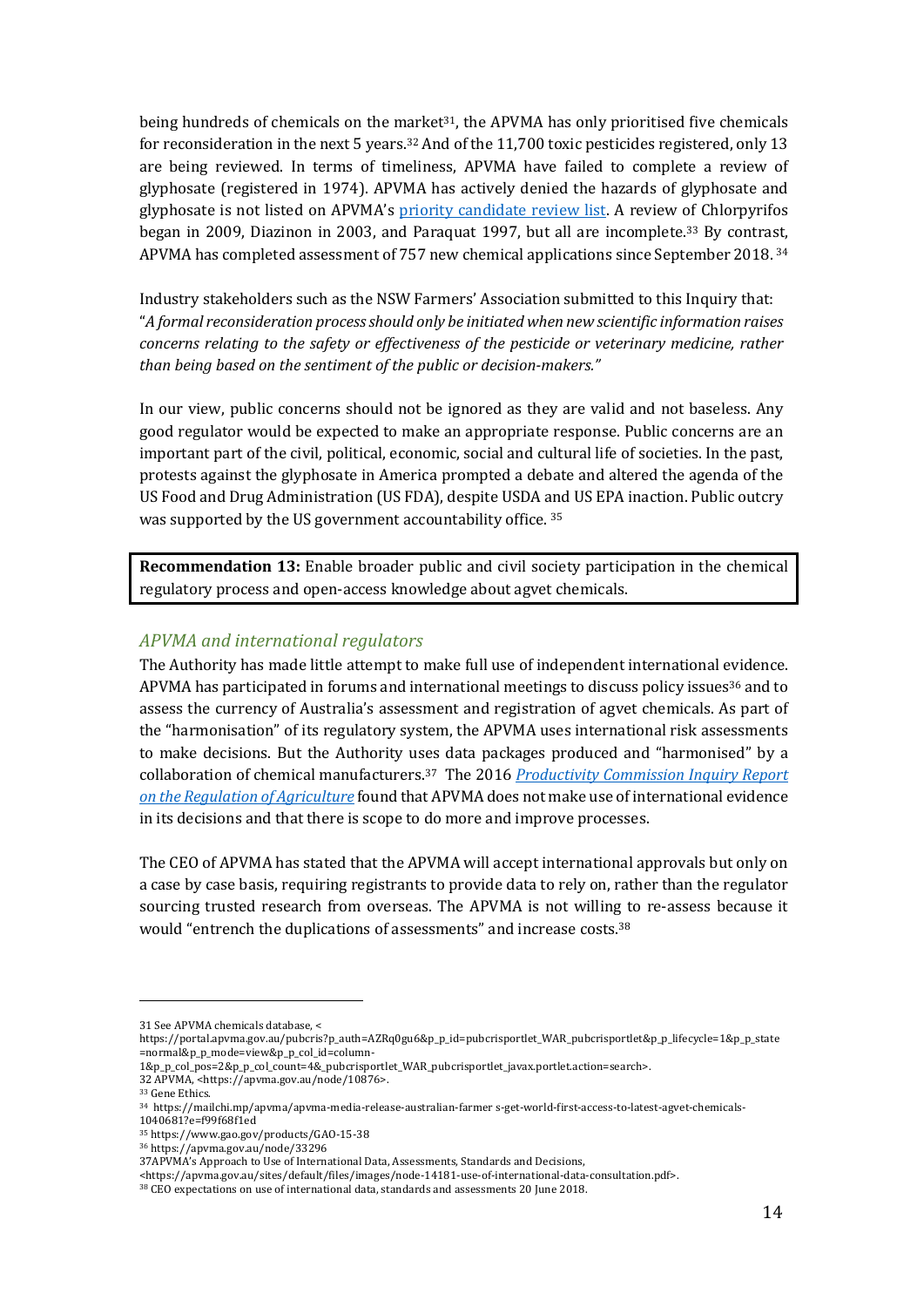Preventing duplication of registration and assessment requirements and reducing costs should not be justifications for a regulator to refuse to re-assess harmful products. Regulators should always ensure that all chemical products on the market are safe, regardless of duplication or cost. To resolve this issue, Australia should rely on independent science and not science generated from industry. Our regulator should also refer to trusted international research, but not research that is compromised or commissioned by chemical manufactures.

International risk assessments are not always appropriate as evidence in Australia. In 2012, APVMA concluded a 12-year review of the PSII herbicide diuron. The review was concerned with the potential impact on the Great Barrier Reef. Diuron is a very effective herbicide that acts by inhibiting photosynthesis. The most likely direct environmental impact was a reduced capacity for photosynthesis. The risk assessment process that the APVMA applied used a runoff risk model developed and validated under European farming conditions. However, the farming conditions in the sugarcane regions of the Great Barrier Reef catchments have environmental parameters beyond the currently validated bounds of the model. The use of the model to assess environmental risk in these regions was found highly inappropriate, demonstrating the pitfalls of a one size fits all approach.<sup>39</sup>

This is why it is important for the APVMA go beyond making "greater use of data and assessment from reputable and comparable regulatory agencies", as recommended by the 2016 Commission.<sup>40</sup> The Authority and government departments involved should consider independent regulatory agencies as the most reputable, and should use appropriate scientific methods. 

We support an approach to assessment and re-assessment that prioritises human, animal and environmental health. We discourage a once-size-fits all approach. Australia should consider trusted independent international studies thoroughly but also conduct precautionary, domestic reviews of Australian independent science on agvet chemicals, especially where there is considerable doubt about the safety of products.

APVMA participates in various activities of the Organization for Economic Co-operation and Development (OECD) including its Working Group on Pesticides, which directs and oversees the work of the OECD Agricultural Pesticide Programme.<sup>41</sup> This Programme has projects in reregistration, but it is unclear to what extent APVMA engages this project. APVMA should increase confidence in regulation and create more certainty in the market by having a compulsory chemical re-assessment process.

## *Chemical re-assessment by other regulators*

## **1. Health Canada**

In 2010, Canadian public health department Health Canada's regulator, the Pest Management Regulatory Agency (PMRA), began re-evaluating of glyphosate in collaboration with the US EPA's re-evaluation of glyphosate. In April 2015, the PMRA published its *Proposed Reevaluation Decision* for glyphosate. Health Canada found some evidence for an increase in the incidence of ovarian tumours in mice at the highest tested dose. The PMRA proposed a

https://www.pc.gov.au/inquiries/completed/agriculture/report/agriculture.pdf

<sup>39</sup> Glen Holmes, Australia's pesticide environmental risk assessment failure: The case

of diuron and sugarcane, Marine Pollution Bulletin 88 (2014) 7-13, http://dx.doi.org/10.1016/j.marpolbul.2014.08.007 40 Recommendation 7.1, 2016 Productivity Commission Inquiry Report on the Regulation of Agriculture,

<sup>41</sup> APVMA, <https://apvma.gov.au/node/1010#pesticides>.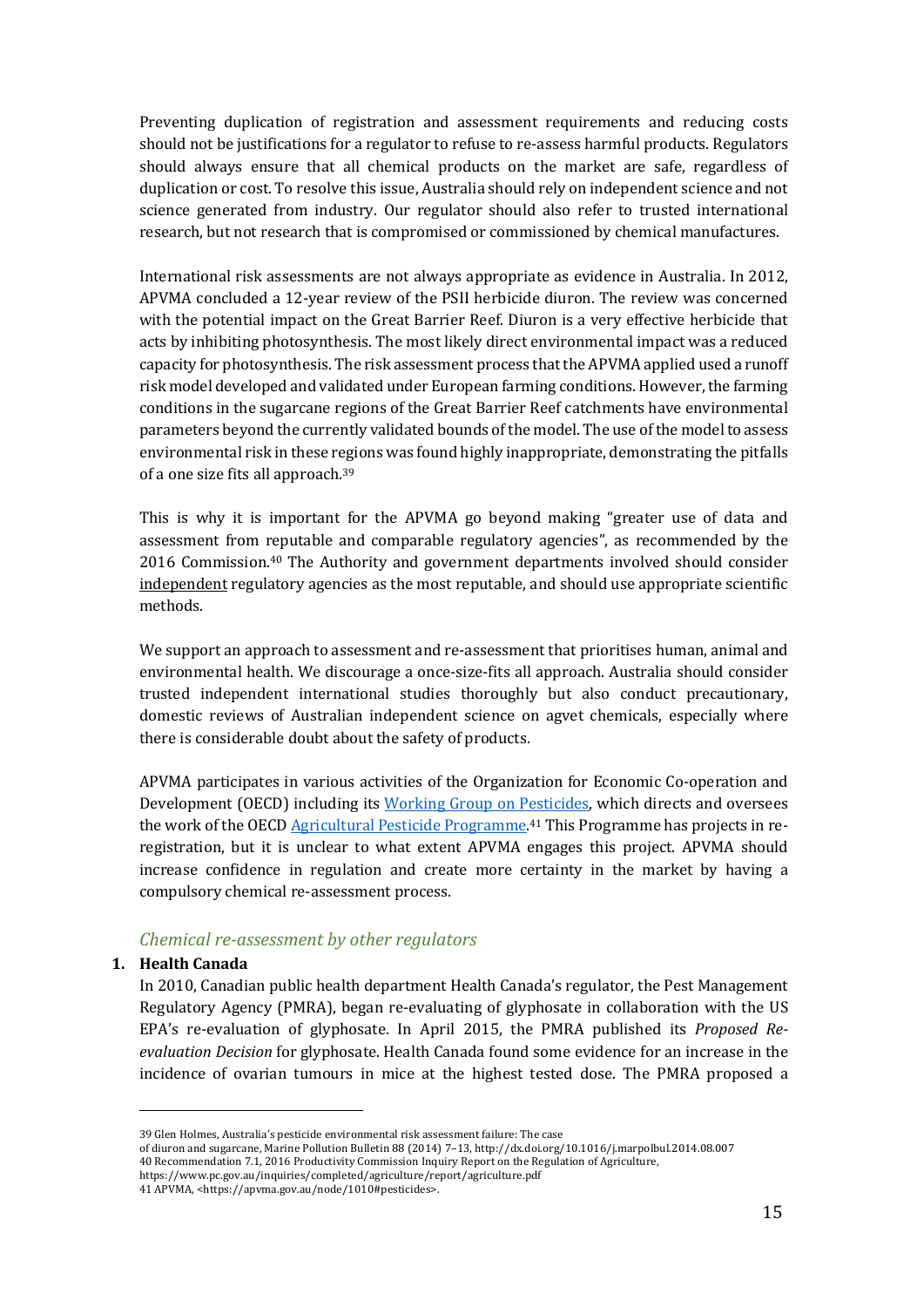condition on the use of glyphosate: that new risk reduction measures be proposed for end-use products, aimed at protecting both human health and the environment.

After a re-evaluation decision on glyphosate, Health Canada now requires manufacturers to update labels for products containing glyphosate by April 2019.<sup>42</sup>

## **2. New Zealand Environmental Protection Agency (EPA)**

The New Zealand EPA administers a chemical reassessment programme that reviews hazardous substances already approved in New Zealand. The programme can be triggered to change rules on chemical management, or to reassess approved products. A product can be revoked or banned. Under New Zealand law, a chemical's approval does not expire. Reassessments may be initiated by the EPA or by any other party. The EPA also worked with

international counterparts to identify a 'living' priority chemicals list of around 40 chemicals to review. To date another 700 chemicals have been screened.<sup>43</sup>

### **APVMA**

By contrast, and after reviewing assessments by Health Canada, Joint Food and Agriculture Organisation of the UN/WHO) Meeting on Pesticide Residues, the European Food Safety Authority (EFSA), the European Chemicals Agency (ECHA), and the New Zealand Environmental Protection Authority (NZ EPA), no action has been taken to update labelling requirements. 

The APVMA should have a formal legal process like the New Zealand EPA.

The 2011 Better regulation of agricultural and veterinary chemicals Regulation impact statement stated a re-registration system for the APVMA would have:

• *Been risk-based;*

 

- *Drawn together information and data provided by chemical companies and other sources;*
- *Introduced additional costs to approval holders and registrants, who under the existing system are not subject to re-registration requirements;*
- *Increased cost to the agvet chemical industry would be outweighed by the benefits to the broader community through improvements to the chemical review program44 and greater confidence in the integrity of the NRS;*
- *Enforced a systematic risk-based process for chemical review, combined with efficiency and transparency measures, making it better able to adjust to the changing demands of business and the wider community over time;*
- *Improved the efficiency of the agvet chemical industry's engagement with the APVMA; and*
- *Added to the functions that the APVMA is expected to perform.*

The Inquiry Committee should reinstate the reforms to the Agvet Code and the Agvet Code Regulations. 

<sup>42</sup> Health Canada, <https://www.canada.ca/en/health-canada/services/consumer-product-safety/reports-

publications/pesticides-pest-management/decisions-updates/registration-decision/2017/glyphosate-rvd-2017-01.html>. 43 New Zealand EPA, <https://www.epa.govt.nz/industry-areas/hazardous-substances/chemical-reassessment-programme/>. <sup>44</sup> The Chemical Review Program reconsiders the registration of agvet chemicals if potential risks to safety and performance have been identified. Reviews may focus on one or more areas of concern including environmental safety, worker safety, public health, residues or trade, or less commonly, may consider product efficacy. It operates independently of the Re-registration and reapproval scheme. Reviews are undertaken on a priority basis in cases where credible safety and/or efficacy concerns have been identified. A chemical review can affect one or more active constituent approvals of a chemical, registration of products containing the chemical, and/or relevant label particulars on product containers. Any of these may be reconsidered more than once. (APVMA)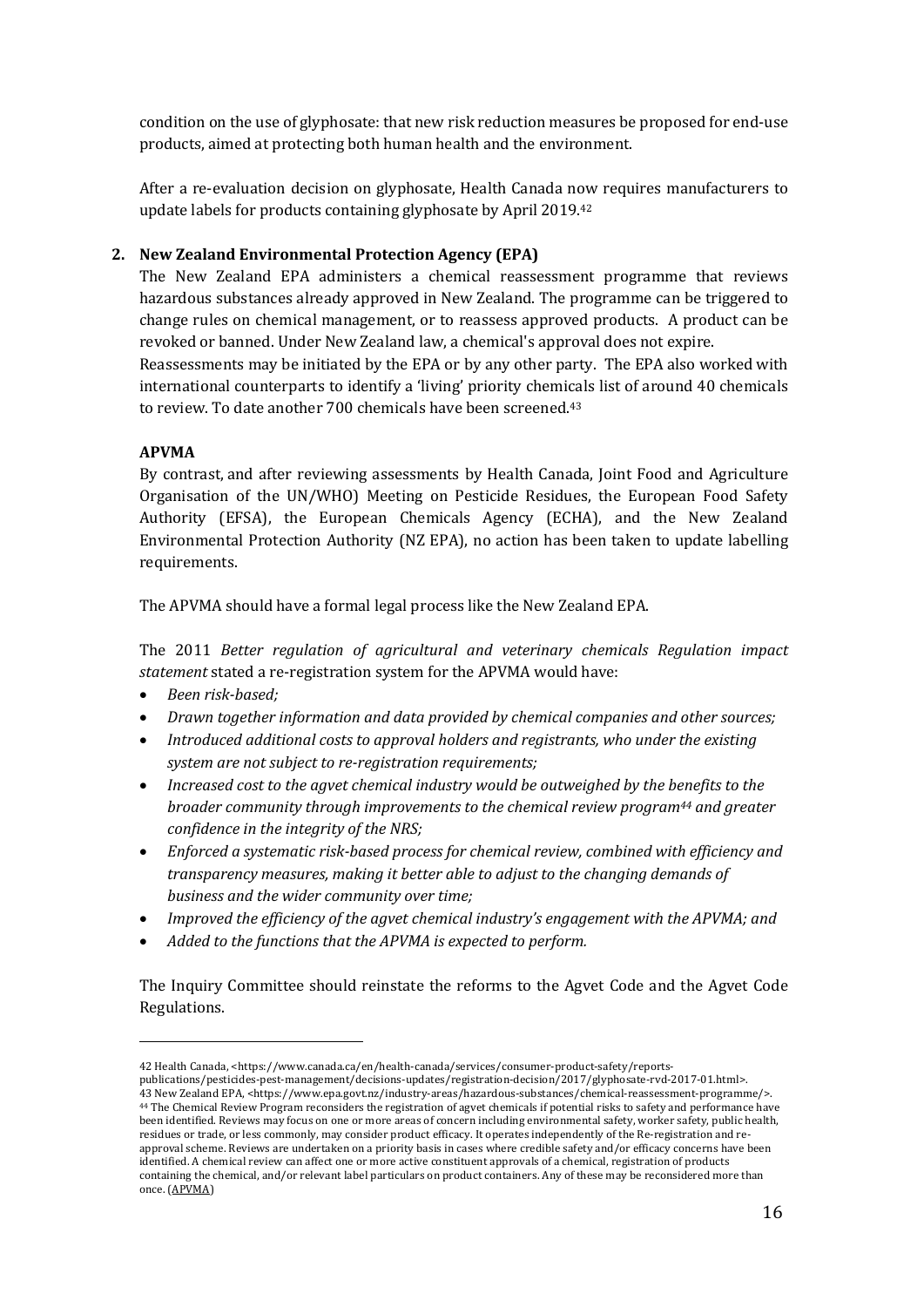The reforms were meant for the benefit of human health and environmental flow, to improve access to newer and safer chemistry and to increase community confidence in regulatory outcomes. Among others, one amendment would have addressed conflict of interest by providing for an agency other than APVMA to collect the chemical products levy referred to in the *Agricultural and Veterinary Chemical Products (Collection of Levy) Act 1994.* 

The repeal of these reforms degrades the consistency, efficiency and transparency of the Authority and reduces the effectiveness of APVMA's risk framework by preventing reconsiderations of agvet chemical products and their constituents. Current regulatory efforts are not aligned with chemical risk.

**Recommendation 1:** Where synthetic chemicals are found to cause hazards or risks to human, animal or environmental health, regulatory steps should be taken to remove such chemicals from the market immediately.

**Recommendation 2:** Reinstate the Chemical Re-approval and Re-registration scheme, cancelled in 2014, in order to implement a rigorous and precautionary process for reviewing latest scientific data on the safety of all farm chemicals, every 15 years (as is required in the US and EU).

The APVMA should deliver regulatory activities to protect the health and safety of people. animals and crops, the environment and trade. Although the role of the APVMA is to independently evaluate the safety of agvet chemicals, it also takes on the role of evaluating performance or efficacy. This is in contrast to the Therapeutics Good Authority that evaluates human products, where the focus is primarily on safety. All APVMA registered products must be shown to be safe. However, the onus is on the regulator to ensure safety, not the applicants and registrants.

To address these issues, the government should embed the precautionary principle into legislation, regulation and practice relating to chemical regulation in Australia.

#### *Precautionary Principle*

The precautionary principle is defined in section 391(2) of *the Environmental Protection and Biodiversity Conservation Act* 1999 as follows: "lack of full scientific certainty should not be used as a reason for postponing a measure to prevent degradation of the environment where there are threats of serious or irreversible environmental damage."

The principle directs that action be taken to reduce risk from chemicals in the face of uncertain but suggestive evidence of harm. The Rio Declaration from the UN Conference on Environment and Development (Principle 15) states: *In order to protect the environment, the precautionary approach shall be widely applied by States according to their capabilities. Where there are threats of serious or irreversible damage, lack of full scientific certainty shall not be* used as a reason for postponing cost-effective measures to prevent environmental degradation.

Independent science and research should contribute at all stages to the regulatory process. Most government policy has an underpinning basis of good science and in drafting the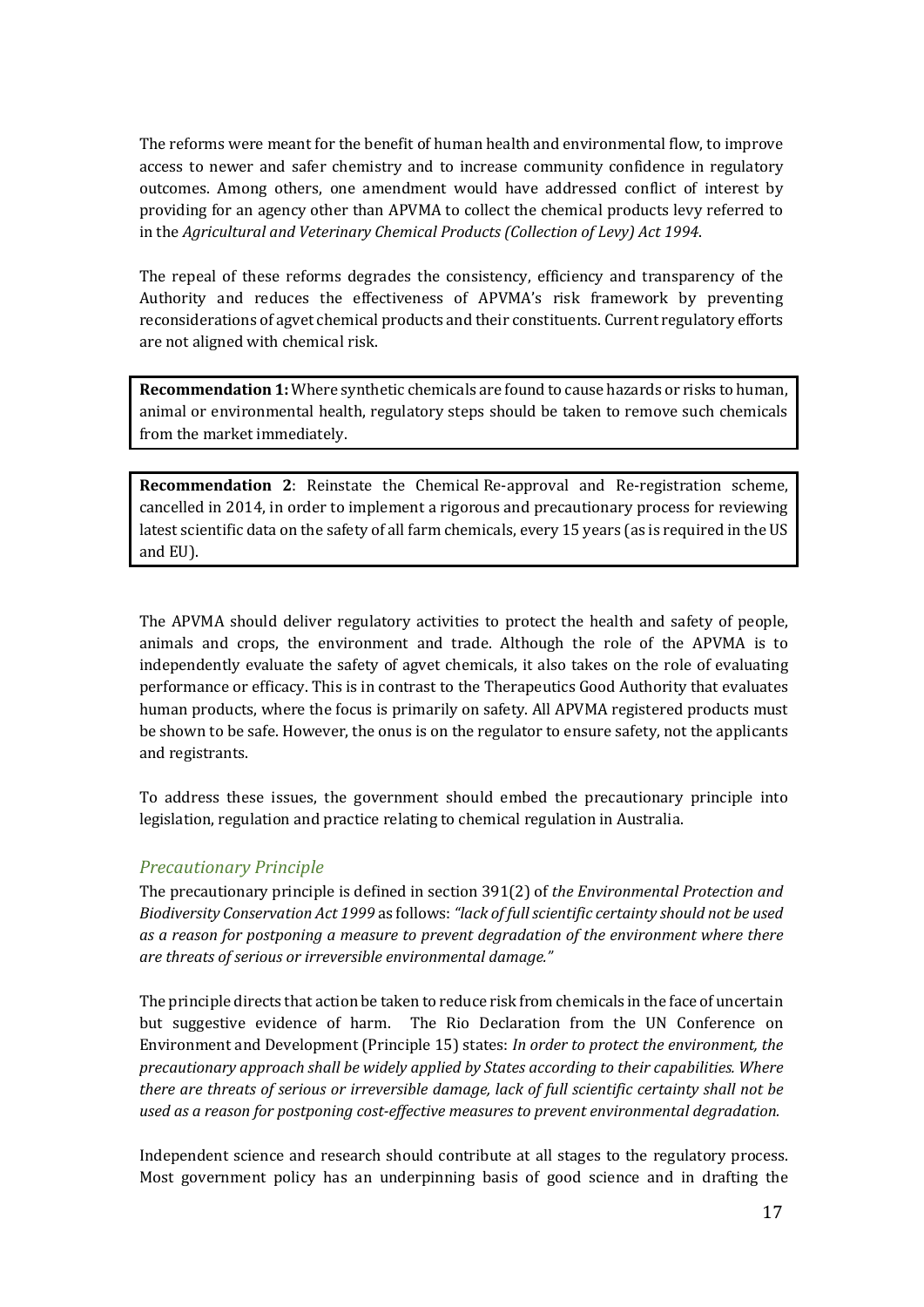regulations that underpin the policy, it is crucial to ensure that they themselves are based on sound science and that they have processes for enforcement. The principle should underpin the review and amendment of regulation and process for oversight and evaluation. It is fundamental therefore that APVMA appropriately uses science and research findings at all stages of the regulatory process.  $45$  An objective, precautionary, and scientific system of farm chemical regulation is essential for public health and safety. The APVMA must use valid scientific methods, rather than internal regulatory processes that do not require further research to ensure health issues are settled before approval.

#### *Precautionary approaches overseas*

#### **1. European Union**

In 2000, the EU institutions adopted the precautionary principle doctrine, an established standard of behaviour that public authorities may legitimately and should use when they face scientific uncertainty about possible damages to environmental protection, public health or food safety.<sup>46</sup>

The European regulation, the *Registration, Evaluation, Authorisation and Restriction of Chemicals* (REACH), was put into force in 2007 to address the production and use of chemical substances and their potential impacts on human health and the environment.<sup>47</sup> The regulation overhauled the registration and evaluation of chemicals. REACH requires that companies producing domestic and industrial chemicals identify and manage risks. As the precautionary principle requires, companies have the burden of proof, and if they cannot manage risks, authorities can restrict the use of substances and ensure no hazardous substances are on the market. REACH also promotes alternative methods for the hazard assessment of substances in order to reduce the number of tests on animals.

REACH shares important components with the precautionary principle, but the European Commission has been criticised for not including all. REACH requires important measures are taken to address risk, even where scientific certainty has not been settled.<sup>48</sup> The science available can then enlighten policy choices in parallel to consultation of stakeholders and the community. In this way, REACH functions by protecting human health and the environment from the risks posed by chemicals while enhancing the competitiveness of the EU chemicals industry. 49 

#### **2. Germany**

In Germany, the 2003 Royal Commission on Environmental Pollution recommended:

*"[W]here synthetic chemicals are found in elevated concentrations in biological fluids such as breast milk and tissues of humans, marine mammals or top predators, regulatory steps be taken* to remove them from the market immediately."50

<sup>45</sup> Ibid.

<sup>&</sup>lt;sup>46</sup> Olivier Godard, 2012, *The Precautionary Principle and Chemical Risks*, Centre for National Scientific Research, France, https://hal.archives-ouvertes.fr/hal-00689761/document>.

<sup>47</sup> European Chemicals Agency, ECHA, < https://echa.europa.eu/regulations/reach/understanding-reach>.

<sup>48</sup> Olivier Godard, 2012, *The Precautionary Principle and Chemical Risks*, Centre for National Scientific Research, France, https://hal.archives-ouvertes.fr/hal-00689761/document>.

<sup>&</sup>lt;sup>49</sup> Steffen Foss Hansen, Lars Carlsen, Joel A Tickner, Chemicals regulation and precaution: does REACH really incorporate the precautionary principle, Environmental Science & Policy Volume 10, Issue 5, August 2007, Pages 395-404

<sup>&</sup>lt;sup>50</sup> http://www.pan-germany.org/download/PAN\_Briefing\_Precaution\_060914.pdf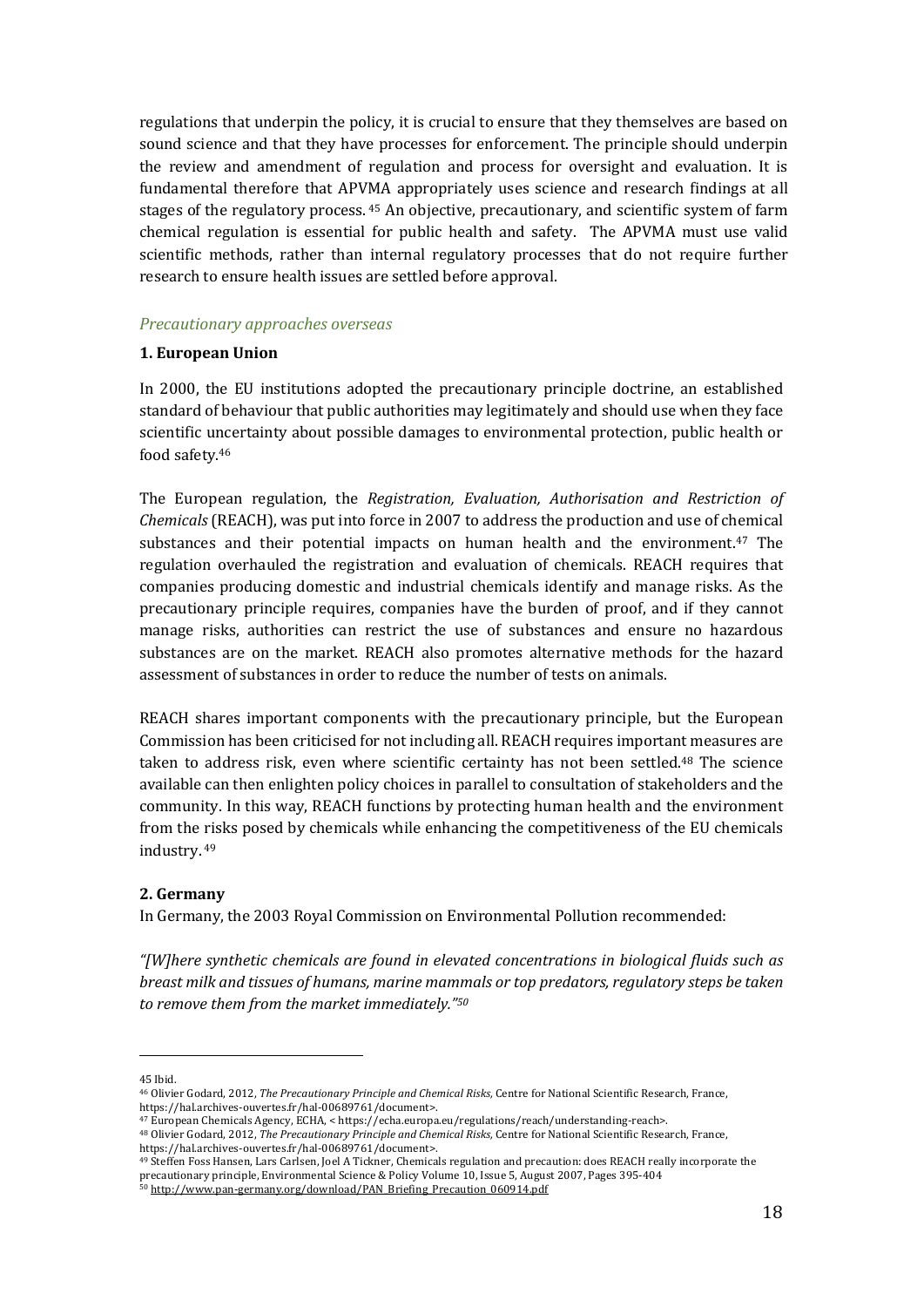#### **3. United States**

The President's Cancer panel concluded in 2010:

*"The prevailing regulatory approach in the United States is reactionary rather than precautionary. Instead of requiring industry to prove their safety, the public bears the burden of proving that a given environmental exposure is harmful."*

Pesticide regulation in the US is a fundamentally flawed process of "risk assessment" that does not capture the realities of pesticide exposure and the health hazards they pose. EPA officials are reliant on research data submitted by pesticide manufacturers, who advocate to speed up their reviews.

The US Pesticide Action Network has recommended that a better, common sense precautionary approach to protecting us would assess alternatives to highly hazardous pesticides rather than accepting public exposure to pesticides as a necessity for agriculture. Such a shift will require fundamental federal policy reform. Similar to Australia's context, American state and local authorities demand rules that better protect their communities.<sup>51</sup>

**Recommendation 3:** Set up a chemical regulation strategy that promotes the precautionary principle to ensure chemical regulation genuinely prioritises public health, animal welfare, food safety and environmental protection ahead of markets and trade.

*Particular matter #2: The funding arrangements of the APVMA, comparisons with equivalent* agricultural chemical regulators internationally and any impact these arrangements have *on independent evidence-based decision making*

The OECD publication *Rara Avis: Searching for Regulatory Independence in its natural habitat* identified regulatory failure where activities are captured by special interests. Regulated industry, government, politicians, and other interest groups have powerful incentives to influence, or capture, regulatory policies.<sup>52</sup>

APVMA's funding model does impact on the regulator's independent evidence-based decision making. Denying the impacts of their cost recovery funding model on decision-making, APVMA's CEO Chris Parker stated to the ABC, "Our decisions are our decisions, they're not able *to be influenced by politicians or industry*".<sup>53</sup>

Without doubt, the APVMA's funding model is an 'industry funding' model. One only needs to look to the Australia Securities and Investments Commission's (ASIC's) new model, which is plainly called 'industry funding', where those who create for, and benefit from, ASIC's regulatory activities bear the costs.<sup>54</sup>

<sup>51</sup> http://www.panna.org/pesticides-big-picture/myths-facts

<sup>52</sup> OECD, Rara Avis? Searching for Regulatory Independence in its natural habitat, <http://www.oecd.org/gov/regulatorypolicy/rara-avis-regulatory-independence.pdf>.

<sup>53</sup> https://www.abc.net.au/news/2018-10-08/cancer-council-calls-for-review-amid-roundup-cancer-concerns/10337806

<sup>54</sup> http://aicd.companydirectors.com.au/membership/company-director-magazine/2018-back-editions/july/regulator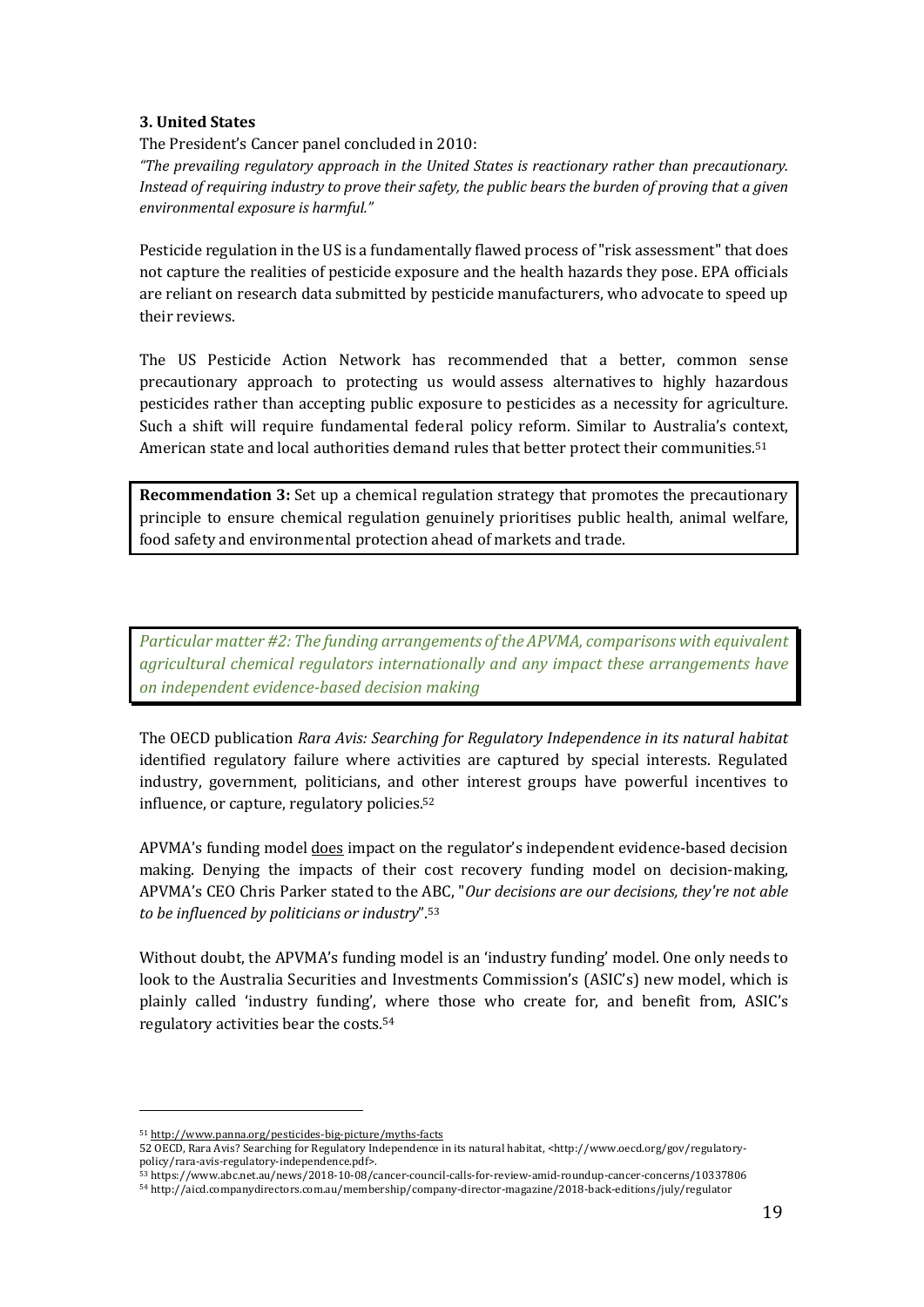The APVMA's 2012 Cost Recovery Impact Statement (CRIS) shows APVMA are concerned with losing capital and, as a result of product evaluations falling below their 40% target through application fees, increased fees for industry. The logical operation of the APVMA in the current regulatory environment would be to encourage companies to create products for their registration in order to meet targets and increase capital.

The APVMA's Annual report  $2017/18$  stated that its regulatory charging summary that its external revenue from levies, fees and charges was \$33, 392 000. These charges are explicitly the only source of material funding to the Authority, as APVMA does not receive funding from the Government. The Authority only receives funding assistance for specific projects specific projects to improve and/or enhance the APVMA's ability to perform its legislated functions such as the White Paper Reforms and the relocation to Armidale.

Applicants and registrants from industry have expressed their opposition to any registration fees being applied to the APVMA relocation.<sup>55</sup> The CEO has acknowledged that the cost recovery model presents challenges to the fund the [relocation] move and operations."<sup>56</sup> This highlights two points: 1) that the regulated industry seek to define how registration fees are spent by APVMA; and 2) that the cost recovery model complicates and hinders the operation of the Authority, and therefore impacts its decision-making capabilities.

National Cost Recovery Guidelines 2015 (the CRGs) state that cost recovery models only be used where appropriate.<sup>57</sup> Cost recovery models are well established in the Australian regulatory framework, but there are clear concerns as to the ethics and appropriateness of this model for the APVMA.

The APVMA deals with harmful, hazardous and possibly carcinogenic chemicals. These chemicals are at the forefront of regulatory issues of environmental and health safety. There is no doubt about the risk these chemicals pose and the known gaps of knowledge within the discipline of chemistry. This justifies a special attention to the risks potentially raised in relation to the APVMA's funding model.

The principles of the cost recovery model are centred on effectiveness and efficiency to provide a service. As part of the matrix of "effectiveness", regulatory functions should promote ethical regulation and conflict of interest policies that avoid the predispositions that inevitably develop over time in any given sector. This Inquiry Committee should investigate methods of making regulators impervious to industry lobbying through funding polices.

Forms of influence by way of funding can be subtle and the only protection fit for purpose is that which ensures that the costs it incurs for regulating are not entirely met by fees from the industry. Should the funding of the APVMA continue to be largely supported by its fees, the relationship of dependence of the industry on the regulator for its success will continue to operate unchecked. This relationship is described as regulatory capture, where a regulator is financially dependent on the industry it regulates.<sup>58</sup> A known outcome of regulatory capture is that regulation becomes lenient, putting industry interests above the interests of those the

<sup>55</sup> https://www.abc.net.au/news/2018-10-08/cancer-council-calls-for-review-amid-roundup-cancer-concerns/10337806

<sup>56</sup>https://www.aph.gov.au/Parliamentary\_Business/Committees/Senate/Finance\_and\_Public\_Administration/PublicGovernance /~/media/Committees/fapa\_ctte/PublicGovernance/c03.pdf

<sup>57</sup> https://www.finance.gov.au/sites/default/files/australian-government-cost-recovery-guidelines.pdf

<sup>58</sup> Council for Evidence-based psychiatry, http://cepuk.org/unrecognised-facts/regulator-funded-by-industry/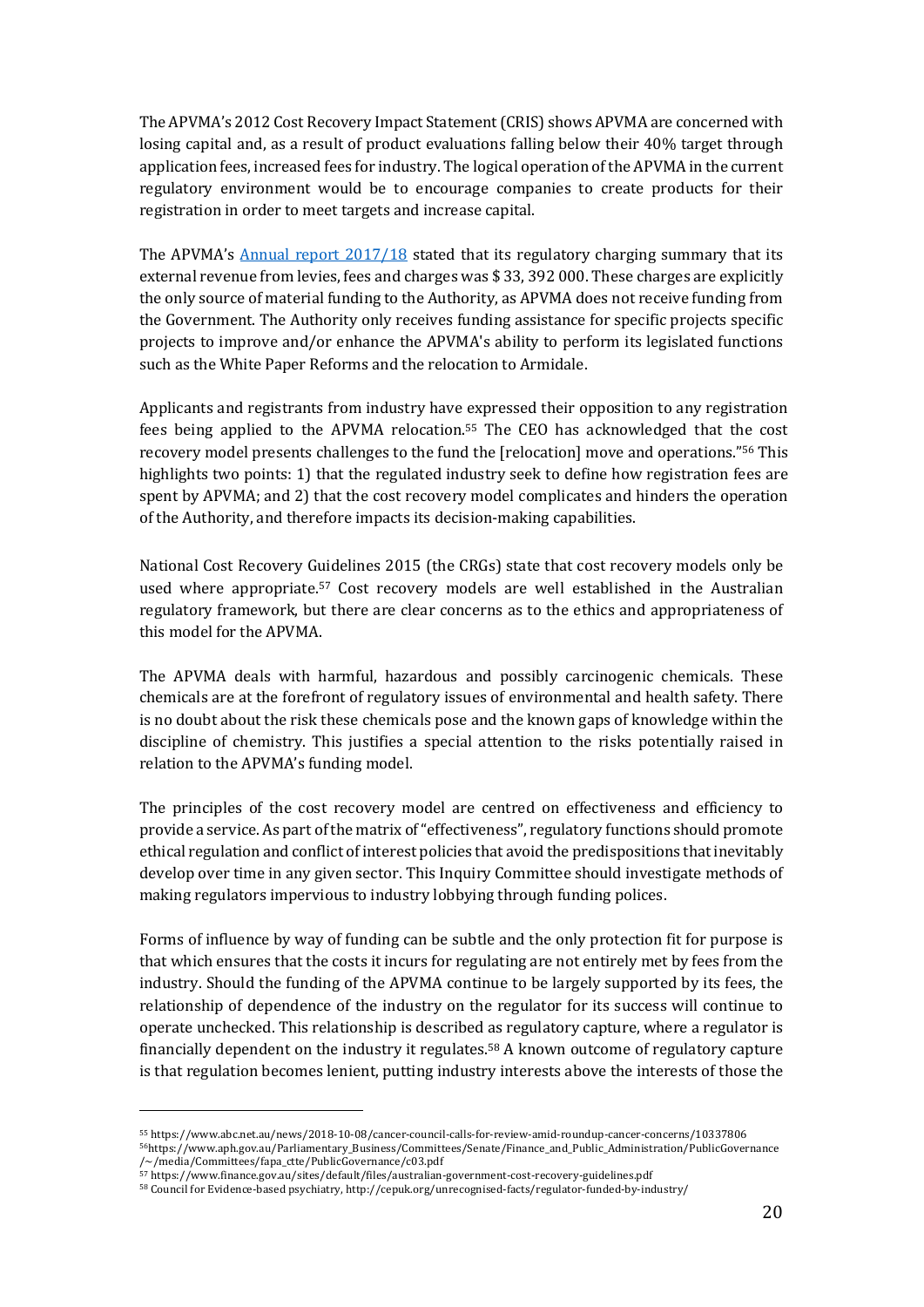regulator should serve and protect, namely farmers, farmworkers, landscapers, gardeners, everyday consumers and any ordinary citizen who comes into contact with hazardous chemicals.

A regulatory environment captured by industry can cause detriment to our health system, our regulatory effectiveness and our environment. It is foreseeable that industry would rather be regulated by those financially dependent on it than those fully independent of its influence. For this reason, it is also important that government administration of funding for the APVMA also remains independent of this influence.

Industry stakeholders to this Inquiry evidently want the APVMA to reduce red tape and costs in order for them to register and proceed to market their products. The fees are seen as the sole burden of registrants by applicants. Industry stakeholders have argued that APVMA's cost recovery regulated system poses no scope for undue influence, $59$  but CropLife Australia suggested an alternative public funding arrangement similar to those in operation in other jurisdictions be set up to increase confidence in the APVMA and its independence.<sup>60</sup>

The Inquiry Committee would need to investigate the underlying nature and purpose and viability of alternative funding arrangements. Any arrangement between a government and regulator should require that the fundamental purpose is achieved. In the APVMA's case, the government's future investment into its operations would need to guarantee the Authority's capacity to regulate agvet chemicals. The regulation of agvet chemicals carries a high risk to the public and requires a stronger level of management and monitoring. The relationship between the government and APVMA has not delivered legally enforceable obligations on the regulator, indicating that this long-term relationship should be improved by shifting the burden of proof (of safety) back onto the applicants (manufactures and patent owners of agvet chemicals). 

AFSA submits that industry stakeholders should bear the costs of ensuring the safety of their products. We submit that the sustainability of the cost recovery model depends on the government's improved quality of their agvet chemical policies.

**Recommendation 4:** Conduct an independent assessment of the appropriateness of the cost recovery model for the APVMA and the alternative funding models available such as federal budget appropriation.

Based on the CRGs, the questions that the Inquiry Committee should be asking include:

- 1. In the context of the specific policy outcomes and legislation, whether the cost recovery framework is appropriate for a regulator that has been shown consult more with industry, its registrants and appointed reviewers than trusted scientists, such as cancer science experts the IARC.
- 2. Whether the cost recovery framework principles that underpin the CRG apply with sufficient consideration of the ethics and equity of regulation.
- 3. Whether cost recovery is warranted where it unduly stifles competition and industry innovation towards alternative, sustainable and ecologically-sound forms of

 59 CropLife submission to this Inquiry, p.1

<sup>60</sup>https://www.aph.gov.au/Parliamentary\_Business/Committees/Senate/Finance\_and\_Public\_Administration/PublicGovernance /~/media/Committees/fapa\_ctte/PublicGovernance/c03.pdf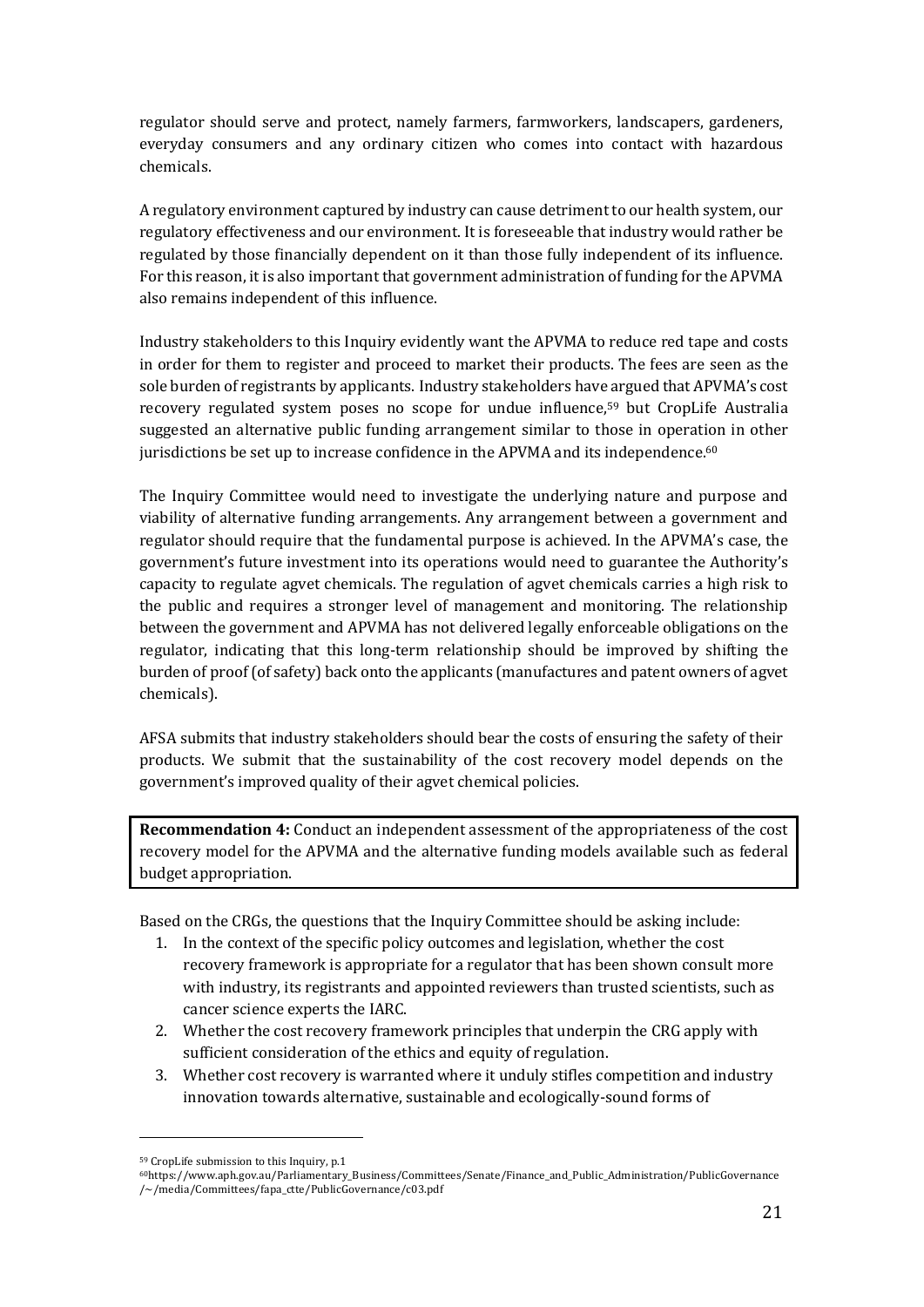herbicides, insecticides, medicines and others. In addition to innovation, competition in the industry would include traditional knowledge such as forms of pesticide management.

- 4. Whether the outcomes of the APVMA's model are consistent with policy objectives, especially those relating to ensuring the safety of agvet chemicals.
- 5. Whether the use of public resources would be properly used by the Authority and whether these resources could improve the independent decision-making of the APVMA.

The sticking point is that independent research and government funding of the APVMA is the alternative, but federal funding towards scientific research has declined drastically.<sup>61</sup> Other OECD countries fare significantly better in terms of federal expenditure on research and development.62

Australia's Code should encourage scientific research that is separate from political, commercial and ideological interests, and enforce violations that prevent funders/sponsors from jeopardising independence in the research process or reporting results which introduce or promulgate bias."<sup>63</sup>

#### *Other funding arrangements*

### **1. The European Food Safety Authority**

The EFSA is funded by the EU and operates independently of the European legislative and executive institutions and EU Member States. It was set up to restore confidence among EU citizens and institutions in the ability of the EU to ensure safety of the food chain.<sup>64</sup>. Under the EU General Food Law, EFSA is responsible for scientific risk assessment and risk management policy, and also has a duty to communicate its scientific findings to the public.<sup>65</sup>

The EFSA has been heavily criticised for not fulfilling this duty, and for the conflicts of interests of the experts on its panels, who have been shown to receive money or be unduly influenced by the food industry.<sup>66</sup> It was reported last year that 46% the experts from the EFSA have financial conflicts of interest.<sup>67</sup>

In 2017, EU Parliament urged EFSA to cut industry ties.<sup>68</sup> The EFSA's draft policy on independence received criticism for failing to introduce an effective cooling-off period for experts to avoid conflicts of interest, and for neglecting a key issue, research funding.

Australia's 2018/19 science budget:

<sup>61</sup> The Guardian, <https://www.theguardian.com/australia-news/2018/jul/10/australias-spending-on-research-plummets-farbelow-oecd-average>.

<sup>62</sup> The Conversation, < https://theconversation.com/infographic-how-much-does-australia-spend-on-science-and-research-61094>. 

https://www.aph.gov.au/About\_Parliament/Parliamentary\_Departments/Parliamentary\_Library/pubs/rp/BudgetReview2015 16/Science

<sup>63</sup> The European Code of Conduct for Research Integrity, 2017, accessed at <https://www.allea.org/wp-

content/uploads/2017/05/ALLEA-European-Code-of-Conduct-for-Research-Integrity-2017.pdf>. 64 The agency was legally established by the EU under the General Food Law - Regulation 178/2002.

<sup>65</sup> European Food Safety Authority, <https://www.efsa.europa.eu/en/aboutefsa>.

<sup>66</sup> Corporate Europe Observatory, < https://corporateeurope.org/efsa/2017/07/industry-edited-efsa-glyphosate-evaluationahead-publication>.

<sup>67</sup> Corporate Europe Observatory, < https://corporateeurope.org/pressreleases/2017/06/nearly-half-experts-european-foodsafety-authority-have-financial-conflicts>.

<sup>68</sup> Corporate Observatory, < https://corporateeurope.org/food-and-agriculture/efsa>.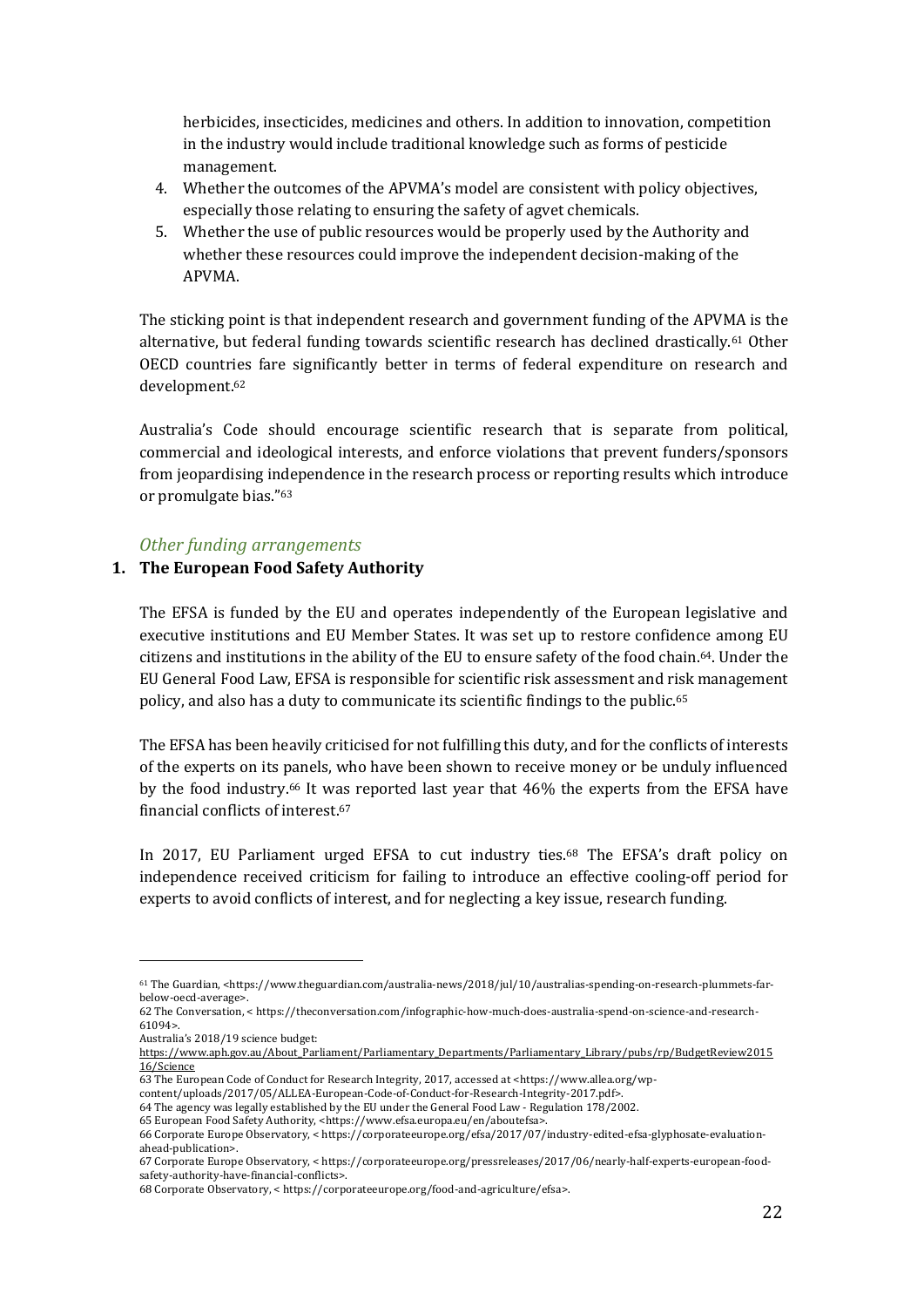The EFSA responded to this by updating their policy on independence, which now outlines how the EFSA assures the impartiality of professionals contributing to its operations. The policy aims to ensure a risk-based approach to prevent the occurrence of conflicts of interest, transparency and communication on competing interests management, and policy implementation and review.<sup>69</sup>

This policy, which is subject to review every five years and monitored regularly, enforces that research funding from the private sector benefiting EFSA's experts should not exceed 25% of the total research budget.<sup>70</sup> The APVMA's capital gains from the private sector greatly exceeds this amount.

The EFSA issued a strategic document<sup>71</sup> to accompany that policy and confirm its commitment to independent experts, methods and data from external influence.<sup>72</sup>

As a way to prevent conflicts of interest, EFSA enforces a two-year cooling off period on managerial, employment, consultancy activities, memberships in scientific advisory bodies undertaken by its experts with, or research funding from, legal entities pursuing private or commercial interests.<sup>73</sup> The EFSA's financial regulation is also rigorously managed and governed.74 

It should be noted, as it was in the Johnson v Monsanto case<sup>75</sup>, that there are flaws with the EFSA's regulatory evaluations for glyphosate. Their methodology for studies on glyphosate is not a model example for other regulators. AFSA highlights only the response of the EFSA to the EU Parliament's direction. This example demonstrates the need for regulators to prevent conflicts of interest in terms of funding and research.

Just as the EFSA is an essential component of the EU food safety system, the APVMA is inseparable from the Australian food system and therefore should also guarantee the protection of public health. As shown by the EFSA, shifts towards independence for public protection can better safeguard health and restore consumer confidence in the food safety system, and this does not preclude enhancing the competitiveness of the food and feed industry or creating jobs.<sup>76</sup>

The APVMA, as a regulator of safety within the food system, ought to draw similar lines relating to financial ties to regulated companies. Business actors' direct or indirect impacts on the operation of the APVMA may be a source of potential conflict of interest irrespective of their

 

76 European Food Safety Authority, Strategy 2020,

<sup>69</sup> European Food Safety Authority, Policy on Independence,

<sup>&</sup>lt;https://www.efsa.europa.eu/sites/default/files/corporate\_publications/files/policy\_independence.pdf>.

<sup>70</sup> European Food Safety Authority, Policy on Independence,

<sup>&</sup>lt;https://www.efsa.europa.eu/sites/default/files/corporate\_publications/files/policy\_independence.pdf>. 

<sup>71</sup> European Food Safety Authority, EFSA Strategy 2020 Trusted science for safe food Protecting consumers' health with independent scientific advice on the food chain, 2016.

<sup>72</sup> Article 37 (2) of Regulation (EC) No 178/2002 EFSA's founding Regulation.

<sup>73</sup> Ibid. 

<sup>74</sup> European Food Safety Authority Financial Regulations,

<sup>&</sup>lt;https://www.efsa.europa.eu/sites/default/files/corporate\_publications/files/finregulation.pdf>. 

<sup>75</sup> Organic Consumers, < https://www.organicconsumers.org/blog/kennedy-plaintiff-testifies-monsanto-cancer-trial>.

Further evidence of flaws in EFSA's assessment of glyphosate: In that matter, an expert witness for the plaintiff pointed out that a reassessment report for glyphosate conducted by a German agency that participated in EFSA's review of glyphosate, contained verbatim passages written by herbicide manufacturers.

<sup>&</sup>lt;https://www.efsa.europa.eu/sites/default/files/corporate\_publications/files/strategy2020.pdf?fbclid=IwAR0Ci\_DrRln91jE7V 6WHiywqj4i\_QwB7vlvy4DT2WuwPrto7yM2e8bWn\_5I>.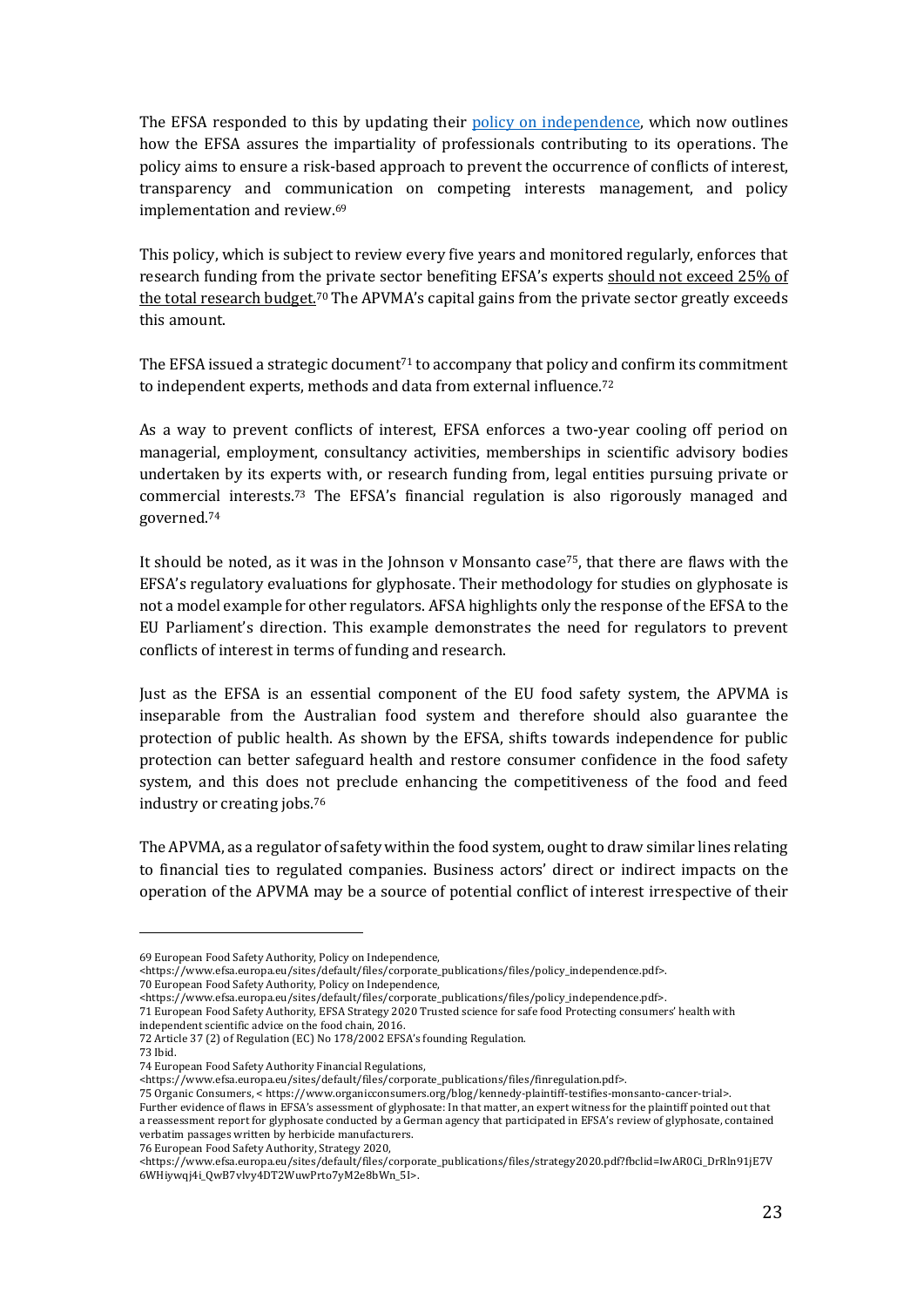magnitude. The Committee should impose a policy on independence upon on the APVMA which reduces private sector funding to a bare minimum with strict procedures.

#### **Funding for independent science**

Many researchers today are concerned that without funding, there will be a loss of independence and many sacrifice motivations to research in order to work.<sup>77</sup> Declining federal funding is leading towards broader funding collaborations through academic institutions and less maintenance of company laboratories and research centres.<sup>78</sup>

Research as an investment which in turn favours certain projects, such as those that produce marketable products, over the broader contribution of basic research studies that contribute to the greater body of knowledge.

The Inquiry Committee should consider within the scope of this Inquiry the pervasive culture of industry influence in other institutions such as universities, publishers and scientific bodies.

**Recommendation 5:** All approved and registered agvet chemicals should be subject to independent review, and those reviews should be prioritised where new information arises about the dangers of certain products.

**Recommendation 6:** Fund independent research bodies to assess the health and environmental impacts of approved agvet chemicals. Chemicals subject to review should be prioritised objectively and independent of the APVMA's prioritised chemicals list.

**Recommendation** 7: Ensure the industry's specific research responsibilities are observed by updating *the Australian Code for the Responsible Conduct of Research* to better reflect good research practices with appropriate violations provisions.

### *Creating a culture of independence*

 

The Inquiry Committee should take into consideration reliable resources for creating a culture of independence in our regulatory landscape. The OECD conducts independent and provides evidence-based analyses and recommendations to governments to help create policies of independence. 

"Independence is not a static state achieved once and for all by statute but an active objective which the regulatory agency must be prepared to approach pro-actively and continuously. The *question is how to limit undue influence in practice and create a strong culture of independence, requiring a mix of formal and informal, de jure and de facto elements, such as mechanisms that protect from undue influence; a strong internal organisational culture; and appropriate working* relationships with the government and other stakeholders. Stakeholders may attempt to apply whatever leverage they can to shape the regulator's behaviour. Mechanisms and safeguards must *be* in place to shield the regulator from this pressure so that decisions can be made that *systematically reflect the public interest. It's not a matter of being defensive, but rather of ensuring the capacity to remain open, confident and ready to engage.*"<sup>79</sup>

<sup>77</sup> The Conversation, <https://theconversation.com/are-we-funding-the-right-researchers-in-australia-50064>.

<sup>&</sup>lt;sup>78</sup> Enago, <https://www.enago.com/academy/can-research-be-truly-independent/>.

<sup>79</sup> OECD, Rara Avis? Searching for Regulatory Independence in its natural habitat, <http://www.oecd.org/gov/regulatorypolicy/rara-avis-regulatory-independence.pdf>.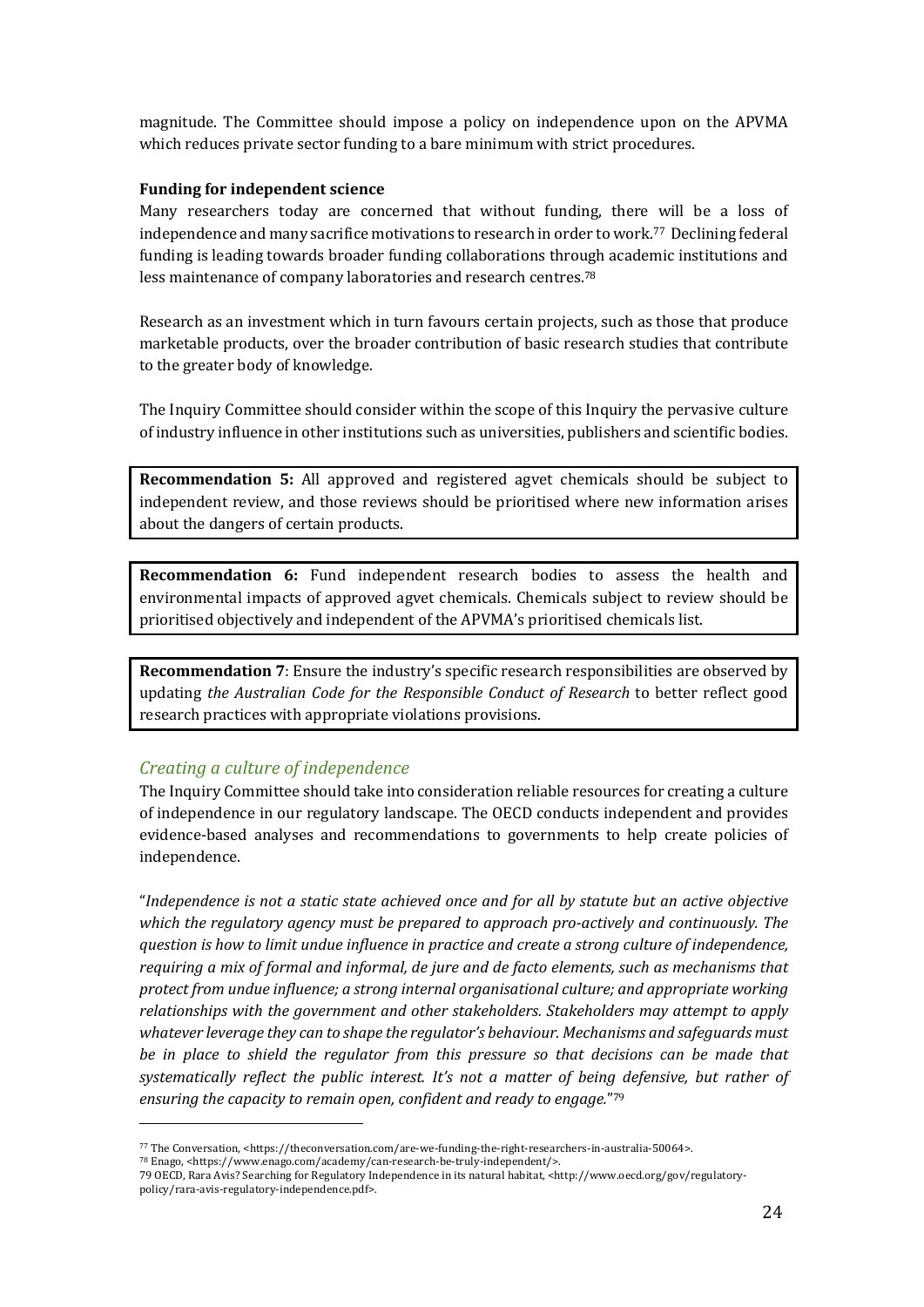The OECD published a practical guidance **brochure** on creating a culture of independence among regulators. These guidelines, developing on the work of the Governance of Regulators and performance assessments of regulatory agencies are intended for governments and regulators to protect agencies from undue influence. The brochure has an informal status of guidance and can be used by OECD members, of which Australia is one.<sup>80</sup>

The OECD is of the view that in order be a "world class regulator", regulators need to implement impartial, objective and evidence-based decisions that will inspire trust in public institutions and encourage investment. $81$  The OECD help governments to restore confidence in markets and the institutions that make them function.

The guidance is structured into five dimensions and proposes necessary institutional measures towards bolstering a culture of independence. One of the key dimensions is financial independence.

# **FIVE DIMENSIONS:**

- 1. **Role clarity**
- $2.$ **Transparency and accountability**
- $3.$ **Financial independence**
- 4. Independence of leadership
- 5. **Staff behaviour**

**Basic and necessary** institutional measures to create a culture of independence which establishes and maintains the capacity of regulators to act independently

Aspirational steps that could be taken to further bolster a culture of independence and safequarding regulators from undue influence

This work is based on an analysis of regulators' institutional processes set out in the *Being an Independent Regulator* report that discusses the results of a unique and confidential survey of 48 regulators across 26 OECD and non-OECD countries. The OECD report *Being an Independent Regulator* should be referred to for more in-depth analysis of the rationale and evidence on the independence of regulators.

Within the APVMA, there is currently a lack of focus on and expertise in public health, animal health and welfare, and environmental research relating to agvet chemicals. APVMA appears to have a culture of disregarding the negative effects of chemicals where sufficient perceived benefit exists for the regulator to justify registering a chemical.

As shown in Moss *Review of the Regulatory Capability and Culture of the Department of* Agriculture and Water Resources in the Regulation of Live Animal Exports in September this year, regulatory culture is inconsistent and ineffective when it lacks consistency. *"Culture is "a* set of shared values or assumptions. It can be described as the mindset of an organisation" and is *important "because it is a key driver of conduct"*, "82

<sup>80</sup> OECD http://www.oecd.org/gov/regulatory-policy/independence-of-regulators.htm

<sup>81</sup> OECD, Creating a culture of independence, http://www.oecd.org/gov/regulatory-policy/Culture-of-Independence-Engweb.pdf

<sup>82</sup> Review of the Regulatory Capability and Culture of the Department of Agriculture and Water Resources in the Regulation of Live *Animal Exports*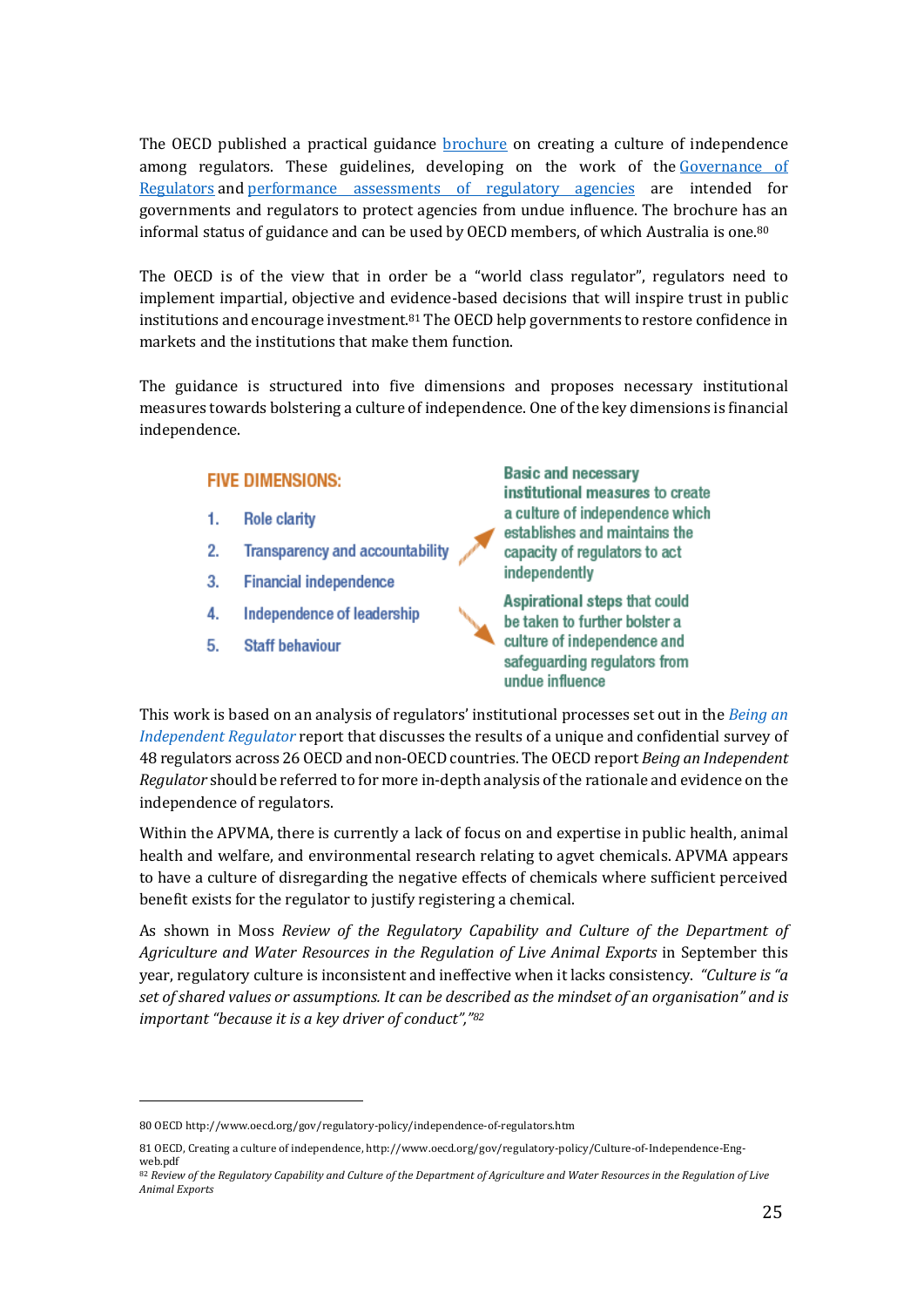Without financial independence, the APVMA's conflicts of interest could and may already lead to lenient regulation that places commercial interests above public protection.

The Inquiry Committee should also ensure that the Authority does not treat regulated parties and registrants as customers. How a regulator refers to and acts in response to the organisations it regulates can imply whether they are customer-focused, even where they are not delivering a service or selling products. Regulatory activity that is oriented towards working for and benefiting regulated parties has been shown to limit the effectiveness of regulators. <sup>83</sup> In APVMA's case, it is relevant to ask how much choice regulated parties have in the matters of regulation and whether the regulator is acting as a service provider by seeing or treating chemical industry players as clients.

**Recommendation 8:** Endorse an environment and culture of independence within the APVMA by building independent scientific assessment capacity.

Particular matter #3: The roles and responsibilities of relevant departments and agencies of *Commonwealth, state and territory governments in relation to the regulation of pesticides and veterinary chemicals*

The government has a responsibility to create regulatory policies for the APVMA and should therefore consider reducing the possibility of regulators being led or funded by the businesses they regulate. Dr Aranda, CEO of Cancer Council Australia, stated:

*"Governments have an obligation to fund these kinds of agencies with public money so that that transparency and independence can be assured*". 84

When the APVMA was formed in 1993, the Commonwealth agencies *agreed that specialist* assessment advice would be provided by Commonwealth agencies in the areas of environment, *human health and occupational health and safety.<sup>85</sup>* This shows there was intention for the government to have role in providing assistance to the APVMA in terms of advice. APVMA regulates through a partnership called the NRS, signed between the regulator and the Commonwealth and the States and Territories and agreed on by the Standing Council on Primary Industries. Although most of the APVMA's functions are done in-house, some are outsourced. The Department of Health assist with toxicology work and the Department of Environment assists with environmental assessments.<sup>86</sup>

In response to public and expert concerns over the dangers of agvet chemicals, the advice of the government is needed now more than ever. The support of the Department of Health should be amplified. The APVMA is set up to be independent and should therefore be equipped to heed government recommendations, and to guardedly avoid protecting selfserving and deceptive industry claims and business as usual.

<sup>83</sup> Ben Wauchop and Keith Manch, Are regulated parties customers? Policy Quarterly, Volume 13, Issue 4 - November 2017, New Zealand. <https://www.victoria.ac.nz/\_\_data/assets/pdf\_file/0004/1175188/Wauchop.pdf>.

<sup>84</sup> https://www.abc.net.au/news/2018-10-08/cancer-council-calls-for-review-amid-roundup-cancer-concerns/10337806 <sup>85</sup> https://apvma.gov.au/node/10971

<sup>86</sup> Ernst & Young Global Limited, http://www.agriculture.gov.au/SiteCollectionDocuments/apvma-cost-benefit-analysis.pdf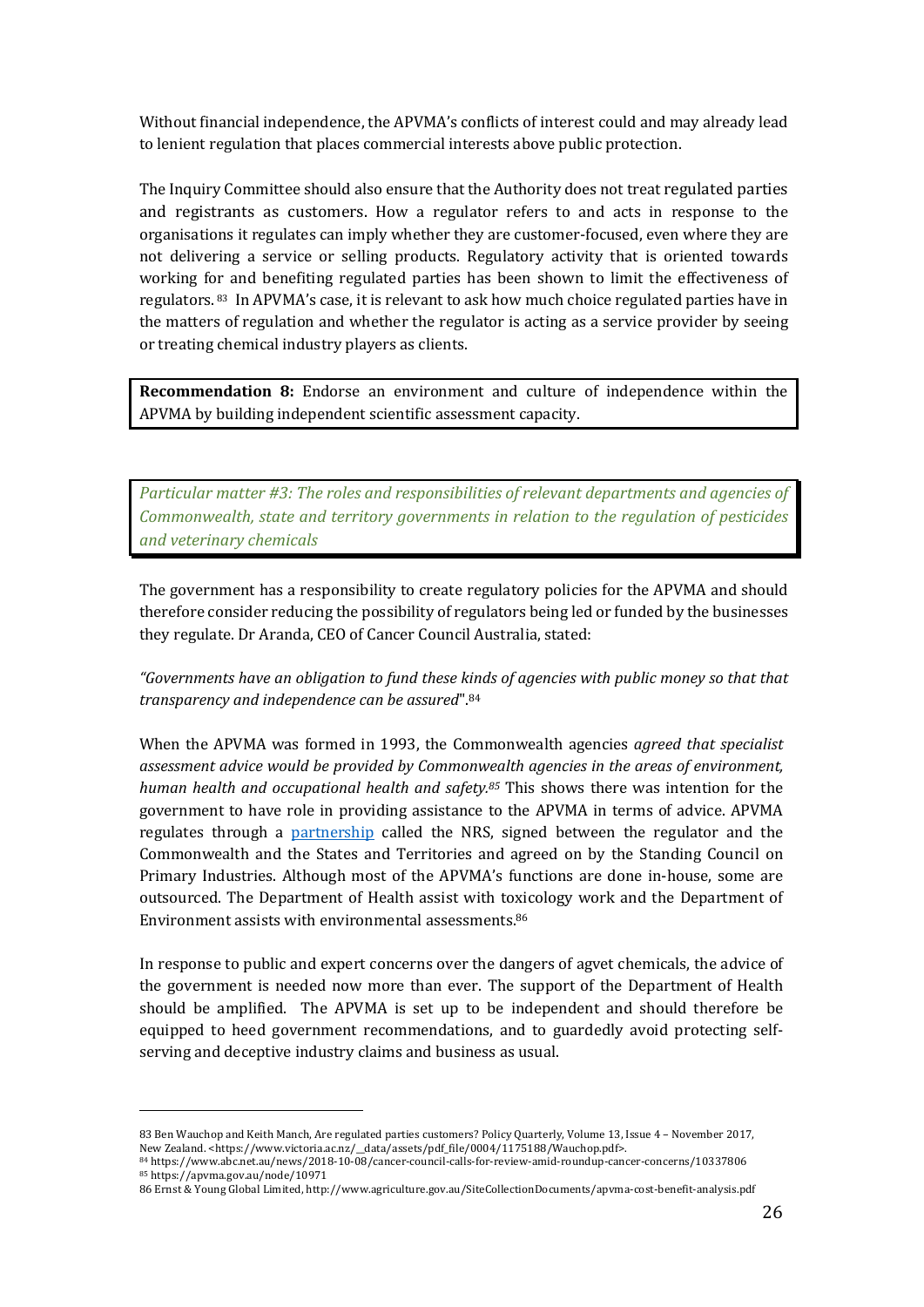State and territory governments are responsible for controlling the use of agvet chemicals after retail sale. However, states and territories have failed to advance national regimes. The 2016 Productivity Commission found that the national harmonised control-of-use regime was inadequate and the lack of progress disappointing. 87

Local governments across the country are currently looking at weed management issues and putting in place alternatives in their weed management plans.<sup>88</sup> Numerous municipalities and school districts throughout the country are currently testing alternative herbicides in an effort to curtail or eliminate glyphosate use. Many use steam technologies for weed control on streets and in other public areas. Open Food Network has assisted this process in the Shire of Strathbogie.

The government has a role in funding legitimate, independent scientific research on agvet chemicals. A study has shown that members of the public do not trust scientific research where companies are listed as funders. $89$  The government needs to repair confidence in the regulatory system and to ensure the legitimacy of scientific research.

**Recommendation 9:** The Commonwealth Government should work with local and state governments to collect evidence about significant human and environmental risks caused by glyphosate, including human hair tests and epidemiological studies.

**Recommendation 10:** Enhance the role of the Department of Health to protect public health and safety. This could involve assisting state and local governments to control use of agvet chemicals.

*Particular matter #4: The need to ensure Australia's farmers have timely access to safe,* environmentally sustainable and productivity enhancing products

Studies in developed countries show that annual acute pesticide poisoning affects nearly one in every 5000 agricultural workers.<sup>90</sup> Farmworkers, rural communities and urban dwellers suffer illness from chemical sprays. However, farmers and workers on farms are most vulnerable. Agvet chemical use imposes burdens on Australian farms and has a material impact on the industry's competitiveness because of the work health and safety risks imposed. Although a December 2015 review of APVMA's compliance with agvet chemical legislation and the Work Health and Safety Act 2011 urged APVMA to improve worker safety and labelling requirements, more needs to be done to ensure reliable control of agvet chemicals.

To strengthen federal rules protecting workers in the field, Pesticide Action Network in America developed the Equitable Food Initiative, a certification and labelling program that farmworkers, farmers, retailers and consumer advocates to ensure safe, healthy conditions in the fields and quality produce in the markets.

<sup>87 2016</sup> Productivity Commission Inquiry Report on the Regulation of Agriculture.

https://www.pc.gov.au/inquiries/completed/agriculture/report/agriculture.pdf 88 Open Food Network

<sup>89</sup> http://theconversation.com/people-dont-trust-scientific-research-when-companies-are-involved-76848

<sup>&</sup>lt;sup>90</sup> Thudiyil et al 2008, from p.29 of the IPES Food Report *From Uniformity to Diversity*.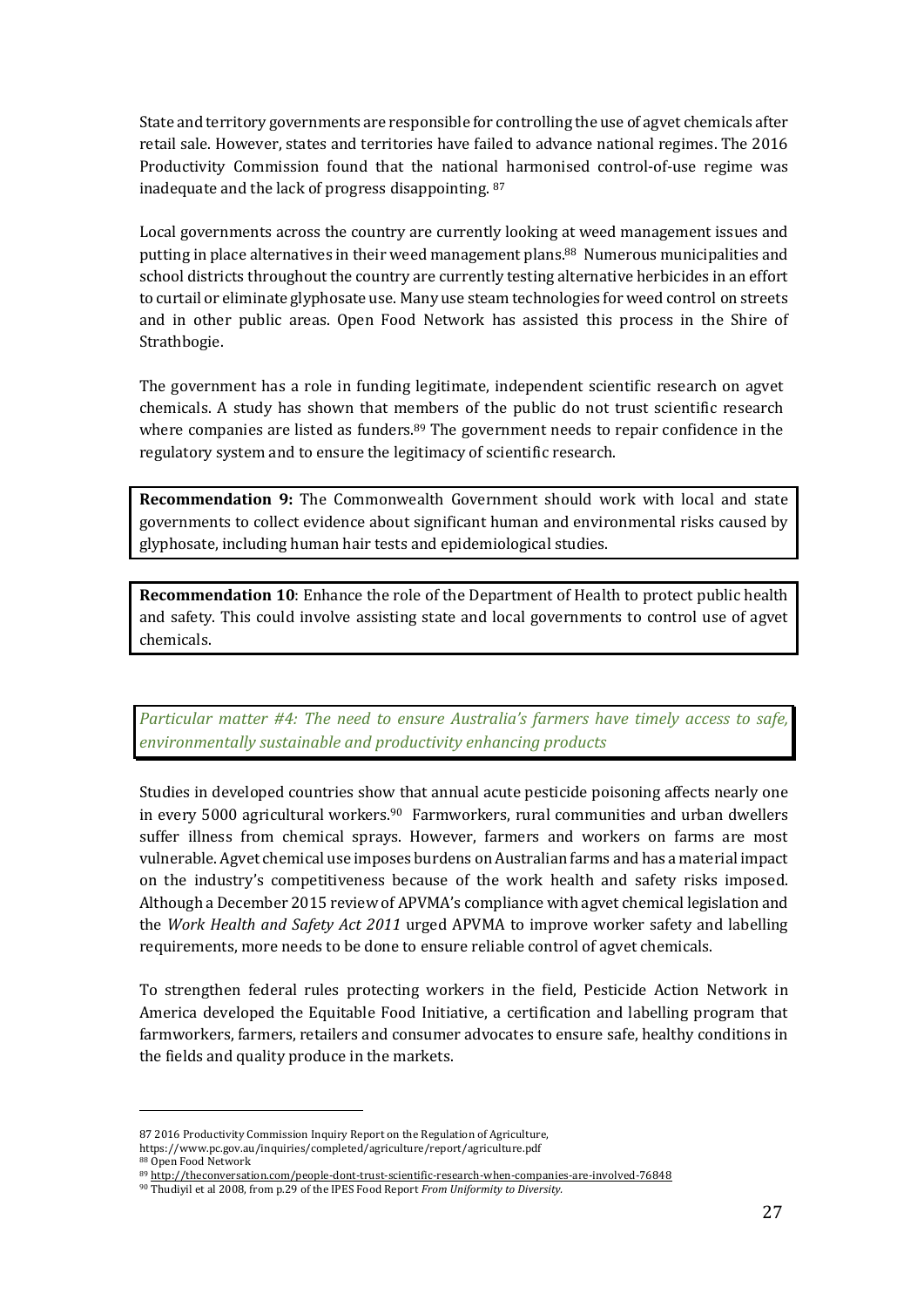There is currently a groundswell of regenerative agricultural producers across Australia who want worker protection. Many of these producers are seeking non-toxic alternatives for pest, disease and weed management. This has led to a concurrent rise of researchers and smallscale innovators discovering and offering or hoping to offer such products. The current regime of approval is expensive and unwieldy, which may prevent such products from release and as a result deny farmers' access. For products with low risks to users and eaters, a more flexible regime is desired.

**Recommendation 11:** Support the development of businesses that create, sell and use sustainable alternatives to agvet chemicals, including agroecology and regenerative agriculture, organic alternatives to weed, insect and other pest management, and traditional agricultural pesticides, herbicides, fungicides and potentially veterinary solutions.

### *Feed*

As part of our submission, we demand the Inquiry Commission analyse the effectiveness of the regulation of feed and antibiotics.

In 2015, certain types of animal feed (previously classified as veterinary chemical products) were excluded from regulatory assessment. The *Animal Feed Reform and Other Measures Regulation 2015* took effect on 5 March 2015, excluding certain animal feed products, for both stock and companion animals, from the scope of the APVMA's regulation. These 'excluded nutritional or digestive products' do not require registration. These changes have been added to the *Agricultural and Veterinary Chemicals Code Regulations 1995*. To be excluded under the 2015 reforms, an animal feed product must be one that is fed to, and voluntarily consumed by an animal and must meet certain requirements for ingredients, claims, labelling and manufacture.91

AFSA is concerned that additives to feed are no longer being assessed. Concerns about GM addition to animal feed in the EU has led to a joint investigation by several EU regulatory authorities and the German consumer protection authority (BVL).<sup>92</sup> The authorities found that specific animal feed products should never have been marketed.

This year, the EU Commission removed the products from the market. $93$  The release of GM Vitamin B supplement in animal feed in EU caused anti-biotic resistance and serious threats to health. "*These bacteria were able to spread for several years in animal farming environments,* and also pass their resistance on to other disease-causing microbes...This is in effect a massive non-approved release of genetically engineered organisms. It should have been stopped as soon as possible, without delay."94

The EFSA confirmed the bacteria "*poses a risk for the target species, consumers, users, and the* environment due to the presence of genetically modified genes resistant to antibiotics "of human *and veterinary importance*".95

<sup>91</sup> APVMA, <https://apvma.gov.au/node/10631>.

<sup>92</sup> Joint publication of EU and German authorities: www.sciencedirect.com/science/article/pii/S0308814617304193

<sup>93</sup> EU Commission decision: https://eur-lex.europa.eu/legal-content/EN/TXT/?qid=1543312838912&uri=CELEX:32018R1254 94 Christoph Then for Testbiotech, http://www.testbiotech.org/en/press-release/genetically-engineered-bacteria-animal-feed-

products-are-spreading-resistance

<sup>95</sup> EFSA assessment: www.efsa.europa.eu/en/efsajournal/pub/5223 t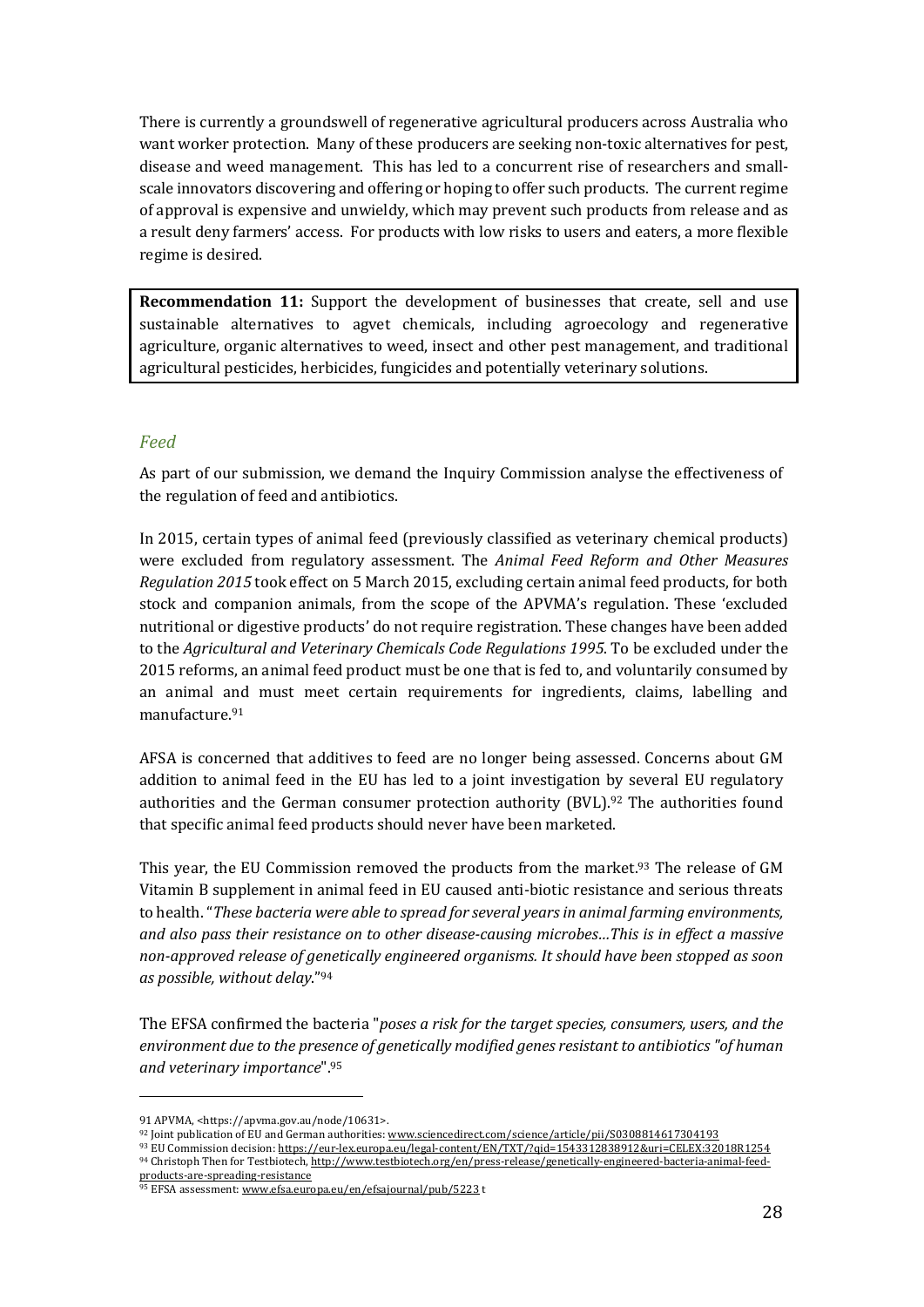The Institute for the Independent Impact Assessment of Biotechnology, Testbiotech believes that in order to prevent uncontrolled spread into the environment, governments need to be vigilant in response organisms manipulated with new methods of genetic engineering, such as CRISPR-Cas.96

*"To* enable independent controls, it is absolutely necessary to make precise data available to *show* exactly how each organism has been changed. It is especially concerning that the EU *Commission is attempting to keep this information secret in future. The EU Commission has, in* fact, introduced a new regulation into existing food law for this purpose, Regulation 178/2002. The European Parliament is due to take a vote on this regulation in December 2018," - *Christoph Then, Testbiotech*

A UN report has shown that pesticides cause such damage that their existence can no longer be justified. Pesticides damages animal health, soil health and human health.<sup>97</sup> Carey Gillam reported that farmers can no longer rely on regulators to ensure the safety of products.<sup>98</sup> A senior science advisor from the Environmental Working Group in the US stated that:

"A number of current legal standards for pesticides in food and water do not fully protect public *health, and do not reflect the latest science...Legal does not necessarily reflect "safe,""99* 

Harvard scientists published a commentary stating that more research about potential links between disease and consumption of pesticide residues is "urgently needed" as more than 90% of Americans have pesticide residues in their urine and blood. The scientists discovered that the primary route of exposure to these pesticides is through the food people eat.

The APVMA should be looking at non-toxic feed sources for farmers. AFSA submits that there is a lack of holistic decision-making regarding feed and an unbalanced consideration of costs. Small-scale farmers in our membership have also expressed concerns about the transparency of ingredient lists for feed.

**Recommendation 12:** Implement codes in Australia based on the FAO/WHO's Codex Alimentarius' good animal feeding practice guidance for governments. The government should ensure food safety in relation to contaminants and residues of agvet chemicals.

Particular matter #5: The *impact of the APVMA's relocation on its capability to undertake chemical reviews in a timely manner*

On 23 November 2016, the Minister for Finance made a Government Policy Order under the *Public Governance, Performance and Accountability Act 2013* to relocate the APVMA. The Order is supported by funding of \$25.6 million to and is to be completed in 2019.<sup>100</sup> The decision

<sup>96</sup> https://www.gmwatch.org/en/news/latest-news/18606-over-1m-tonnes-of-animal-feed-in-europe-may-contain-bannedgmos-report

<sup>97</sup> https://www.sciencedaily.com/releases/2018/11/181126134257.htm

<sup>98</sup>https://www.ehn.org/when-safe-may-not-really-be-safe-2621578745.html

<sup>99</sup> Olga Naidenko, senior science advisor to the non-profit Environmental Working Group 100 SMH, https://www.smh.com.au/politics/federal/apvma-to-keep-up-to-40-staff-in-canberra-after-armidale-move-

<sup>20180702-</sup>p4zozp.html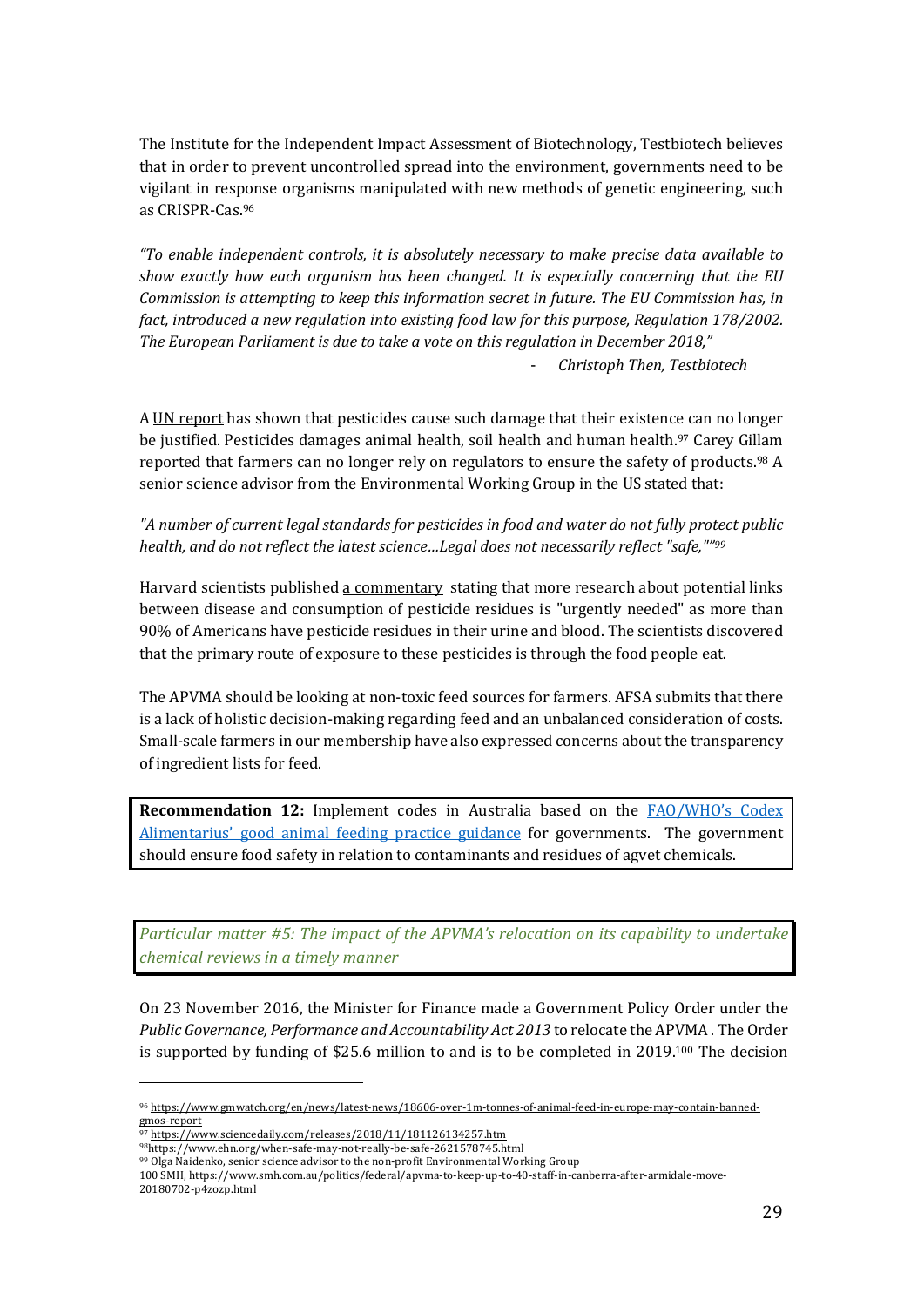depleted the number of experienced scientists and reduced the APMVA's capacity perform its functions. A cost-benefit analysis by consultants Ernst and Young released in 2016 found 85% of staff would not want to move and that the relocation risked leaving the pesticides authority unable to replace its technical staff.

The OECD publication, *Being an Independent Regulator*, states:

"Beyond the institutional set up the way in which regulators attract, retain and motivate staff is *a key determinant of the regulator's capacity to act independently and take objective and evidence-based decisions."101*

CEO Chris Parker himself admitted its previous business plan failed to reduce risks the forced move posed to its work.<sup>102</sup> While measures were made to support the Authority to fulfil its statutory obligations under the Agricultural and Veterinary Chemicals Code, the Authority could not stem the damage to its move. Mr Parker *"reached the conclusion that we were not able to mitigate the risks and do our core regulatory duties without another risk mitigation strategy,"*

APVMA has publicly announced that the move will decrease efficiency and increase costs.<sup>103</sup> While the APVMA continues to try to fill the unit's vacant roles and retain scientists in Canberra, the Authority's performance of its core regulatory duties comes into question.

The Ernst and Young study criticised the economic rationale for the move and found that the benefits to the Australian economy are "modest" and the advantages for the agency itself are "limited". 104

In addition, 20 regulatory scientists and an additional 28 staff members left the agency between July 2016 and February and the agency saw performance levels plummet. Industry lobby groups including CropLife Australia and Animal Medicines Australia opposed the move to Armidale.105

ANAO found in their 2017 Report that "[t]*here is considerable scope for the APVMA to improve its* management of major reform projects, particularly in the context of the Government's decision to relocate the Authority over the next two years".

The move puts at risk the timely regulation of chemicals such as those that have not completed review, years after being identified for review. The regulator has already been shown to miss its own deadlines in the past as indicated by the  $2016$  Inquiry Report.<sup>106</sup>

<sup>101</sup> OECD, 2016, Being and Independent Regulator.

<sup>102</sup> Sydney Morning Herald, <https://www.smh.com.au/politics/federal/apvma-to-keep-up-to-40-staff-in-canberra-afterarmidale-move-20180702-p4zozp.html>.

<sup>103</sup> SMH, https://www.smh.com.au/politics/federal/apvma-to-keep-up-to-40-staff-in-canberra-after-armidale-move-20180702p4zozp.html

<sup>104</sup> Ernst & Young, <http://www.agriculture.gov.au/SiteCollectionDocuments/apvma-cost-benefit-analysis.pdf>.

<sup>105</sup> Canberra Times, https://www.canberratimes.com.au/public-service/barnaby-joyce-orders-apvma-agriculture-publicservants-to-armidale-in-blatant-pork-barreling-20161125-gsx873.html

<sup>106</sup> APVMA missed its own deadlines to review a chemical linked to baby brain damage: ABC article and further evidence in the 2016 Inquiry Report into the regulation of agriculture (page 298).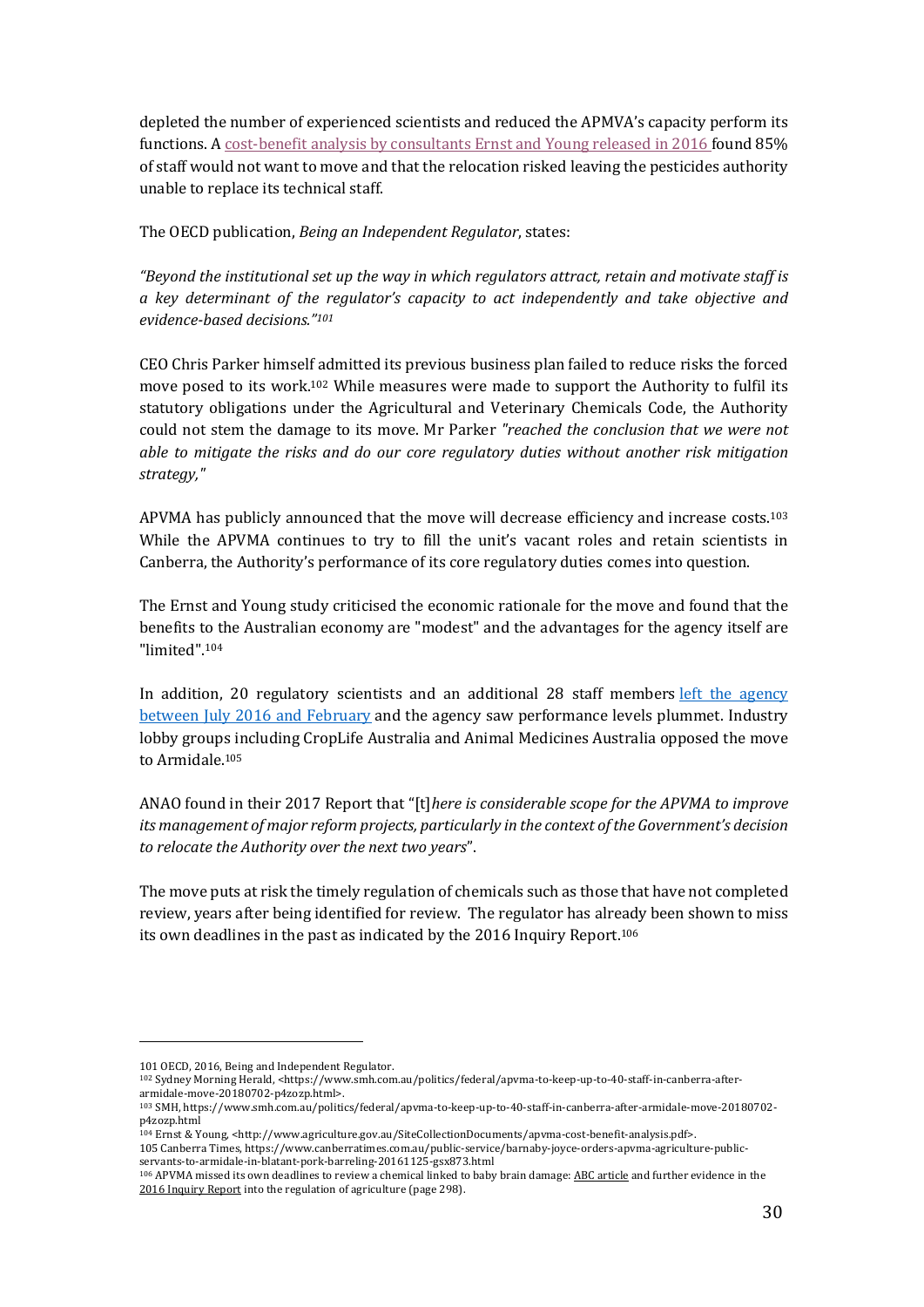#### *Alternatives to Pesticides*

There are misconceptions that there are no safe or viable alternatives to synthetic fertilisers on the market. Many broad-scale farmers believe that bans on glyphosate will increase overhead costs to farmers and that agvet chemicals other than Roundup are not trusted and are more dangerous. To balance economic, health and environmental interests in this Inquiry, the Government needs to endorse diversified agroecological systems so to remedy the health risks that industrial food and farming systems cause.

Each year, more eaters, chefs and retailers are supporting pesticide-free food that is produced in ethical and ecologically sound ways. The total value of the organic industry has risen 88% since  $2012^{107}$  Australian Organics reported this year that more than 6 in 10 Australian households buy organic in any given year. 'Chemical free'  $(82%)$  and 'Additive free'  $(71%)$ , along with 'Environmentally friendly'  $(70%)$  foods are viewed as the large benefits of the organic market.  $108$  The report also concluded that millennials are becoming more health and environmentally-conscious and educated about benefits of organic. Shifts in consumer preferences have shaped the agricultural landscape. Australia now has the largest area of organic farmland in the world, covering more than 35 million hectares. The industry is expected to increase revenue by over 25% next year.<sup>109</sup> Productivity and yield outcomes of organic have been shown to outperform conventional farms by as much as  $80\%$ .<sup>110</sup>

Despite this, Australia continues to grow more food commodities than it needs to produce for local consumption, and policies are compelled by the myth that population growth requires further demand on the industry to produce more food.<sup>111</sup> At the same time more than 4 million Australians have experienced food insecurity in the last year.<sup>112</sup> Fertilisers and pesticides are seen as fundamental inputs to agricultural, forestry and fisheries practice. In fact, for many OECD countries, crop production has been decoupled from growth in pesticides. Crop production has been boosted by other factors including education and training, payments for beneficial pest management, pesticide taxes, new pesticide products that can be used in smaller doses, and the expansion of organic farming.<sup>113</sup> Agvet chemicals might have increased food production and enabled supermarkets to sell uniformised produce, but Australia now has the worst weed resistance problem in the world, and natural resistance to insecticides and herbicides is only becoming stronger. 114

Alternatives to applying chemicals in agricultural and urban settings is the only logical and sustainable solution. The ABS has recommended that the government consider the potential long-term effects on ecosystems and the environment and the merits of alternative production

<u> 1989 - Johann Stein, marwolaethau a bh</u>

113 The Conversation, The real cost of pesticides in Australia's food boom, 5 December 2013,

<sup>107</sup> Australian Organic, <https://austorganic.com/ao-market-report/>.

<sup>&</sup>lt;sup>108</sup> IPES Food Report, From Uniformity to Diversity, p.31.

<sup>109</sup> IBIS World, <https://www.ibisworld.com.au/industry-trends/market-research-reports/thematic-reports/organicfarming.html>.

 $110$  Ibid. 111 ABS, 

<sup>&</sup>lt;http://www.abs.gov.au/ausstats/abs@.nsf/7d12b0f6763c78caca257061001cc588/631a36791474cf16ca2581e6000fb26a!O penDocument>. 

<sup>112</sup> FoodBank Report, <https://www.foodbank.org.au/wp-content/uploads/2018/10/2018-Foodbank-Hunger-Report.pdf>.

<sup>&</sup>lt;https://theconversation.com/the-real-cost-of-pesticides-in-australias-food-boom-20757>.

<sup>114</sup> https://theconversation.com/the-real-cost-of-pesticides-in-australias-food-boom-20757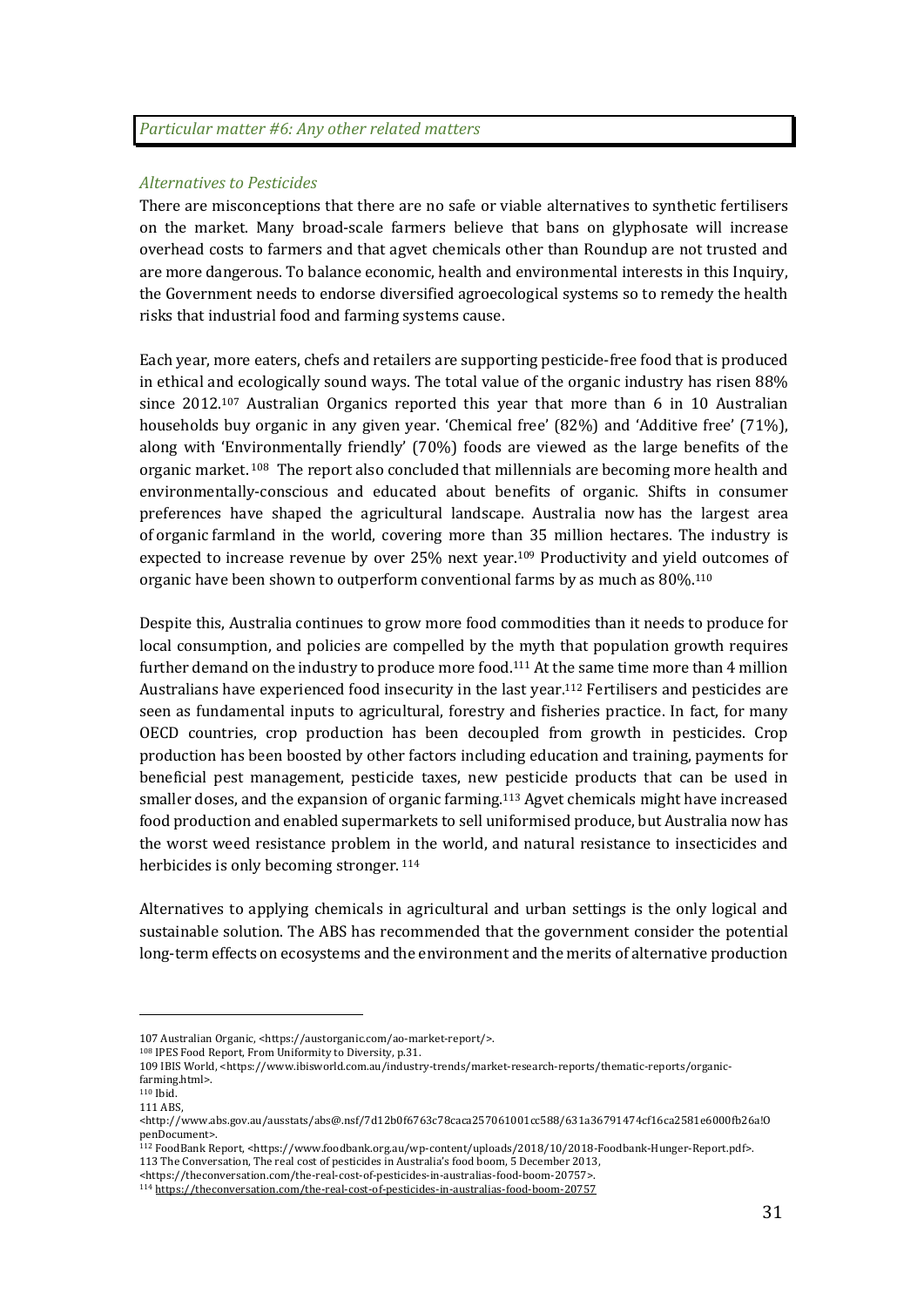practices such as organic farming by using environmental-economic accounting to weigh up benefits from both a production and ecological point of view.

Academic scientists writing for the Conversation stated:

*"Greater support for the development and registration of "softer chemicals" that are less toxic to the farm workers, and the environment, is needed. Australian farming is one of our most trusted industries precisely because we take steps to protect our people and our environment. We can't get complacent if we're to maintain that trust."<sup>115</sup>* 

The Inquiry Commission should look at the many policy instruments used overseas to address pesticide pollution. Other nations have used regulatory reform, payments to encourage lower use and more accurate application, pesticide taxes to encourage greater use efficiency by farmers, and advice and information for farmers on best practice.

#### **Examples**

- *1. In 2008 the French government launched "EcoPhyto Plan" with a goal to reduce the use of pesticides and plant protection products by 50% by 2018, with an annual budget of €41 million (A\$61 million).*
- *2. In 2009 the EU adopted "Integrated Pest Management": legislation to achieve sustainable use of pesticides, and prioritise non-chemical methods. The legislation takes effect in 2014.*
- *3. Research has also shown that native vegetation on farms can support these insect predators and native fauna. Managing vegetation to promote beneficial insects is known as "pest suppressive landscapes", which could be a part of integrated pest management.*
- *4. Another method may be crop rotation that produces "biofumigation" activity, such as mustards which produce a compound that inhibits fungal growth. These strategies can reduce soil-borne pathogens and break the disease cycle. <sup>116</sup>*

#### **1. Agroecology & Regenerative Agriculture**

 

Ecological agriculture, or agroecology, is an approach to food cultivation that begins from understanding the characteristics, processes, and dynamics of living ecosystems, and the effects of varying degrees of human impact and intervention.<sup>117</sup> It seeks to understand in order to work with complex processes for the purposes of management, recognising that humans cannot ever achieve total control, nor should this be the goal. Rather, ecological agriculture seeks to innovate with ecological systems, recognising the central principle of interdependence. A crop field is an ecosystem in which a variety of processes – nutrient cycling, predator/prey interactions competition, commensalism, and successional changes occur.<sup>118</sup> Agroecology's focus on understanding the form, function, and dynamics of "ecological relations in the field" facilitates improved food production.<sup>119</sup> Through farmer-led research, more nutritious food can be produced sustainably, with fewer external inputs, less contamination of environmental systems and less negative impacts on human health.

<sup>115</sup> https://theconversation.com/the-real-cost-of-pesticides-in-australias-food-boom-20757

<sup>116</sup> https://theconversation.com/the-real-cost-of-pesticides-in-australias-food-boom-20757

<sup>117</sup> Kogan, M. (1998). Integrated pest management: historical perspectives and contemporary developments. Annual review of *entomology*, *43*(1), 243-270.

<sup>&</sup>lt;sup>118</sup> Altieri, M. A. (1995; 2018). *Agroecology: the science of sustainable agriculture*. CRC Press. <sup>119</sup> Ibid.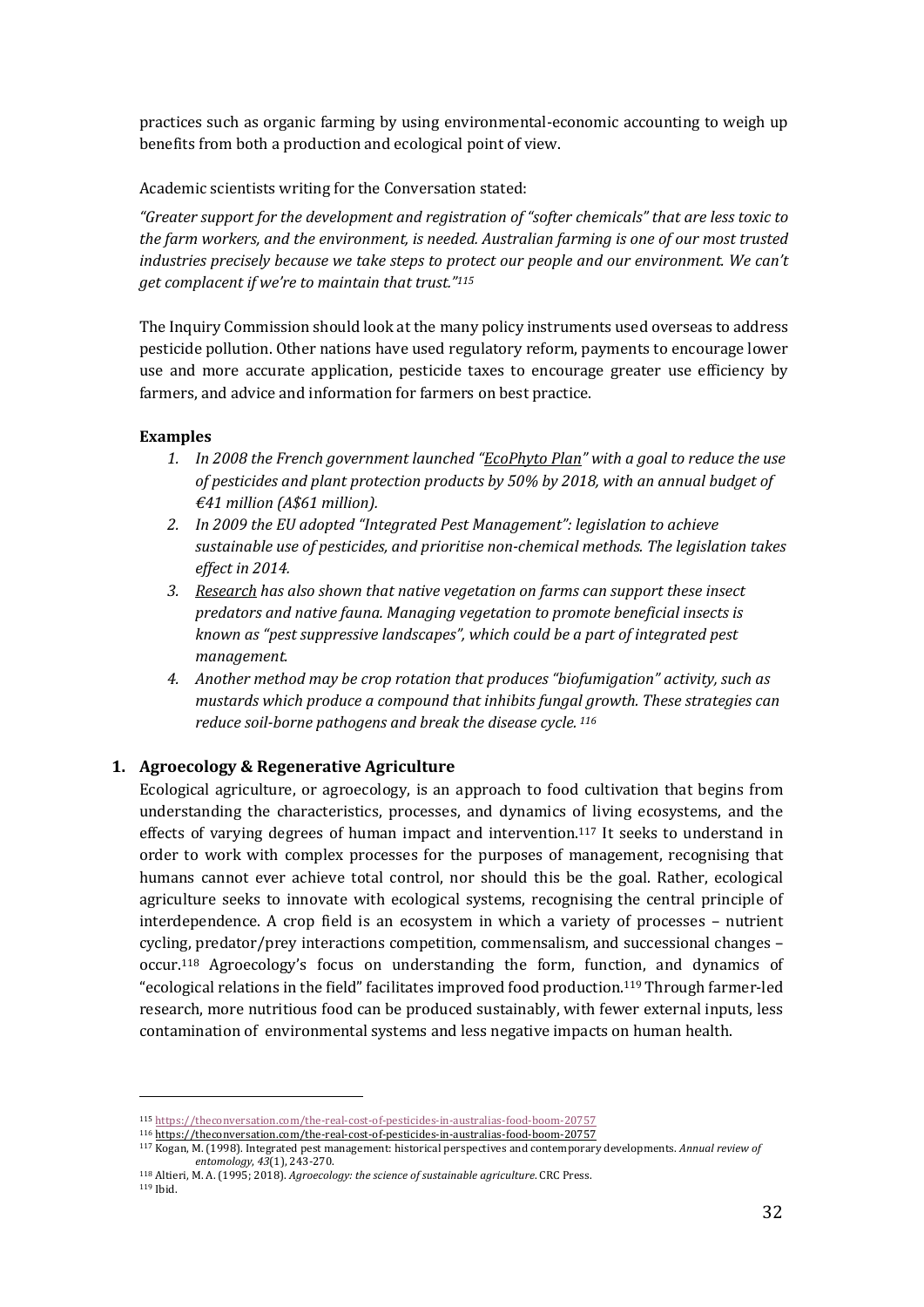Ecological agriculture offers an alternative paradigm to conventional approaches that seek to exert as much control as possible over perceived threats to crop yields, by eliminating those elements deemed threatening. Conventional approaches focus on "target crops", rather than the interaction between food crops, other plants, insects, birds, soil microorganisms, water, and so on. An incomplete understanding of the sensitive dynamic balance in ecological systems, sustained by these complex interacting elements, has led to methods of "pest control" (weeds, fungi, insects) that undermine ecological systems, and introduce dramatic changes to delicate complex ecological systems that are poorly understood.

While proponents of systems of control – such as those in  $GM$  technology – claim higher yields and benefits for farmers, the evidence is mixed. Research emerging over the last fifteen years is showing increased problems.<sup>120</sup> Given the increasing incidence of pest (weed, insect, and fungal) resistance to synthetic chemicals, and the risks to human and environmental health, other strategies to enhance food systems should be prioritised.

Jacobsen et al (2013) emphasise that scientific responses to protecting food production should prioritise methods that protect and increase biodiversity, along with the biological factors determining yield: genotype, management, and environment.<sup>121</sup> Together, these methods can inform sustainable approaches to producing sufficient, safe, and nutritious foods. They cite an analysis by Fischer (2009) on the increases in Australian wheat yields over the past 100 years, showing that "management contributed  $50-55\%$  of the yield increases, surpassing genotype  $(35-40 \%)$ , and environment  $(10-15 \%)$ ".<sup>122</sup> The EU Commissioner for environment has also highlighted the importance of biodiversity.

Diverse cropping systems that focus on management and ecological relationships between diverse species produce more food, with higher nutrition than conventional monocropping systems. A number of studies provide evidence for this: Tilman et al (2001) report a 2.7 increase in yields in a 16-species mixed cropping system compared to conventional monocultures. This has been well-documented in grasslands in Europe, where grassland diversity has been shown to stabilise multiple levels of ecosystem organisation.<sup>123</sup> The value of agrobiodiversity has long been recognised: at the 1995 UN conference on Environment and Sustainable Development in Rio, the consensus was that "the world's food supply and nutrition is most secure if based on the broadest possible range of crops".<sup>124</sup> Agroecological practices also reduce chemical use overall, resulting in reduced burden on human health, pollinators, wildlife, and soils and water.

Agroecological approaches are available for everyone to use, and with the appropriate technical, financial, policy, and legislative support, could be utilised widely in Australia. Their emphasis on understanding the ecological relations in any particular environment makes them adaptable to any food production system, and therefore flexible. Conversely, GM technology has a negative impact on biodiversity, which evidence shows is essential for food

<sup>&</sup>lt;sup>120</sup> Jacobsen, S. E., Sørensen, M., Pedersen, S. M., & Weiner, J. (2013). Feeding the world: genetically modified crops versus agricultural biodiversity. *Agronomy for sustainable development*, 33(4), 651-662.

<sup>121</sup> Ibid. 

<sup>&</sup>lt;sup>122</sup> Fischer RA (2009) Farming systems of Australia: exploiting the synergy between genetic improvement and agronomy in crop physiology. In: Sadras V, Calderini D (eds). Elsevier: Amsterdam, pp 23-54

 $123$  Hector A, Loreau M (2005) Relationships between biodiversity and production in grasslands at local and regional scales. In: McGilloway DA (ed) Grassland: a global resource. Wageningen Academic, Wageningen, The Netherlands, pp 295-304 124 Jacobsen, S. E., Sørensen, M., Pedersen, S. M., & Weiner, J. (2013). Feeding the world: genetically modified crops versus

agricultural biodiversity. *Agronomy for sustainable development*, 33(4), 651-662.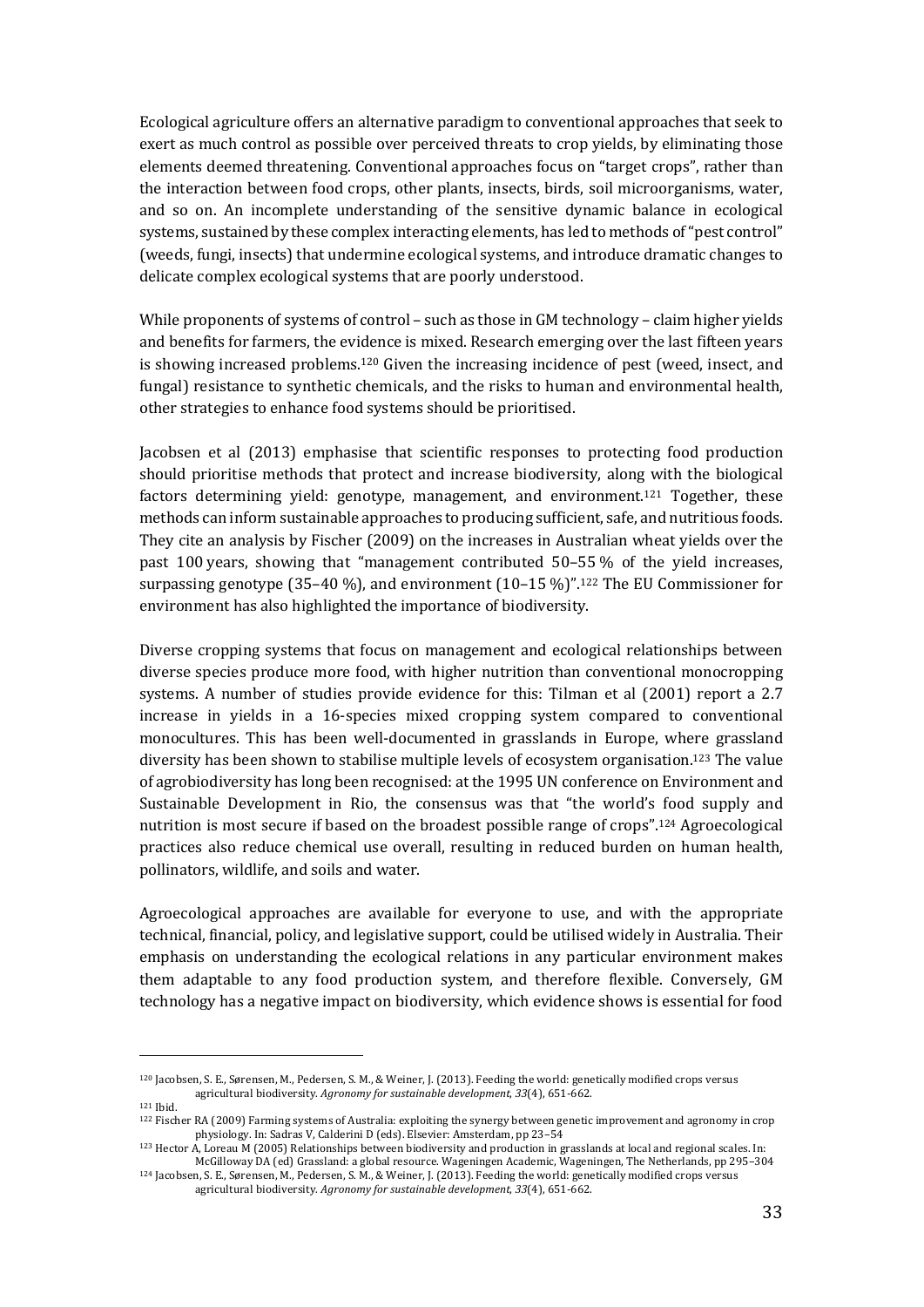security and nutrition, $125$  and is largely undemocratic in ownership, research, and application.<sup>126</sup> The companies who control it are concerned primarily with profit-making, not producing sufficient high-quality food. Yet, they receive the majority of agricultural research funding and media attention.

#### **Alternatives to synthetic herbicides:**

#### *Biocontrol products*

Using biocontrol for pest management prioritises natural interactions that drive inter-species relationships to control the balance of pest populations, rather than eradicating pests entirely. In the EU, macro-organisms (e.g. predators, parasitoid insects, nematodes), are considered plant protection products under the 1107/2009/CEE European regulation.<sup>127</sup>

### **Bioherbicides:**

Bioherbicides are products adapted from natural substances for weed control.<sup>128</sup> Despite a long history of research into these alternatives to synthetic herbicides, only thirteen biocontrol products are available on the global market. Of these, nine are based on fungal microorganisms, three on bacterial micro-organisms, and one contains an active substance from a natural plant extract.<sup>129</sup> USA, Canada, the Ukraine, and France are the only countries with bioherbicides available on the market. $130$ 

### *Commercially available bioherbicides*

Academic Stéphane Cordeau from the French National Institute for Agricultural Research has investigated the impact of cropping systems on weed communities. His paper on Bioherbicides lists a number of alternative products available commercially or that could be available in Australia.

The Inquiry Committee should refer to this research for a detailed review of existing bioherbicides globally and the reference list.

## *Integrated weed management (IWM) systems*

Bioherbicides can be used in conjunction with IWM methods to increase the overall effectiveness of weed control techniques. IWM Methods include:

Managing soil seed banks by

 

• increasing soil microorganisms that target weed seeds through improving soil biological activity

<sup>125</sup> Frison E, Cherfas J, Hodgkin T (2011) Agricultural biodiversity is essential for a sustainable improvement in food and nutrition security. Sustainability 3:238-253

 $126$  Scientific American (2009) Do seed companies control GM crop research? Sci Am 13 August

<sup>2009.</sup> http://www.scientificamerican.com/article.cfm?id=do-seed-companies-control-gm-crop-research  $127$  Villaverde, J.J., Sevilla-Moran, B., Sandín-Espa na, P., L ~ opez-Goti, C., Alonso- Prados, J.L., 2014. Biopesticides in the framework of the European pesticide regulation (EC) No. 1107/2009. Pest Manag. Sci. 70, 2-5

<sup>&</sup>lt;sup>128</sup> Bailey, K.L., 2014. In: Abrol, Dharam P. (Ed.), The Bioherbicide Approach to Weed Control Using Plant Pathogens, Integrated Pest Management: Current Concepts and Ecological Perspective. Elsevier (Academic Press), pp. 245-26

<sup>129</sup> Cordeau, S., Triolet, M., Wayman, S., Steinberg, C., & Guillemin, J. P. (2016). Bioherbicides: dead in the water? A review of the existing products for integrated weed management. *Crop protection*, 87, 44-49.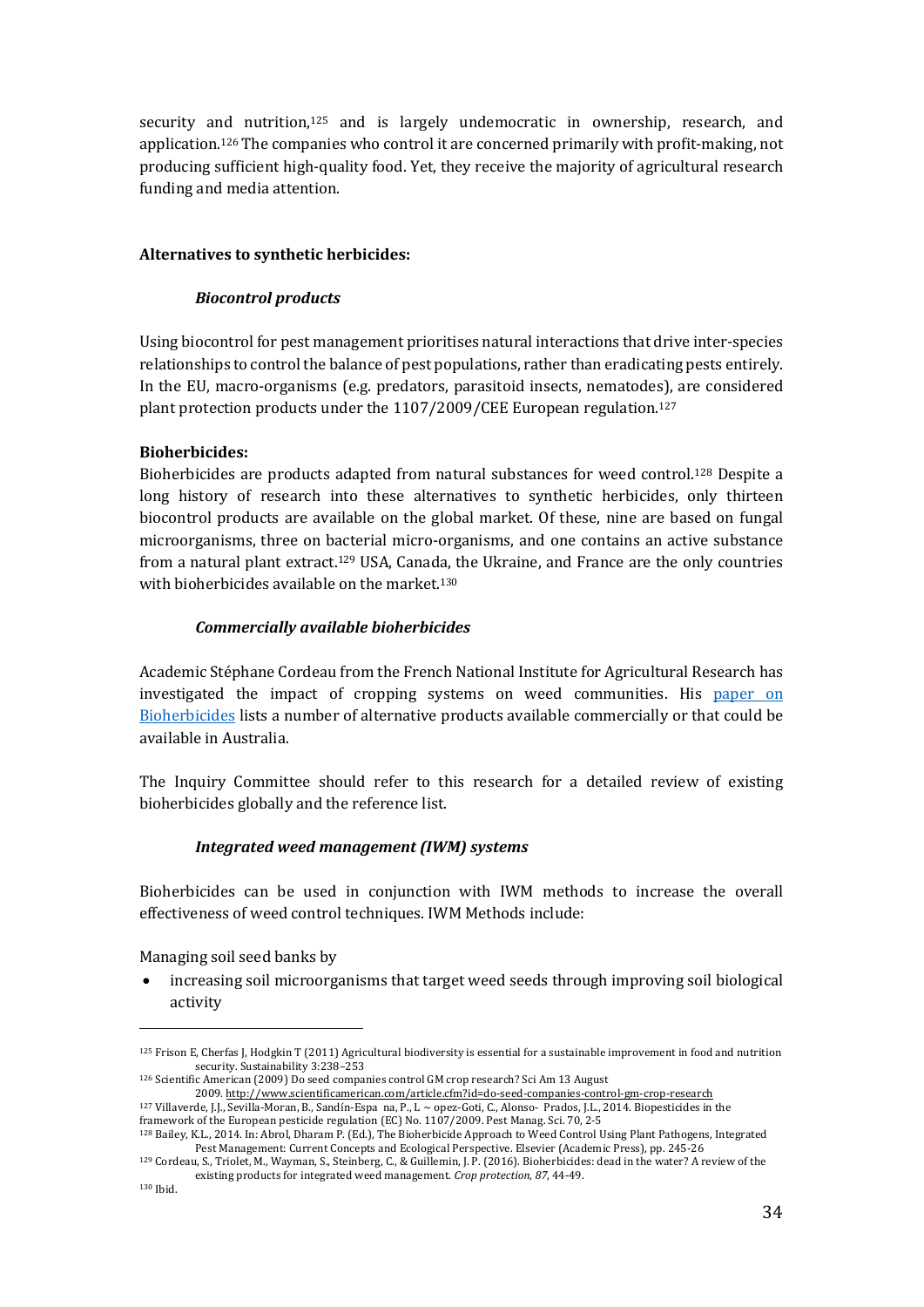- using bioherbicides that target seeds
- using conservation agriculture in combination with bioherbicides to target weed seeds in the top soil layer
- using no till systems in combination with bioherbicides;
- Improving the effectiveness of mechanical weeding in field crops by using this method when weeds are at seedling stage;
- Choosing crop cultivars that compete with weeds and utilising cover crops to suppress weed growth. Using bioherbicides in combination with mechanical tilling of cover crops rather than synthetic herbicides;
- Using bioherbicides to diversify selection pressure on weeds that have developed tolerance to synthetic herbicides.

Australia should invest into further research, development and regulation of biocontrol methods to increase the availability of these solutions. Bioherbicides should be assessed in conjunction with other weed management techniques to deliver a range of options to farmers.

#### *Integrated Pest Management (IPM)*

The FAO defines Integrated Pest Management (IPM) as "the careful consideration of all available pest control techniques and subsequent integration of appropriate measures that discourage the development of pest populations and keep pesticides and other interventions to levels that are economically justified and reduce or minimize risks to human health and the environment. IPM emphasizes the growth of a healthy crop with *the least possible disruption to agro-ecosystems and encourages natural pest control mechanisms*" (emphasis added).

The FAO promotes IPM as the preferred approach to crop protection and regards it as a pillar of both sustainable intensification of crop production and pesticide risk reduction. As such, IPM is being mainstreamed in FAO activities involving crop production and protection. The FAO IPM programme currently comprises three regional programmes (Asia, Near East and West Africa) and several stand-alone national projects. Under these programmes and projects, FAO provides assistance in capacity building and policy reform, and facilitates collaboration among ongoing National IPM Programmes". 131

There are pest-management strategies available to large-scale crop production. The Task Force on Systemic Pesticides identified in their Report, for example, that there are effective alternatives to neonicotinoid and fipronil insecticides.<sup>132</sup> The Task Force advocates for a new framework for a truly sustainable agricultural model that relies mainly on natural ecosystem services instead of highly toxic chemicals.

Alternatives Methods in Weed Management by Pesticide Action Network EU provides further information extremely relevant to this Inquiry.<sup>133</sup>

Protecting crops against damage from weeds, insect pests and disease is an ongoing challenge. Integrated approaches, and chemical control will help Australia to tackle these challenges.

<sup>&</sup>lt;sup>131</sup> FAO (2018) Integrated Pest Management. Retrieved from http://www.fao.org/agriculture/crops/thematicsitemap/theme/pests/ipm/en/

<sup>132</sup> PhysOrg, Springer, February 26, 2018 <https://phys.org/news/2018-02-global-scientific-reveals-effectivealternatives.html#jCp>.

<sup>133</sup> http://issuu.com/pan-uk/docs/alternative\_20methods\_20in\_20weed\_2?e=28041656/55423334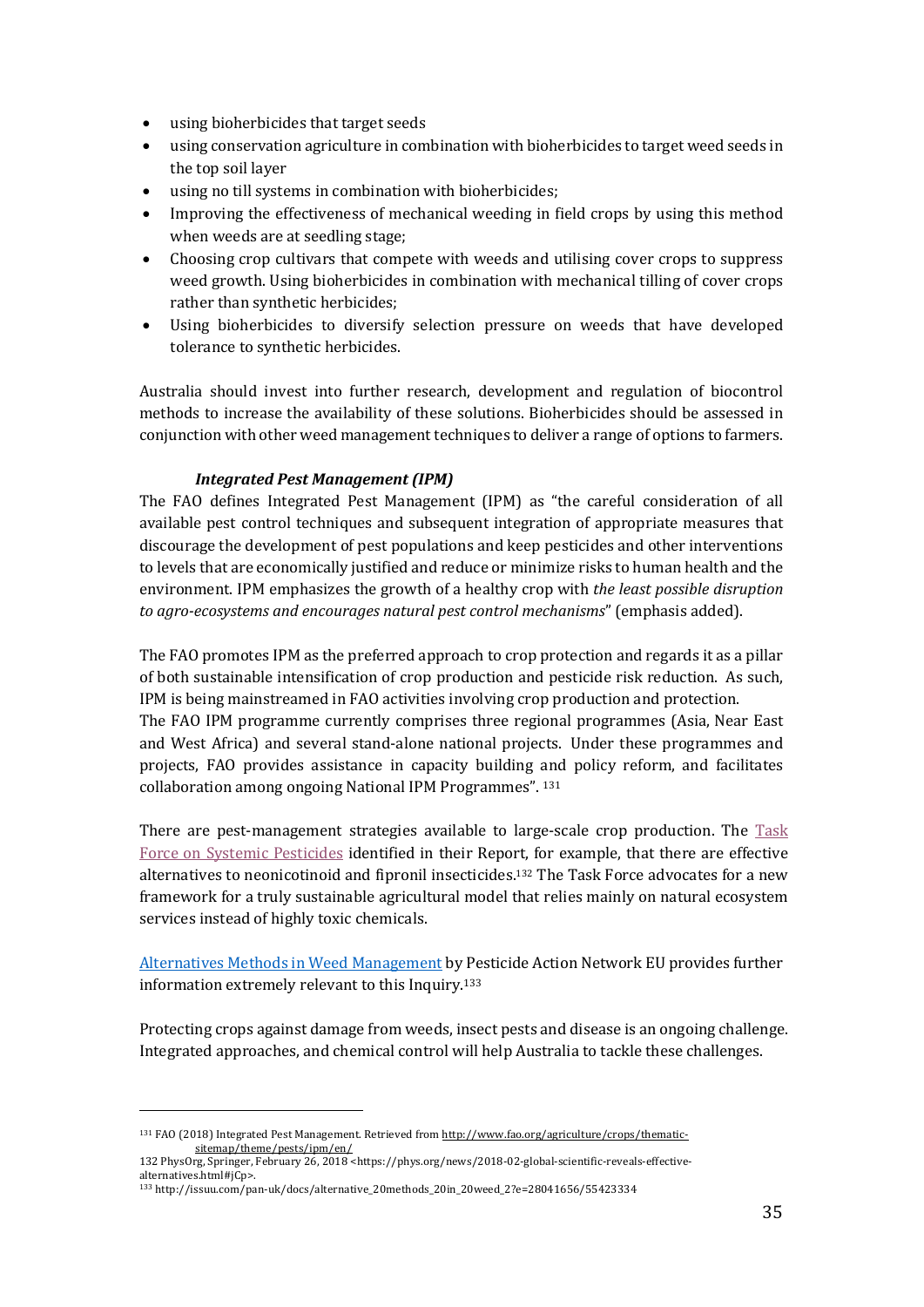### **2. Organic alternatives for weed, insect and other pest management**

State governments and local councils are already taking precautionary approaches and investigating their use of glyphosate and other hazardous chemicals used for weed control.

For example, the NSW state government has released 'Primefact' publications on organic weed management by their Organic Farming Liaison officers. The WA Department of Primary Industries and Regional Development and the SA government have published information about natural alternatives to synthetic chemicals. There is a product on the market called "Local Safe" that has patented ingredients but claims to be a safe alternative to glyphosate. There is another one called slasher weedkiller which is currently being trialled by the Shire of Broome. There is opportunity to learn from state governments and councils trialling, promoting and adopting alternatives.

### **3. Traditional agricultural pesticides, herbicides, fungicides, etc.**

Traditional pesticides, herbicides and other solutions have been created by Indigenous Peoples and farmers, not scientists or corporations, thousands of years before the Green Revolution. We need to give greater attention to Indigenous knowledge systems, farmercontrolled and researched technologies, and local knowledge of farmers.

Pesticide-free farming is on the rise. Farmers are now using pesticide-free farming techniques to work with nature rather than against it. In India, advocates for pesticide free farming in India such as noted activist and scientist, Dr Vandana Shiva, have denounced pesticides due to their social, economic, and cultural impacts on farmers.  $134$  Incidents of Indian farmers committing suicide by drinking the pesticides that destroyed their livelihoods has been documented as a "crisis" by the Journal of Epidemiology and Global Health.<sup>135</sup> Indebtedness to chemical and agribusiness companies is at the root of over 200,000 farmers' taking their lives since 1997.<sup>136</sup> India has now banned 18 pesticides.<sup>137</sup>

Neem is one of many pest control agents and has been used by Indian farmers for over 2000 years.<sup>138</sup> In the Indian state of Andhra Pradesh, in a scheme to promote natural pest resistance, improve soil health and biodiversity, over two million farmers have stopped using synthetics. Women's self-help groups have assisted the scheme, and farmers have saved input costs by using neem, chili and cow urine.<sup>139</sup>

The process of modern agricultural development should support environments, biodiversity, peoples, languages, cultures, and traditional knowledge. In Australia's context, this means more support for Indigenous agriculture, and small-scale farmers who operate without chemicals. 

<sup>&</sup>lt;sup>134</sup> The Pioneer article, Wednesday, 25 July 2018

https://www.dailypioneer.com/2018/state-editions/vital-to-shun-pesticides-for-organic-farming-says-vandana-shiva.html <sup>135</sup> https://www.sciencedirect.com/science/article/pii/S2210600615300277

<sup>136</sup> https://www.huffingtonpost.com/vandana-shiva/from-seeds-of-suicide-to\_b\_192419.html

<sup>137</sup> https://www.downtoearth.org.in/news/agriculture/india-bans-18-pesticides-has-many-more-to-go-61405

<sup>138</sup> Vandana Shiva, 2005, Earth Democracy: Justice, Sustainability and Peace, Zed Books, London, p. 146.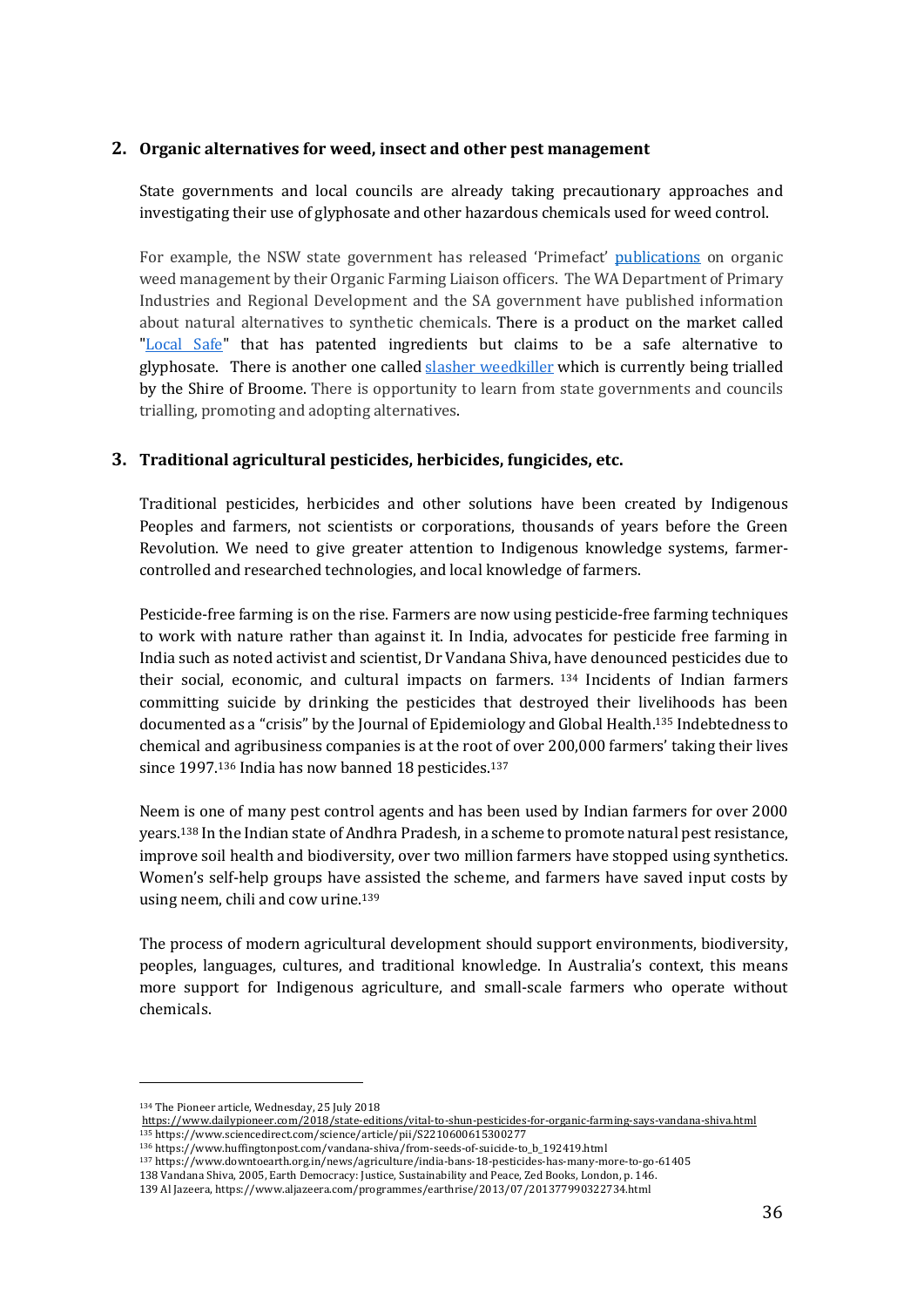# **4. Supporting organic growers, certification schemes and health education about food choices**

Organic agriculture works within natural systems and avoids the use of pesticides. Many farmers may grow organically or nearly organically but have not applied for certification. 

There are several organic certifiers in Australia:

- Biological Farmers of Australia & BFA Standards
- Organic Growers of Australia
- Australian Certified Organic
- NASAA
- DEMETER Biodynamic Agriculture in Australia

The Inquiry Commission should investigate how the regulatory landscape can assist farmers to transition to pesticide and GM-free solutions. They should also look at sources of organic certification and assess what would allow these standards to become the norm.  $140$ 

**Recommendation 11:** Support the development of businesses that create, sell and use sustainable alternatives to agvet chemicals, including agroecology and regenerative agriculture, organic alternatives to weed, and pest management, and traditional agricultural pesticides, herbicides, insecticides, fungicides and veterinary medicines.

<sup>&</sup>lt;u> 1989 - Johann Stein, marwolaethau a bh</u> <sup>140</sup> https://www.madge.org.au/pesticides-food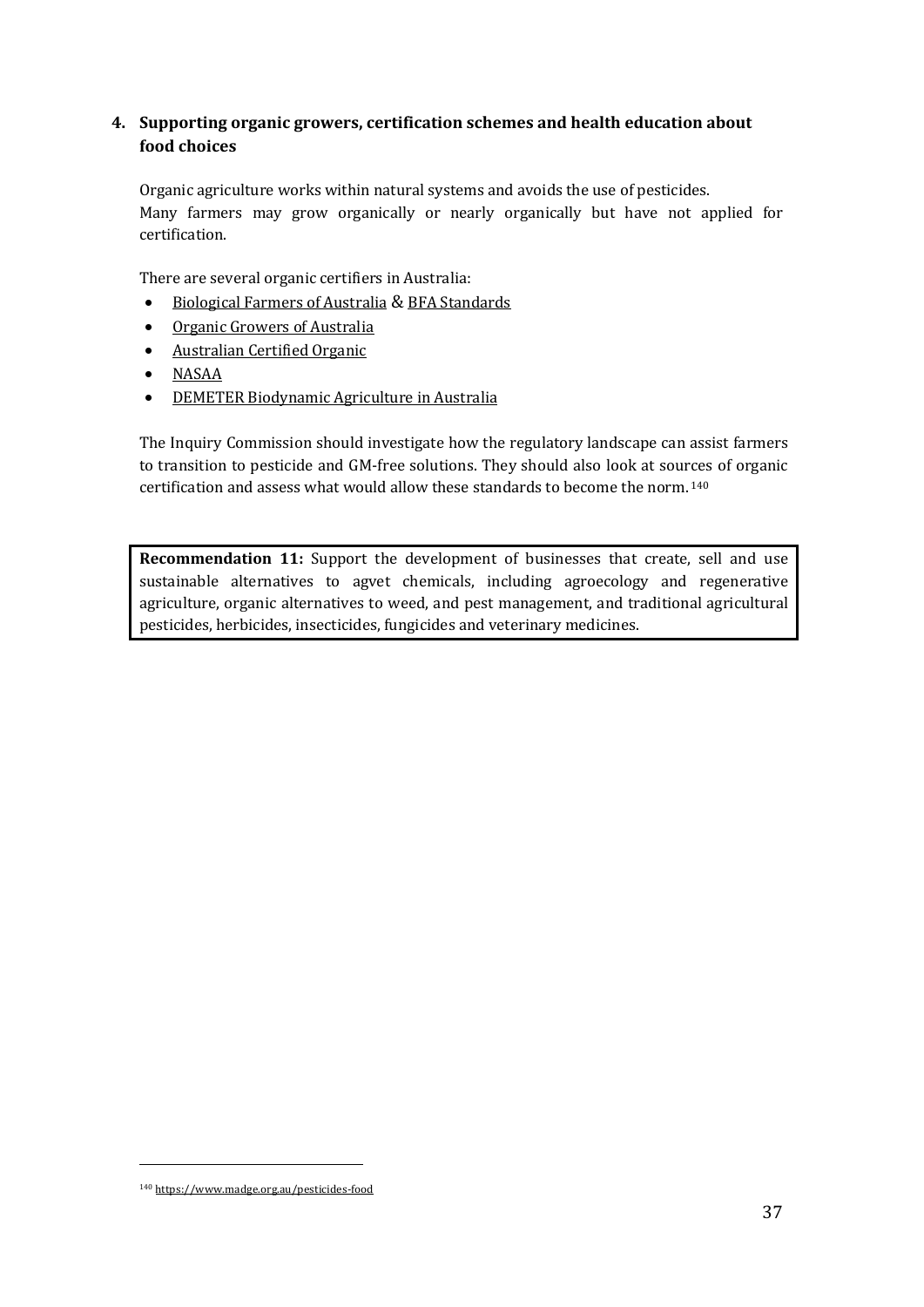# Conclusion

The current public health risks that glyphosate poses require immediate and concerted action to remove dangerous products from the market.

The APVMA's process should ensure that agvet products are registered for use in the market place only when they are safe, efficacious and in a transparent and regulated environment. The Authority needs to be trusted to determine what risks and hazards they are trying to address, what risks are acceptable, and to communicate the value that regulations will bring to reducing that risk.

Should the APVMA remain primarily funded by the chemical companies it regulates, research cannot be conducted independently or with the public interest as the highest priority. Both risks and opportunities are embedded in its cost recovery arrangement; however, with public health, animal welfare and the environment at stake, the Inquiry Committee needs to determine the conditions under which APVMA operates effectively.

The Inquiry Committee should look at possibilities to make the APVMA adapt in response to the complexity of the food chain and the task of risk assessment. Scientific knowledge is evolving rapidly, and this should constantly bring new insights to APVMA's work. Reassessments of agvet chemicals ought to be regulated and compulsory in favour of the public interest. Monitoring such re-assessments would encourage regulatory independence between the APVMA and the private sector.

Where there are complex food safety questions and emerging new risks and hazards in the food system, changing consumer attitudes and behaviour towards nutrition, food production, and consumption, regulators should adapt accordingly. Regulators should also be perceptive to diversification of diets, consumer demands for chemical-free food, climate change, food waste, agroecology and regenerative agriculture.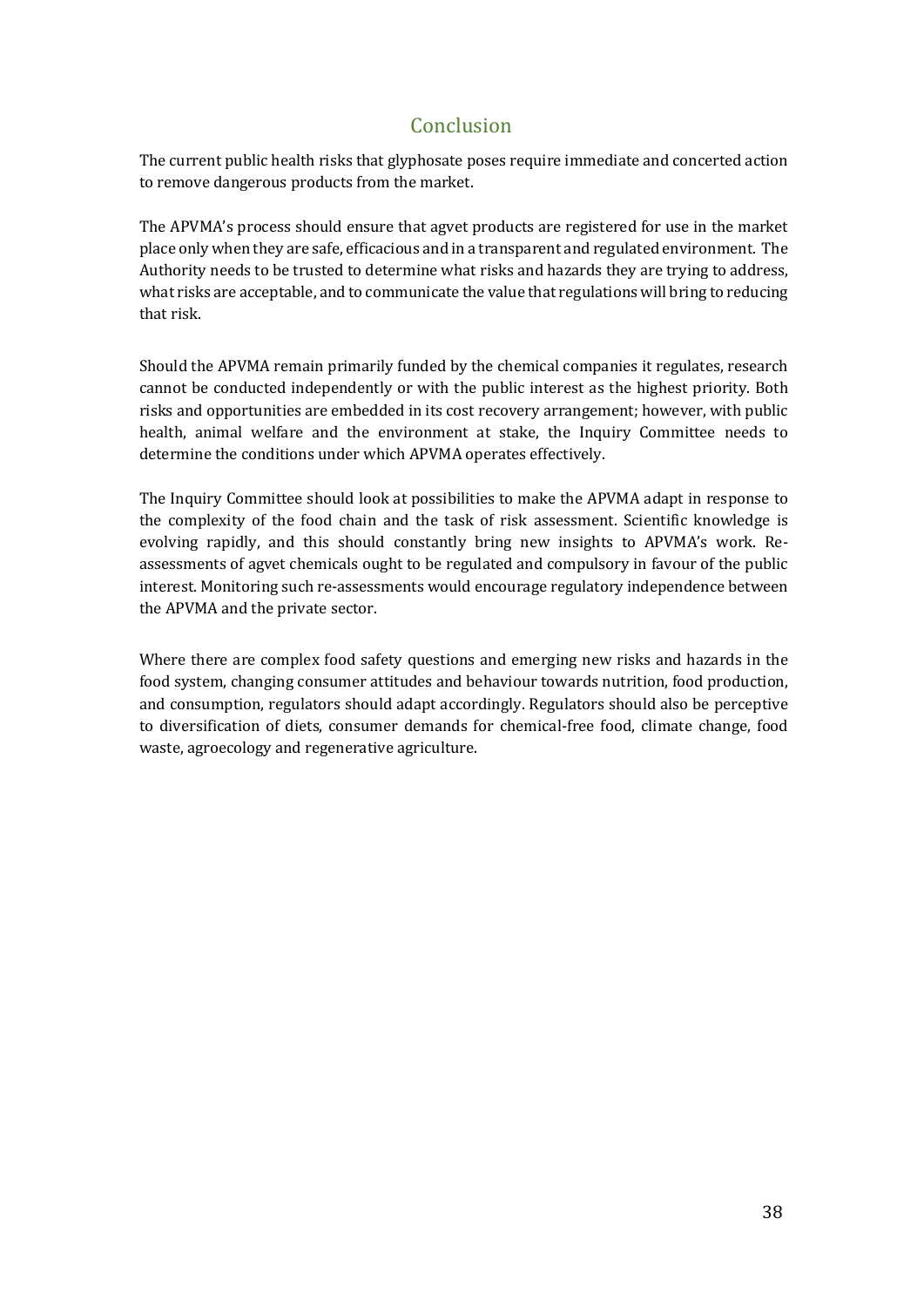# Appendix

# **Bans** and restrictions on Glyphosate

Glyphosate has been banned in in a number of countries, cities, towns and villages around the world. 

As compiled by Baum Hedlund Aristei and Goldman Law in the US, the following countries have issued outright bans on glyphosate, imposed restrictions or have issued statements of intention to ban or restrict glyphosate-based herbicides, including Roundup, over health concerns and the Johnson v Monsanto case:

| Aalborg,         | Banned glyphosate. <sup>141</sup>                                                              |
|------------------|------------------------------------------------------------------------------------------------|
| <b>Denmark</b>   |                                                                                                |
| Argentina        | Over 30,000 health care professionals advocated for a glyphosate                               |
|                  | ban following the IARC report. <sup>142</sup> More than 400 towns and cities passed            |
|                  | measures restricting glyphosate use. <sup>143</sup>                                            |
| <b>Barcelona</b> | Banned glyphosate.                                                                             |
| <b>Belgium</b>   | Banned individual use of glyphosate. <sup>144</sup> In 2017, Belgium voted against             |
|                  | relicensing glyphosate in the EU. The country was also one of six EU member                    |
|                  | states to sign a letter to the EU Commission calling for "an exit plan for                     |
|                  | glyphosate" The city of Brussels banned the use of glyphosate within its                       |
|                  | territory as part of its "zero pesticides" policy.                                             |
| <b>Bermuda</b>   | Outlawed private and commercial sale of all glyphosate-based herbicides. In                    |
|                  | 2017, the government relaxed its ban on glyphosate, allowing the Department                    |
|                  | of Environment and Natural Resources to import restricted concentrations of                    |
|                  | glyphosate for managing roadside weed overgrowth.                                              |
| <b>Brazil</b>    | In August of 2018, a federal judge in Brasilia ruled that new products containing              |
|                  | glyphosate could not be registered in the country. Existing regulations                        |
|                  | concerning glyphosate were also suspended, pending a revaluation of                            |
|                  | toxicological data by Anvisa, the country's health agency. In September of                     |
|                  | 2018, a Brazilian court overturned the federal judge's ruling. September marks                 |
|                  | Brazil's first month of soybean planting. The country is the largest exporter of               |
|                  | soybeans in the world, and as such, has become heavily reliant on                              |
|                  | agrochemicals. Anvisa issued a statement following the court's decision to                     |
|                  | overturn the ruling, saying it will take necessary legal and technical steps in                |
|                  | response. Further, Brazil's Solicitor General's office has said it is preparing an             |
|                  | appeal to the court decision with support from the Agriculture Ministry.                       |
| <b>Brussels</b>  | Banned glyphosate in March this year and file a complaint against the European                 |
|                  | Commission with the European Court of Justice (ECJ) over its decision to re-                   |
|                  | authorise glyphosate, on the grounds on non-respect of the precautionary                       |
|                  | principle. <sup>145</sup> However, the EU Commission has since stopped the ban. <sup>146</sup> |
| Canada           | Eight out of the 10 provinces in Canada have some form of restriction on the use               |
|                  | of non-essential cosmetic pesticides, including glyphosate. Vancouver has                      |

<sup>141</sup> https://www.thelocal.dk/20170926/danish-city-to-ban-homeowners-use-of-pesticides

<sup>142</sup> http://www.telesurtv.net/english/news/Latin-American-Organizations-Campaign-to-Ban-Monsanto-20150429-0014.html 143 http://www.batimes.com.ar/news/economy/glyphosate-use-on-the-rise-in-argentina-despite-controversy.phtml

<sup>144</sup> https://www.baumhedlundlaw.com/belgium-glyphosate-ban-individuals/

<sup>145</sup> https://www.euractiv.com/section/agriculture-food/news/brussels-government-takes-commission-to-eu-court-overglyphosate

<sup>146</sup> http://www.brusselstimes.com/brussels/12929/european-commission-rolls-back-brussels-glyphosate-ban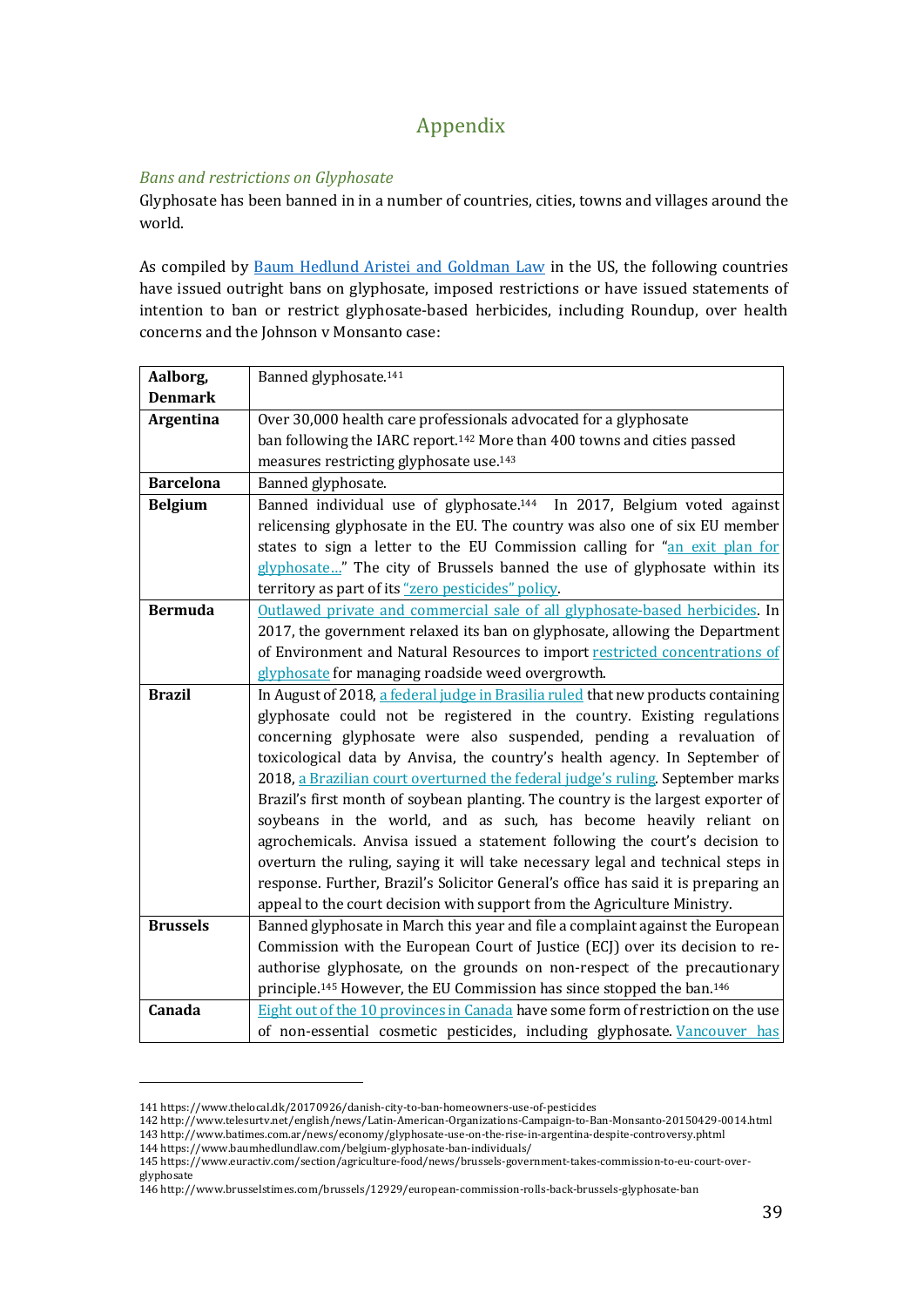|                    | banned public and private use of glyphosate, aside from the treatment of                                                                                                 |
|--------------------|--------------------------------------------------------------------------------------------------------------------------------------------------------------------------|
|                    | invasive weeds.                                                                                                                                                          |
| Colombia           | In 2015, Colombia outlawed the use of glyphosate to destroy illegal plantations                                                                                          |
|                    | of coca, the raw ingredient for cocaine, out of concern that glyphosate causes                                                                                           |
|                    | cancer. However, in January of 2017, the country reinstituted its controversial                                                                                          |
|                    | glyphosate fumigation program for coca. Unlike the previous program, which                                                                                               |
|                    | used aerial fumigation, the new program consists of manual spraying from the                                                                                             |
|                    | ground.                                                                                                                                                                  |
| <b>Denmark</b>     | The Danish Working Environment Authority declared glyphosate to be                                                                                                       |
|                    | carcinogenic and has recommended a change to less toxic chemicals. Aalborg,                                                                                              |
|                    | one of the largest cities in Denmark, issued private-use glyphosate ban in                                                                                               |
|                    | September of 2017. In July of 2018, the Danish government implemented new                                                                                                |
|                    | rules banning the use of glyphosate on all post-emergent crops to avoid                                                                                                  |
|                    | residues on foods.                                                                                                                                                       |
| <b>El Salvador</b> | Banned glyphosate over links to deadly kidney disease.                                                                                                                   |
| <b>England</b>     | Following the landmark Johnson v Monsanto case, Homebase, one of England's                                                                                               |
|                    | largest DIY retailers, announced that it would review the sale of Roundup and                                                                                            |
|                    | Ranger Pro. A number of townships,                                                                                                                                       |
|                    |                                                                                                                                                                          |
|                    | including Brighton, Frensham, Hammersmith &                                                                                                                              |
|                    | Fulham, Bristol, Glastonbury, Frome, Erewash, North Somerset, Lewes and                                                                                                  |
|                    | Wadebridge have also voted to institute restrictions on pesticides and                                                                                                   |
| <b>France</b>      | herbicides, including glyphosate.<br>In November of 2017, President Emmanuel Macron announced that France                                                                |
|                    |                                                                                                                                                                          |
|                    | would issue an outright ban on glyphosate within the next three years.                                                                                                   |
| Germany            | In January of 2018, Germany's coalition government agreed to begin the process                                                                                           |
|                    | of banning glyphosate. Certain retail stores in Germany have also pulled                                                                                                 |
|                    | glyphosate-based herbicides like Roundup from shelves. In November 2018,                                                                                                 |
|                    | Federal Minister for the Environment, Svenja Schulze, called for pesticide-free<br>compensation areas and a binding date for the phase-out of glyphosate. <sup>147</sup> |
|                    |                                                                                                                                                                          |
| Greece             | Greece was one of nine EU countries to vote against relicensing glyphosate in<br>November of 2017. The country was also one of six EU member states to sign a            |
|                    | 2018 letter to the European Commission calling for "an exit plan for                                                                                                     |
|                    |                                                                                                                                                                          |
|                    | glyphosate" According to Greek Minister of Agricultural Development<br>Evangelos Apostolou, "[i]t is our duty to push in the direction of risk                           |
|                    | management, in the interests of consumers, producers and the environment."                                                                                               |
|                    | In March of 2018, the Greek government approved a five-year license for                                                                                                  |
|                    | Monsanto's Roundup against the wishes of Greek environmentalists.                                                                                                        |
| <b>Italy</b>       | Italy's Ministry of Health placed a number of restrictions on glyphosate use.                                                                                            |
|                    | Italian legislators have also raised concerns about glyphosate safety, and                                                                                               |
|                    | have come out against relicensing the herbicide in the European Union. In 2016,                                                                                          |
|                    | the Italian government banned the <u>use of glyphosate as a pre-harvest</u>                                                                                              |
|                    | treatment and placed restrictions on glyphosate use in areas frequented by the                                                                                           |
|                    | public. In November of 2017, Italy was one of seven EU nations to vote against                                                                                           |
|                    | relicensing glyphosate. Former Italian Minister of Agriculture Maurizio Martina                                                                                          |
|                    | of the Democratic Party publicly opposed the authorisation of the weedkiller.                                                                                            |
|                    |                                                                                                                                                                          |
| Luxembourg         | One of Luxembourg's largest supermarket chains removed glyphosate from its                                                                                               |
|                    | shelves following the release of the IARC glyphosate report. Luxembourg was                                                                                              |

<sup>&</sup>lt;sup>147</sup> Sustainable Pulse, <https://sustainablepulse.com/2018/11/11/german-minister-for-environment-pushing-for-end-ofglyphosate/?utm\_source=newsletter&utm\_medium=email&utm\_campaign=gmos\_and\_pesticides\_global\_breaking\_news&utm\_ter m=2018-11-25#.W\_qPMZMzbBI>.